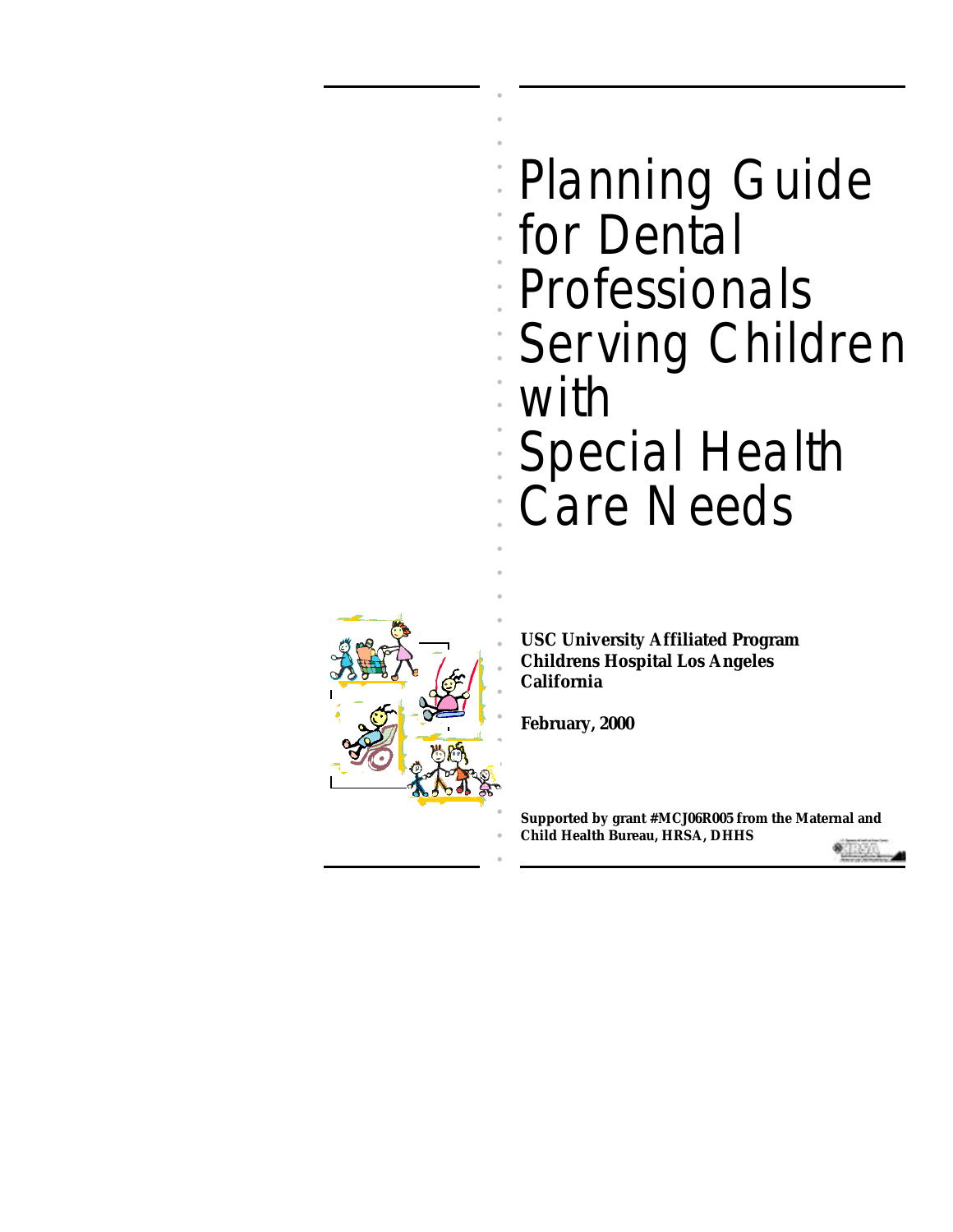- • Planning Guide for
- • Dental Professionals
- Serving Children with
- • Special Health
- Care Needs
	-

• • •

- *Principal Authors:*
- Beverly A Isman, RDH, MPH Renée Nolte Newton, RDH, MPA
- • *Project Coordinator:* Cary Bujold, MPH, RD
- • *Project Director:*
- Marion Taylor Baer, PhD, RD
- *Graphic Designer:*
- Gayle Barrett
- Suggested Citation: Isman, B, Newton, R, Bujold, C and Baer, MT.
- *Planning Guide for Dental Professionals Serving Children with Special Health Care Needs*. University of Southern California University
- Affiliated Program, Childrens Hospital Los Angeles, CA, 2000.
- • © Copyright. Childrens Hospital Los Angeles, 2000. All rights reserved.
- • • Funded by: The California Connections Project (grant #MCJ06R005), Integrated Services Branch, Maternal and Child Health Bureau (Title V, Social Security Act), Health Resources and Services Administration, Department of Health and
- Human Services.

• • • •

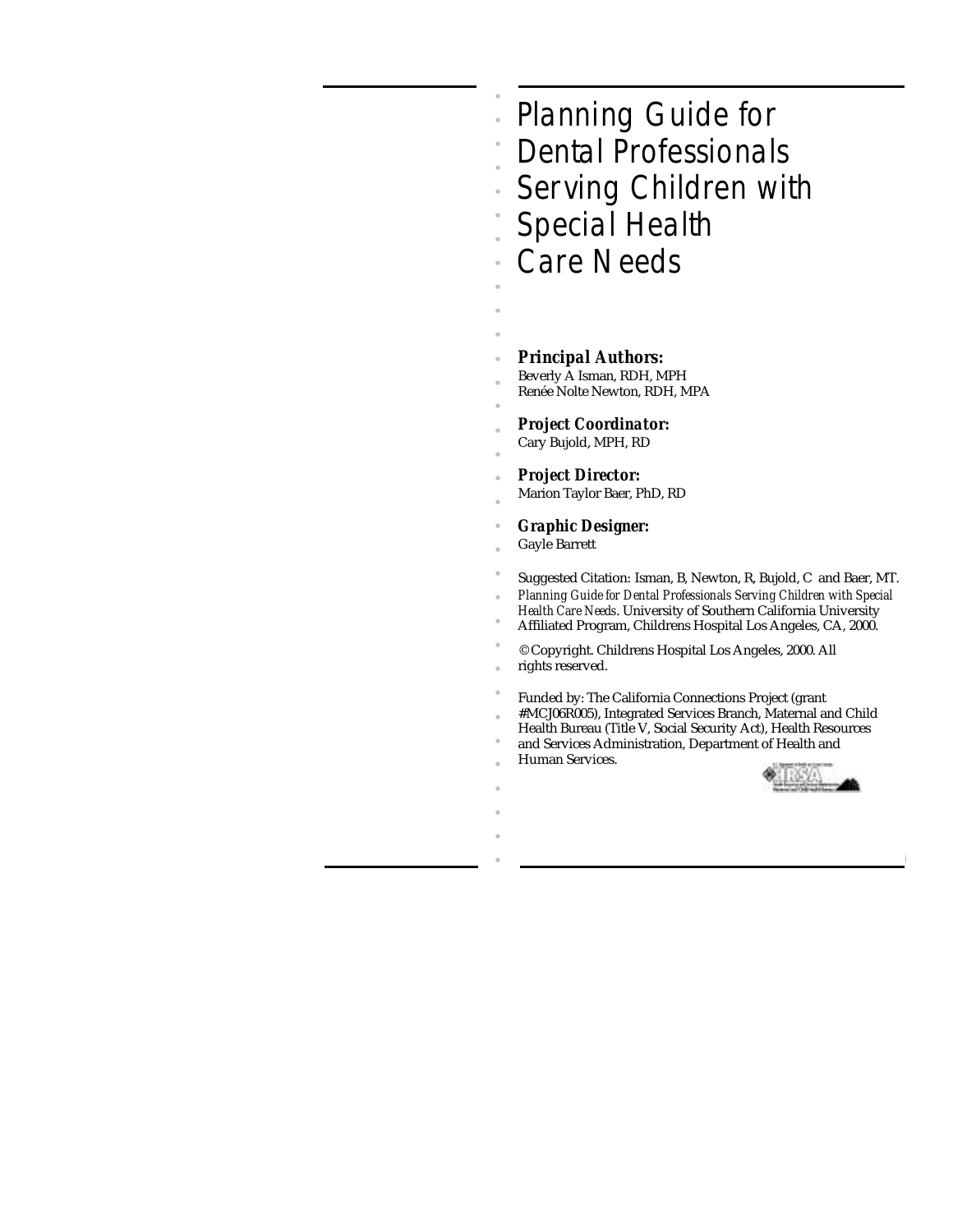### • •

• •

• • •

- •
- •
- •
- •
	-
	-
	-
- •
- •
- •
- •
- •
- •
- •
- •
- •
- •
- •
- •
- •
- •
- •
- 
- •
- •
- -

**Dental Care Planning Guide February, 2000**

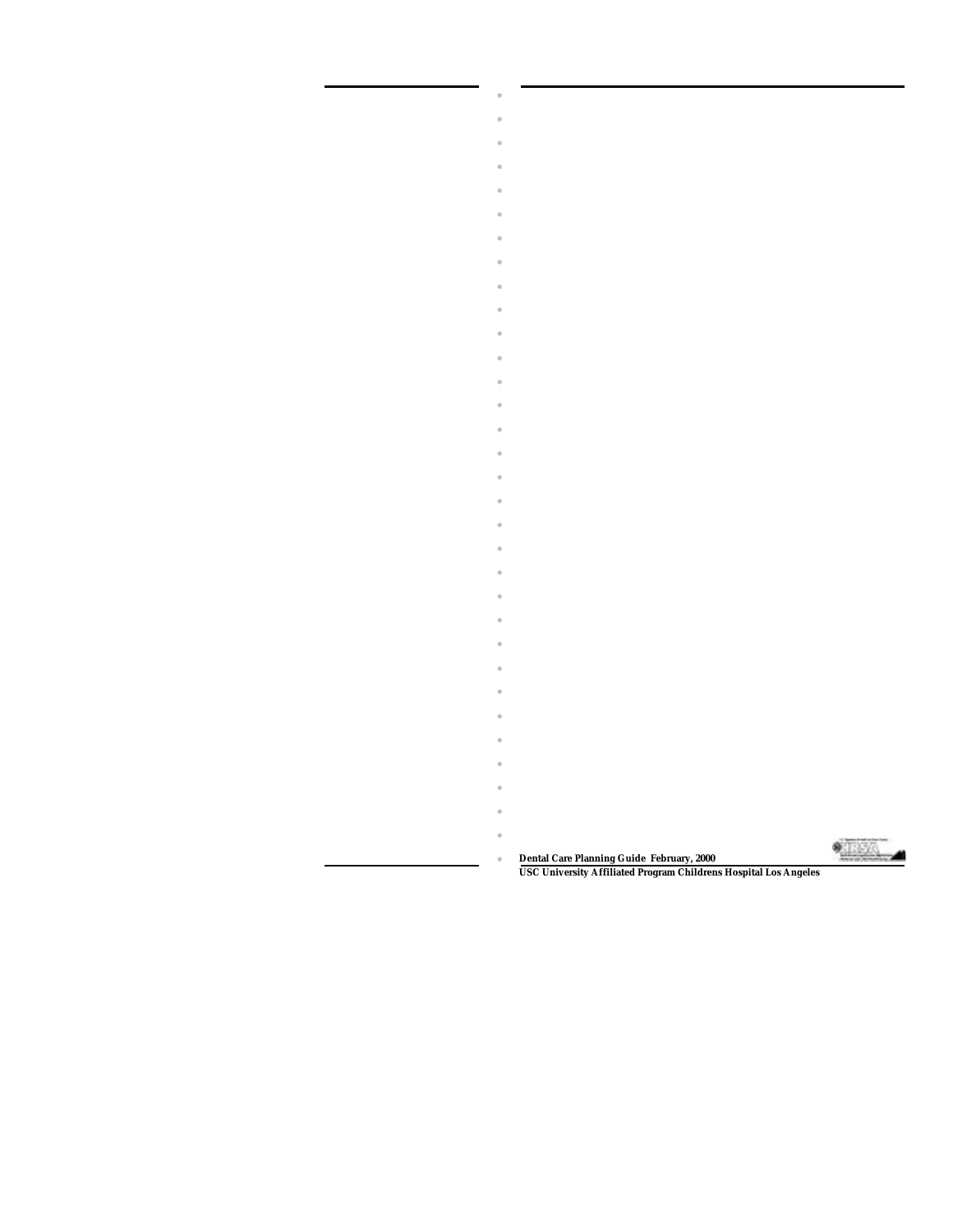## ntroduction

### *Preface*

• •

### • *Audience and Purpose*

• • • • • • This Planning Guide has been developed for dental team members who wish to provide care to children with special health care needs. particularly those with developmental disabilities. Dental professionals will find the guide useful when scheduling appointments, promoting oral health with parents or other caregivers (anticipatory guidance), assessing dental needs, developing a realistic care plan, and providing preventive dental care.

• • • • • • • Our goal is to foster better communication and understanding among dental professionals, parents, and other healthcare professionals to improve the oral health of children with special health care needs. Topics were chosen to address issues and concerns of parents and dental professionals, based on personal experiences that were related to us during interviews, focus groups, and surveys. Families have been shown to be the best advocates for their children's unique needs, but often they feel frustrated when trying to find dental care. The content, therefore, revolves around familycentered care and creating opportunities for successful and productive appointments.

### • *Using the Guide*

• • • • • • • • This guide is not meant to be a self-instructional course about providing comprehensive care to children with special health care needs. Excellent references for further reading and opportunities for continuing education and clinical experiences are included at the end of the guide. This document does promote a framework for communication and tips for working with families to assure that appropriate, quality oral health care is provided both at home and in the dental office. Checklists, worksheets, information sheets and resource lists are included as tools for learning and communication. Some of the materials can be copied and used as handouts for parents.

The guide is divided into 6 sections. The first page of each section

• provides an overview of the materials in that section and their

• purpose. Materials are hole-punched for easy removal and reinsertion. We encourage you to use these materials and adapt them to

• your practice. Since the guide was developed with funding from the Maternal & Child Health Bureau, DHHS, HRSA, as part of the

• California Connections Project, please retain the logo and citations on materials that are copied. Any adaptations to the materials,

• • however, will need prior approval (see the contact information on the next page).

**Dental Care Planning Guide February, 2000**

• •



**1**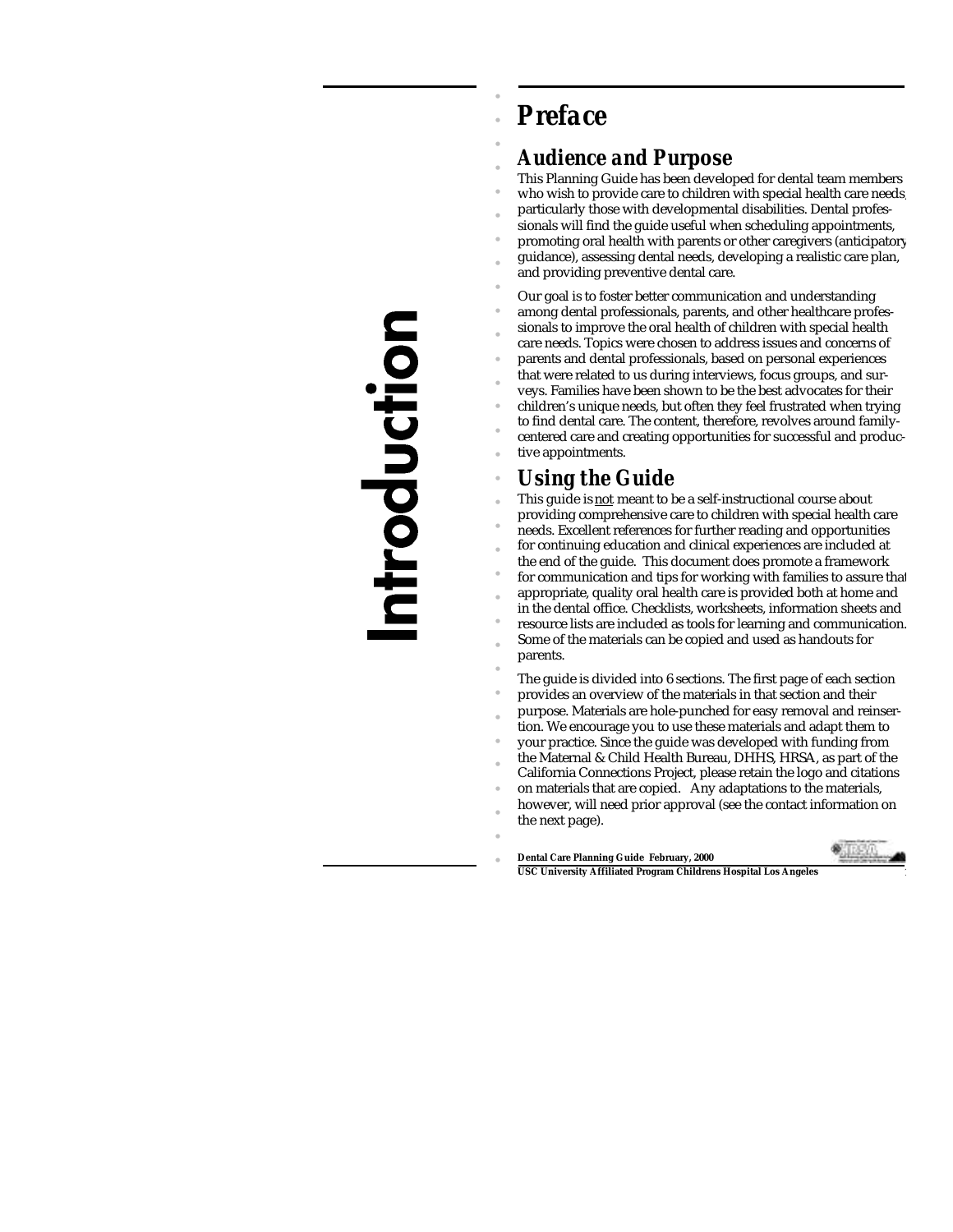### *Feedback on the Guide*

• A feedback form is included as an insert to solicit your input on the usefulness of the Guide in your practice. Your feedback and re-

- quests for additional copies can be faxed or mailed to:
- Cary Bujold, MPH, RD
- USC University Affiliated Program
- Childrens Hospital Los Angeles
- P.O. Box 54700, M.S. #53
- Los Angeles, CA 90054-0700
- Phone: (323) 669-2300 Fax: (323) 671-3842
- Email: cbujold@chla.usc.edu

• • Specific questions about contents should be e-mailed to the primary authors:

• •

- Beverly A. Isman, RDH, MPH
- E-mail: baisman@pacbell.net
- Renée Nolte Newton, RDH, MPA
- E-mail: rnnewton@pacbell.net
- To learn more about the University of Southern California
- University Affiliated Program, access the website at
- www.uscuap.org.
- •

•

• •



**Dental Care Planning Guide February, 2000**



**2**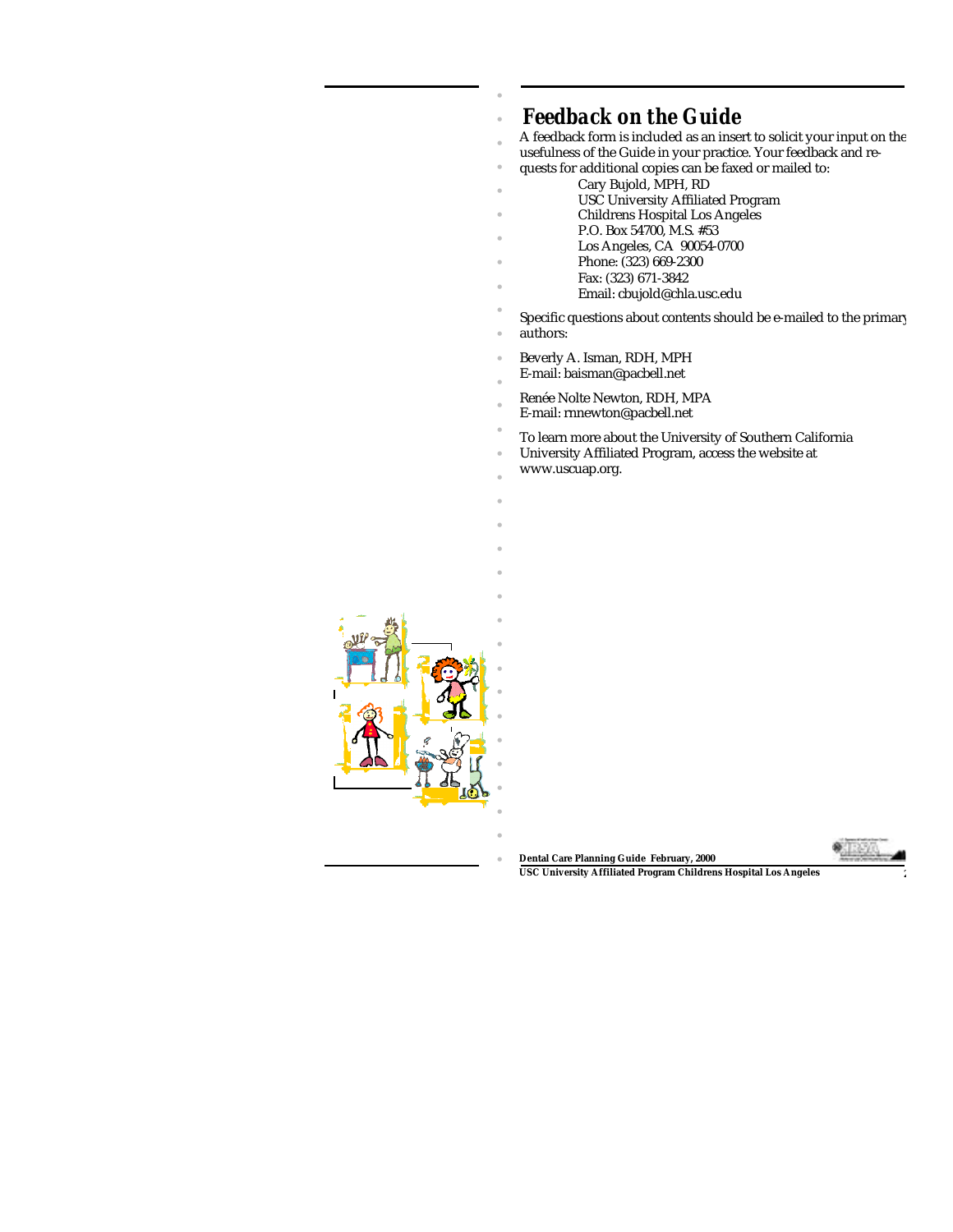### *Acknowledgments*

- • Sincere appreciation is due to the parents and professionals who helped develop, review, or field-test the materials contained in the
- planning guide. Thank you to all the parents who participated in our two focus groups in Santa Barbara and Solano Counties, and
- who provided telephone interviews as part of the California Con-
- nections Project. *The Planning Guide for Dental Professionals Serving*
- *Children with Special Health Care Needs* has been strengthened significantly through the contributions of parents and professionals
- who took the time to offer their insightful suggestions.
- Andrea Azevedo, BDS, MPH
- Maternal and Child Health Branch
- California Department of Health Services
- Sacramento, CA

• •

• • • • • • • • •

- Jay Balzer, DMD, MPH
- Dientes! Community Dental Clinic Santa Cruz, CA
- Judy Boothby, RDHAP, BS Dental Hygiene/Out and About Sacramento, CA
- Paul Casamassimo, DDS, MS Department of Pediatric Dentistry Ohio State University College of Dentistry Columbus, OH
- Robert Davenport, DDS, MS, MPH
- Dental Disease Prevention Program
- California Department of Health Services Sacramento, CA
- Gayle Duke, RDH, MEd
- • • Children's Medical Services California Department of Health Services San Diego, CA
	- Teran J Gall, DDS
- California Dental Association
- Sacramento, CA
- Paul Glassman, DDS, MA
- Department of Dental Practice
- University of the Pacific School of Dentistry
- San Francisco, CA

• •

**Dental Care Planning Guide February, 2000**



**3**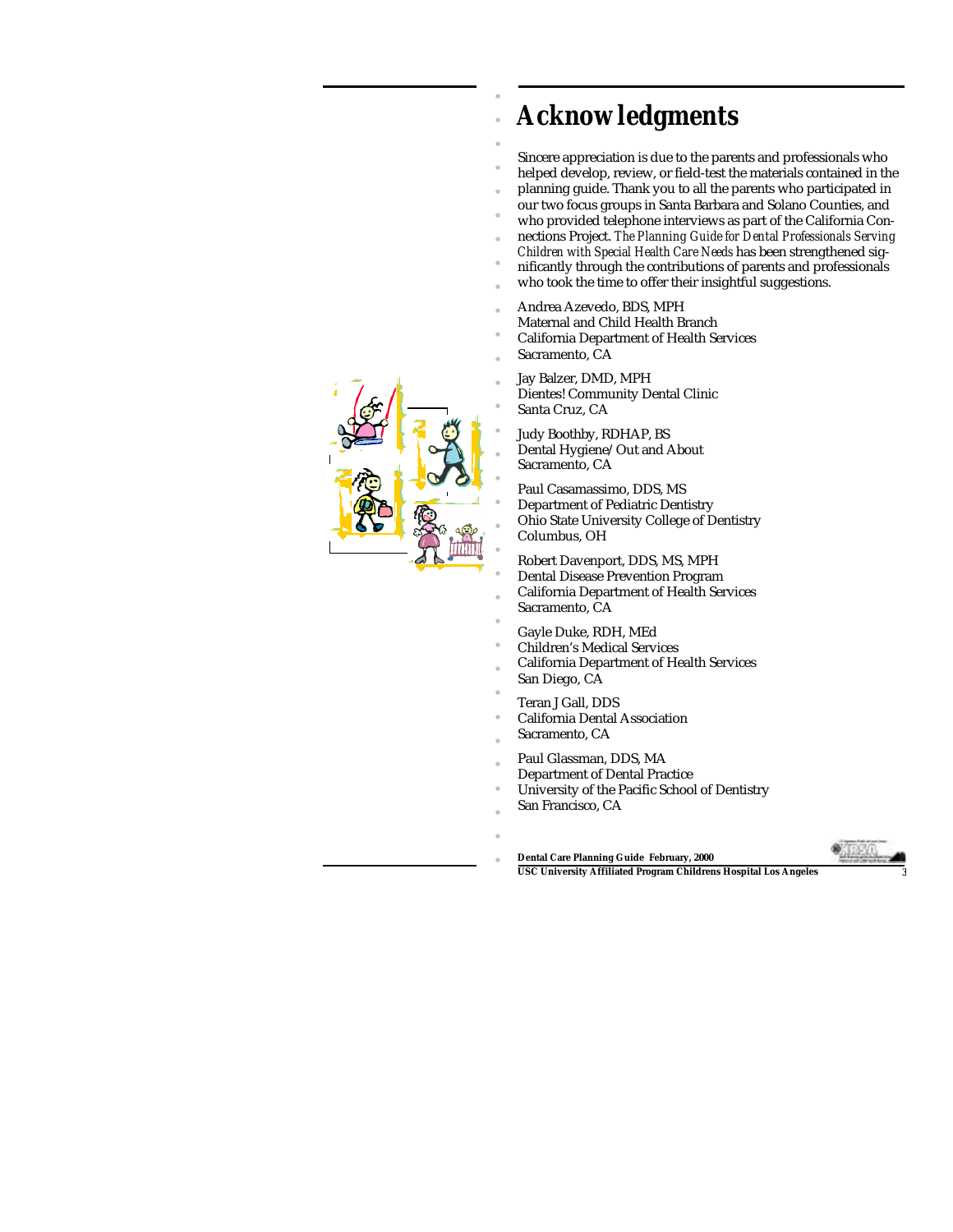

- Robert Isman, DDS, MPH
- Office of Medi-Cal Dental Services
- California Department of Health Services
- Sacramento, CA

•

- Roberta Lawson, RDH, MPH Dental Disease Prevention Program California Department of Health Services Sacramento, CA
- Michael Martin, DMD, PhD University of Washington School of Dentistry Seattle, WA
- Christine Miller, RDH, MHS, MA Department of Dental Practice
- University of the Pacific School of Dentistry San Francisco, CA
- Sue Sanzi-Schaedel, RDH, MPH
- Multnomah County Health Department Portland, OR
- •
- Edward Sterling, DDS
- Nisonger Center
- Columbus, OH
- Elizabeth Van Tassell, DDS
- Family and Hospital Dentistry
- Petaluma, CA
- Shanda Wallace, RDH
- California Dental Hygienists' Association Stockton, CA
- Joanne Wellman-Benson, RDH, MPH
- The Dental Health Foundation
- Sacramento, CA
- Photos were provided by Wayne Grossman, DDS and Laurie Hanschu, DDS.
- •
- •
- 
- •
- •
- •
- •

•

•

**Dental Care Planning Guide February, 2000**



**4**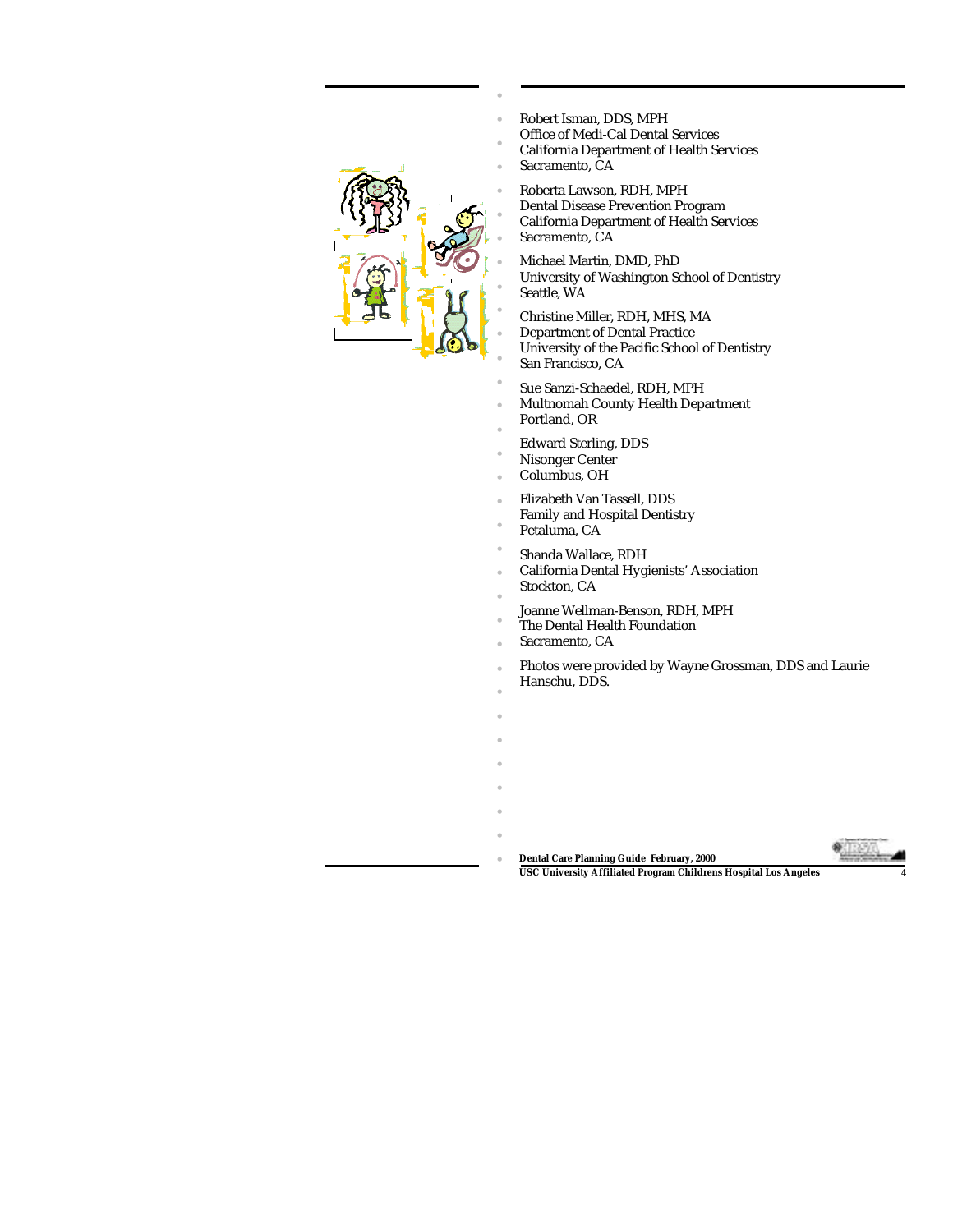### • *Planning Guide Feedback Form*

- 1.Check all the types of dental care settings where you work. • ■ Private general dental practice ■ Group practice ■ Dental or dental hygiene school • ■ Dental specialty practice ■ Community clinic ■ Hospital ■ Other\_\_\_\_\_\_\_\_\_\_\_\_\_\_
- 2.What is your professional role? □ Dentist □ Dental Hygienist □ Dental Assistant □ Receptionist/Office Manager<br>— ○ ' □ Other
- 3.About how many children with special health care needs are in your practice?
- 4.Which of the following components of the Guide have you used in the practice? (check all that apply and circle the number that corresponds to their usefulness in your practice)

|                                                          | not<br>useful |                  | of some<br>use |                         | very<br>useful |
|----------------------------------------------------------|---------------|------------------|----------------|-------------------------|----------------|
| $\Box$ Providing family-centered care                    | $\mathbf{1}$  | $\overline{2}$   | 3 <sup>1</sup> | $\overline{4}$          | 5              |
| $\Box$ Getting to know me                                | $\mathbf{1}$  | $\overline{2}$   | 3              | 4                       | 5              |
| $\Box$ Dental office considerations checklist            | $\mathbf{1}$  | $\overline{2}$   | 3              | 4                       | 5              |
| $\Box$ Performing the oral assessment for young children | $\mathbf{1}$  | $\boldsymbol{2}$ | 3              | 4                       | 5              |
| $\Box$ Oral conditions in young children                 | $\mathbf{1}$  | $\overline{2}$   | 3              | 4                       | 5              |
| $\Box$ Home care counseling and anticipatory guidance    | $\mathbf{1}$  | $\overline{2}$   | 3              | $\overline{\mathbf{4}}$ | 5              |
| Getting Connected Oral Health                            | $\mathbf{1}$  | $\overline{2}$   | 3              | 4                       | 5              |
| $\Box$ Positioning                                       | $\mathbf{1}$  | $\overline{2}$   | 3              | $\overline{\mathbf{4}}$ | 5              |
| $\Box$ Oral hygiene aids                                 | $\mathbf{1}$  | $\overline{2}$   | 3              | $\overline{\mathbf{4}}$ | 5              |
| $\Box$ Dental health education materials                 | $\mathbf{1}$  | $\boldsymbol{2}$ | 3              | $\overline{\mathbf{4}}$ | 5              |
| $\Box$ In-office preventive dental procedures            | $\mathbf{1}$  | $\boldsymbol{2}$ | 3              | $\overline{\mathbf{4}}$ | 5              |
| $\Box$ Behavior management considerations                | $\mathbf{1}$  | $\overline{2}$   | 3              | 4                       | 5              |

• **Dental Care Planning Guide February, 2000 Dental Care Planning Guide February, 2000**

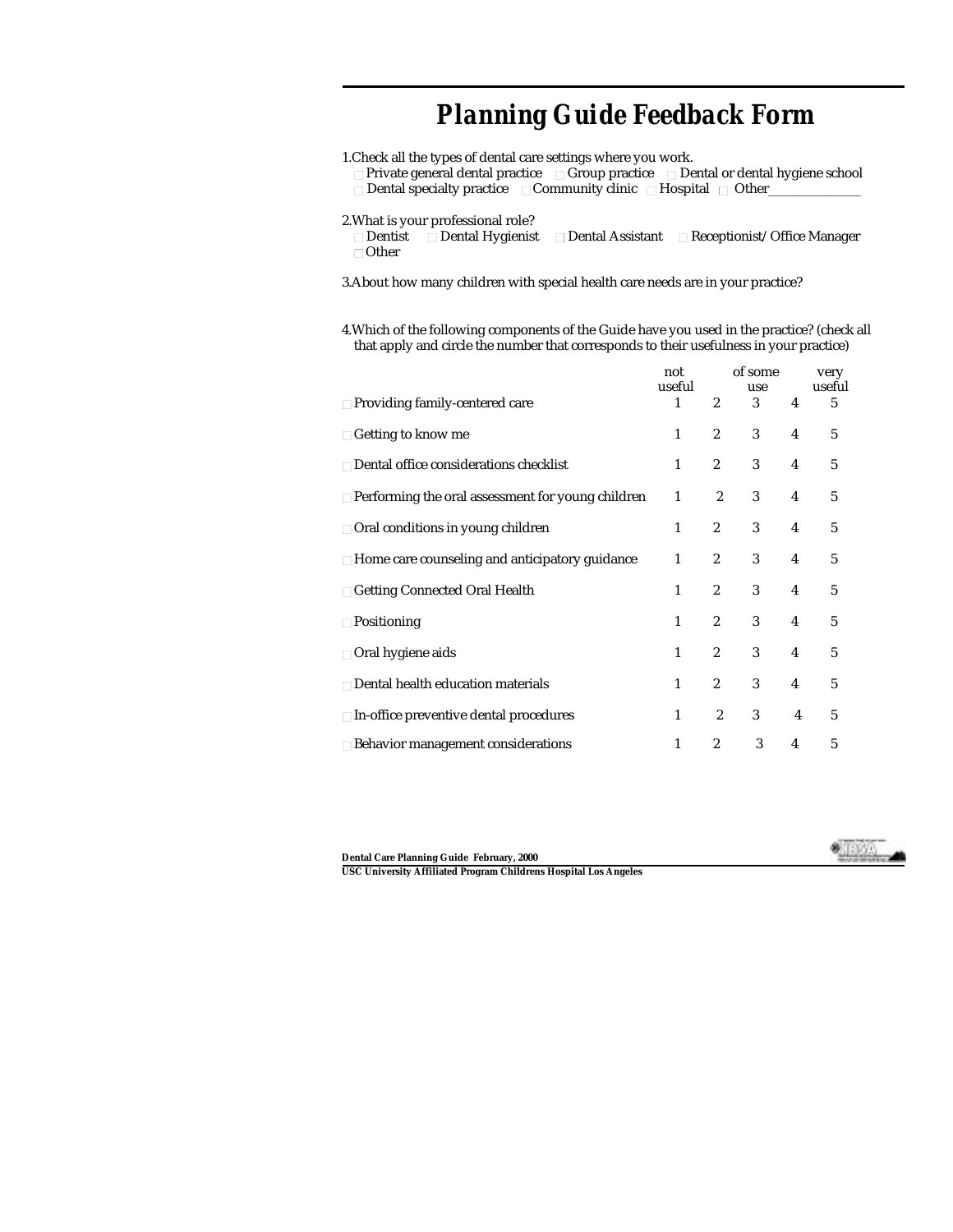| $\Box$ Sample consent form                                                         | not<br>useful<br>$\mathbf{1}$ | $\boldsymbol{2}$ | of some<br>use<br>3 | 4                       | very<br>useful<br>5 |
|------------------------------------------------------------------------------------|-------------------------------|------------------|---------------------|-------------------------|---------------------|
| $\Box$ Dental specialty resources worksheet                                        | $\mathbf{1}$                  | $\boldsymbol{2}$ | 3                   | 4                       | 5                   |
| $\Box$ Preparing children and their families for the<br>hospital dental experience | 1                             | $\boldsymbol{2}$ | 3                   | $\overline{\mathbf{4}}$ | 5                   |
| $\Box$ Indicators of quality dental care                                           | 1                             | $\boldsymbol{2}$ | 3                   | $\overline{\mathbf{4}}$ | 5                   |
| $\Box$ Family satisfaction questionnaire                                           | 1                             | $\boldsymbol{2}$ | 3                   | $\overline{\mathbf{4}}$ | 5                   |
| $\Box$ Overview of community resources                                             | 1                             | $\boldsymbol{2}$ | 3                   | 4                       | 5                   |
| $\sqcap$ California Children Services                                              | 1                             | $\overline{2}$   | 3                   | $\overline{\mathbf{4}}$ | 5                   |
| □ California Family Resource Centers/Networks                                      | 1                             | $\boldsymbol{2}$ | 3                   | 4                       | 5                   |
| $\Box$ California Regional Centers                                                 | 1                             | $\boldsymbol{2}$ | 3                   | $\overline{\mathbf{4}}$ | 5                   |
| $\Box$ Bibliography and other resources                                            | 1                             | $\overline{2}$   | 3                   | 4                       | 5                   |

• 5.Are there other materials you would like to see developed that are not included in the Guide? Please describe.

• the way you interact with families of children with special health care needs? 6.As a result of having this Guide, what changes have you made in the office environment, or

• 7.If you want to be on a mailing list for additional materials or training on Oral Health and Other Healthcare Needs of Children with Special Health Care Needs, include your name, • address and phone number in this space.

• Please return this feedback form to: • Cary Bujold, MPH, RD • Childrens Hospital Los Angeles • PO Box 54700, Mail Stop #53 • Los Angeles, CA 90054-0700 USC University Affiliated Program

**Dental Care Planning Guide February, 2000** • Fax: (323) 671-3842 **Dental Care Planning Guide February, 2000**

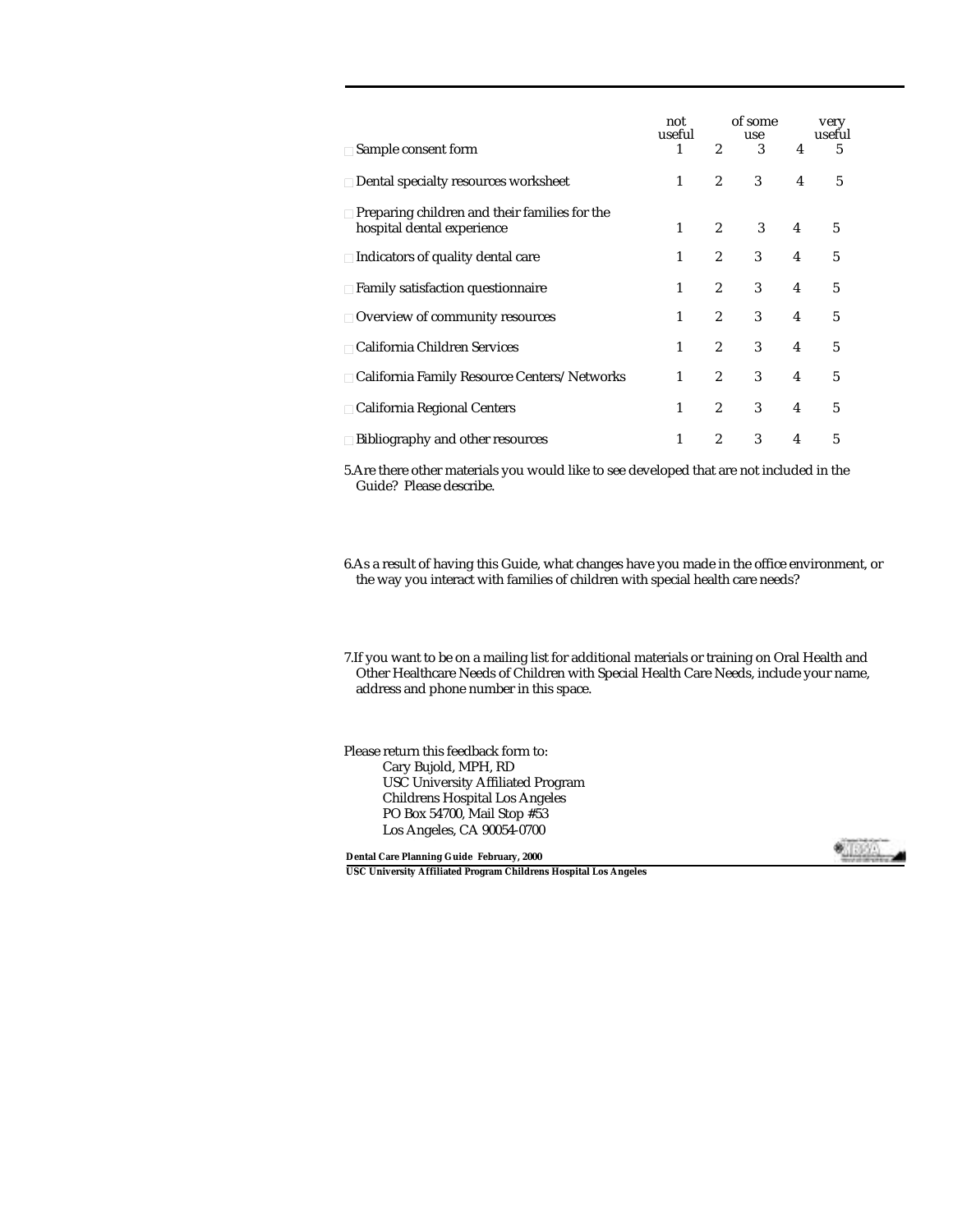# Preparing for Dental Visits

### *Section Overview*

•

• •

• • • • • • • • • • • • • • • • • • • • • •

• • • • The materials in this section help to create a shared philosophy of care between families and the dental team to assure that the child receives appropriate dental care in a safe and caring environment, based on the needs of the child and family and the resources of the dental team.

### *Providing Family-Centered Care in Dentistry*

• • • • A suggested philosophy of care for working with families of children with special health care needs is provided where the dental care system is responsive to the priorities and unique needs of each family, and the family members understand their rights and responsibilities as consumers of dental services.

### *Getting to Know Me*

This form can be used to acquire a personal profile of each child and family as part of the assessment and relationship-building process.

### *Dental Office Considerations Checklist*

This is a self-assessment tool for the dental team to determine how best to accommodate children with special needs in the dental office.

**Dental Care Planning Guide February, 2000 USC University Affiliated Program Childrens Hospital Los Angeles**

 $\bullet$  in Fig.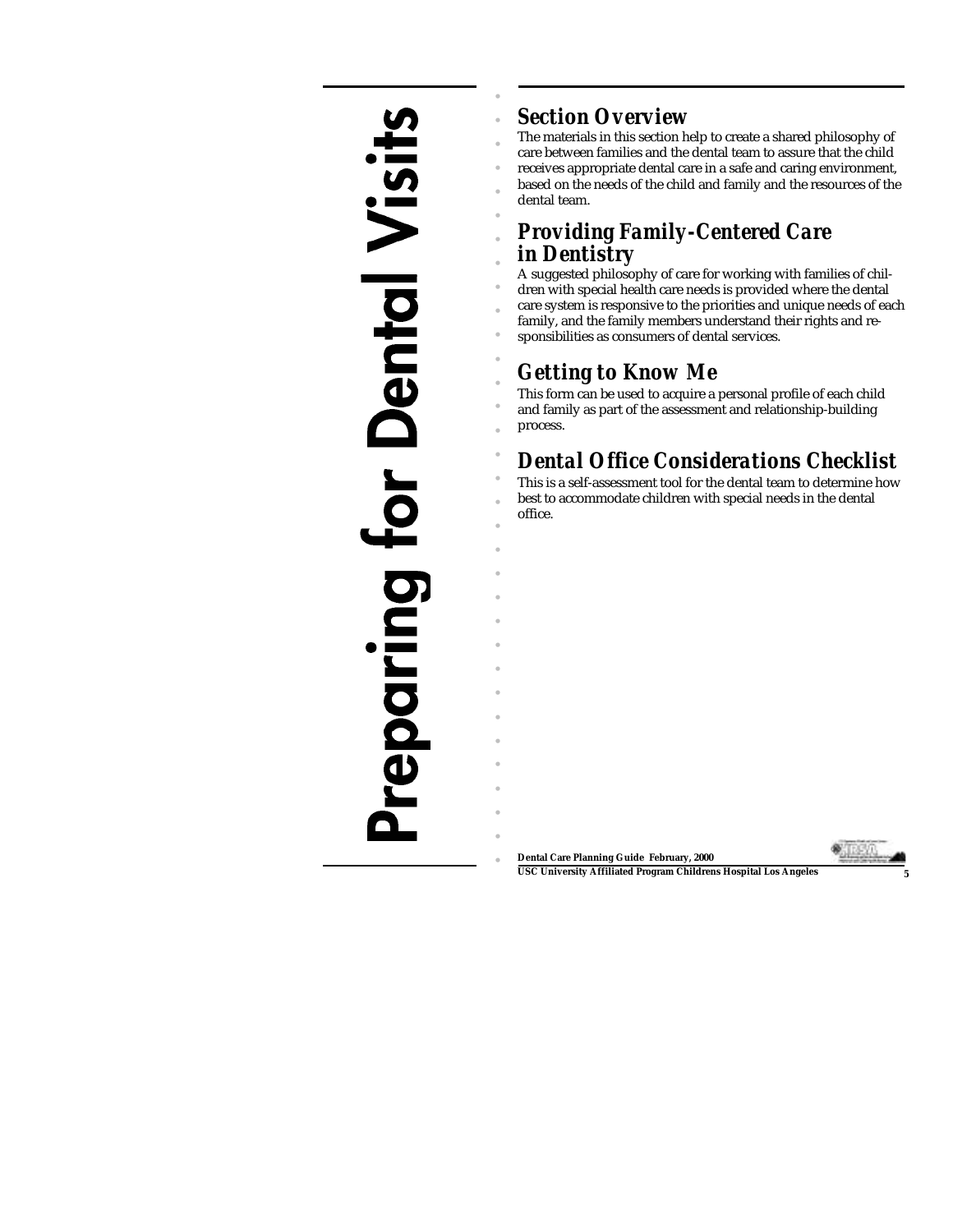### • • • • *Providing Family-Centered Care in Dentistry*

• • Families who have children with special health care needs are faced with many challenges in today's healthcare systems. Dental care is an important piece of that system. Frequently, multiple agencies

- and providers are involved in the care of a child, making coordina-
- • tion of services important. Family-centered services and information can enable families to provide the best care for their child at home and to help you provide the best professional care in your
	- office.

### **What is family-centered care?**

•

• •

- • • *Family-centered care means that the healthcare environment and professionals are responsive to the priorities and choices of families with children who have special health care needs.* Recognize the vital role that all families play in ensuring the health and well-being of their childrer
- and acknowledge that emotional, social and developmental sup-
- port are integral components of health care.

### • **What are some ways to assure that services are family-centered and to build a healthy parent-provider relationship?**

- *Recognize parents as primary managers of their child's health care.*
- Families bring their own expertise to their role as care managers
- since they are with the child every day and interact with all of the
- child's healthcare providers. Involve parents in the child's dental care by asking for and considering their opinions and responding to their concerns. Letting parents know that their input is importan
- will build mutual respect.

*Consider flexibility in scheduling and facilitate any necessary referrals.* As much as possible, consider the family's daily life priorities and the challenges of having a child with special health care needs. Ask about transportation and other child-care needs when scheduling visits. A child with special needs may have multiple healthcare appointments every week with different providers and therapists. Coordinated scheduling is important to families and may help to reduce "no show" appointments or cancellations. Scheduling enough time to accommodate the family's needs and to answer questions will increase satisfaction and improve follow-up on recommendations. If referrals to dental specialists are necessary, personally make the referral and explain to the family what they should expect at the consultation. Review office policies and patien responsibilities with the family to clarify concerns and to determine if accommodations are needed.

**Dental Care Planning Guide February, 2000**



**6**

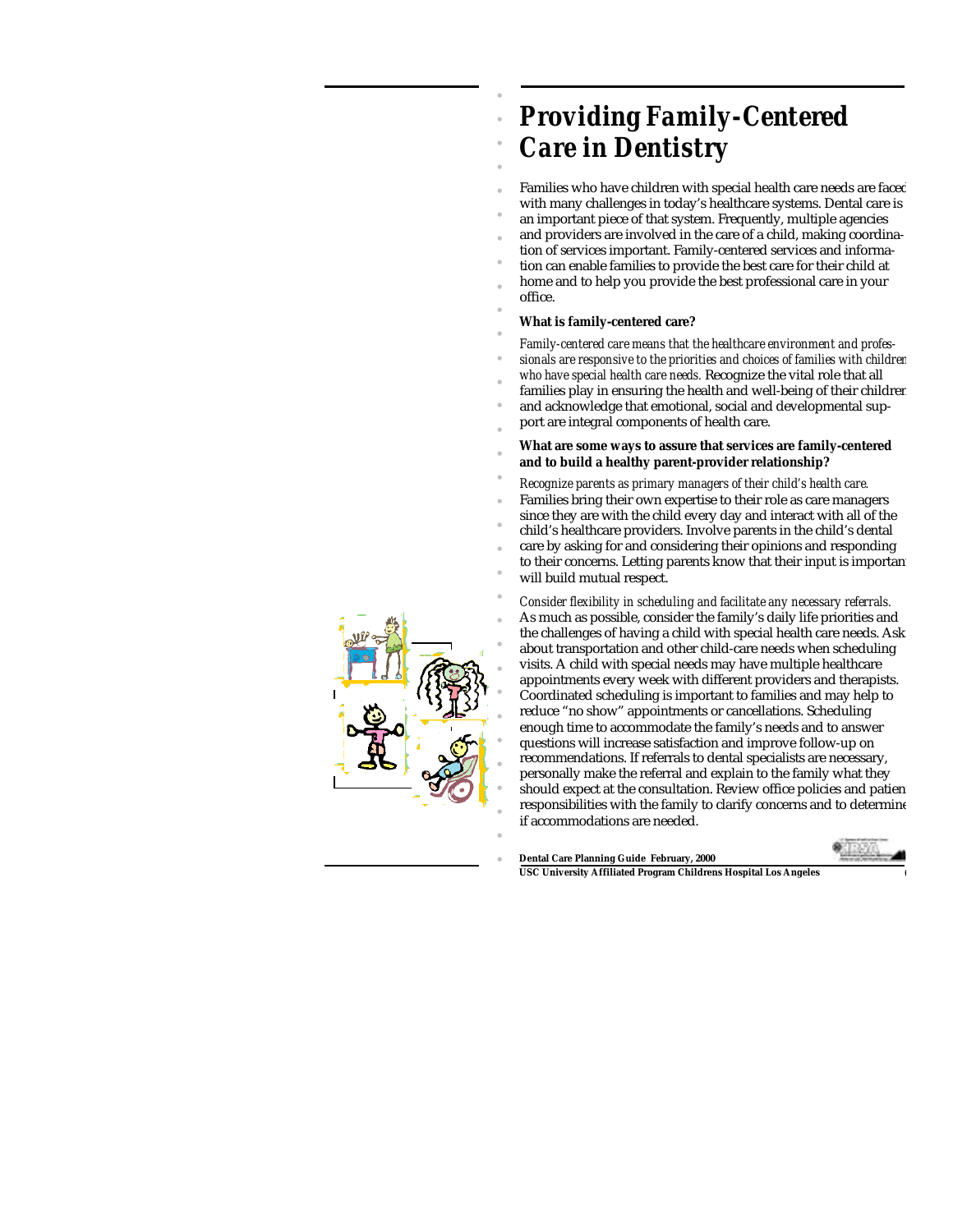

- • *Provide information about other resources.* Learn about other resources and support services in the community to increase your knowledge of children's special health care needs. Examples include local
- school districts, public libraries, family resource centers, regional
- centers, local health departments, dental or dental hygiene schools, associations for children with specific health disorders, websites, or
- information and referral programs.

•

• • • • • • • • • •

•

- *Be culturally responsive.* Families have many diverse traditions and languages. If your office does not have bilingual/bicultural staff,
- AT&T provides translation services by phone to assist in appoint-
- ment scheduling or with questions. Providing services in a language the family can understand is your responsibility if you accept
- • federal or state funds as payment for dental services rendered. Families cannot be required to provide a translator, even if he/she
- • • • • is a relative. Untrained interpreters may not fully understand dental terms used and may omit information. Pertinent information about treatment or follow-up care also may be lost. Having dental health information written in the primary languages of most of your patients will help them learn to be more informed dental consumers and to practice preventive home care. One way to obtain materials is from community agencies who serve various ethnic groups or diverse patient populations. Often they will have experienced translators who can be helpful.

*Include families in decisions about their child's care.* By being a member of the decision-making team and learning what choices they have, parents will be more inclined to follow through with treatment plans and recommendations. You can encourage parents to become active partners in this process by carefully explaining options for care. Encourage parents to ask questions and take notes or bring a tape recorder. Provide informational materials and a brief, easy-tounderstand written summary of your recommendations for them to review with others involved in their child's care. Using a home dental record card to record appointment dates, services provided, and follow-up or recall appointments needed will give them a permanent record of the child's dental care and help them keep up-to-date with care.

• • Source: Institute on Family Centered Care, 7900 Wisconsin Ave., Suite 405, Bethesda, MD. 20814 (301) 652-0281.



**Dental Care Planning Guide February, 2000 USC University Affiliated Program Childrens Hospital Los Angeles**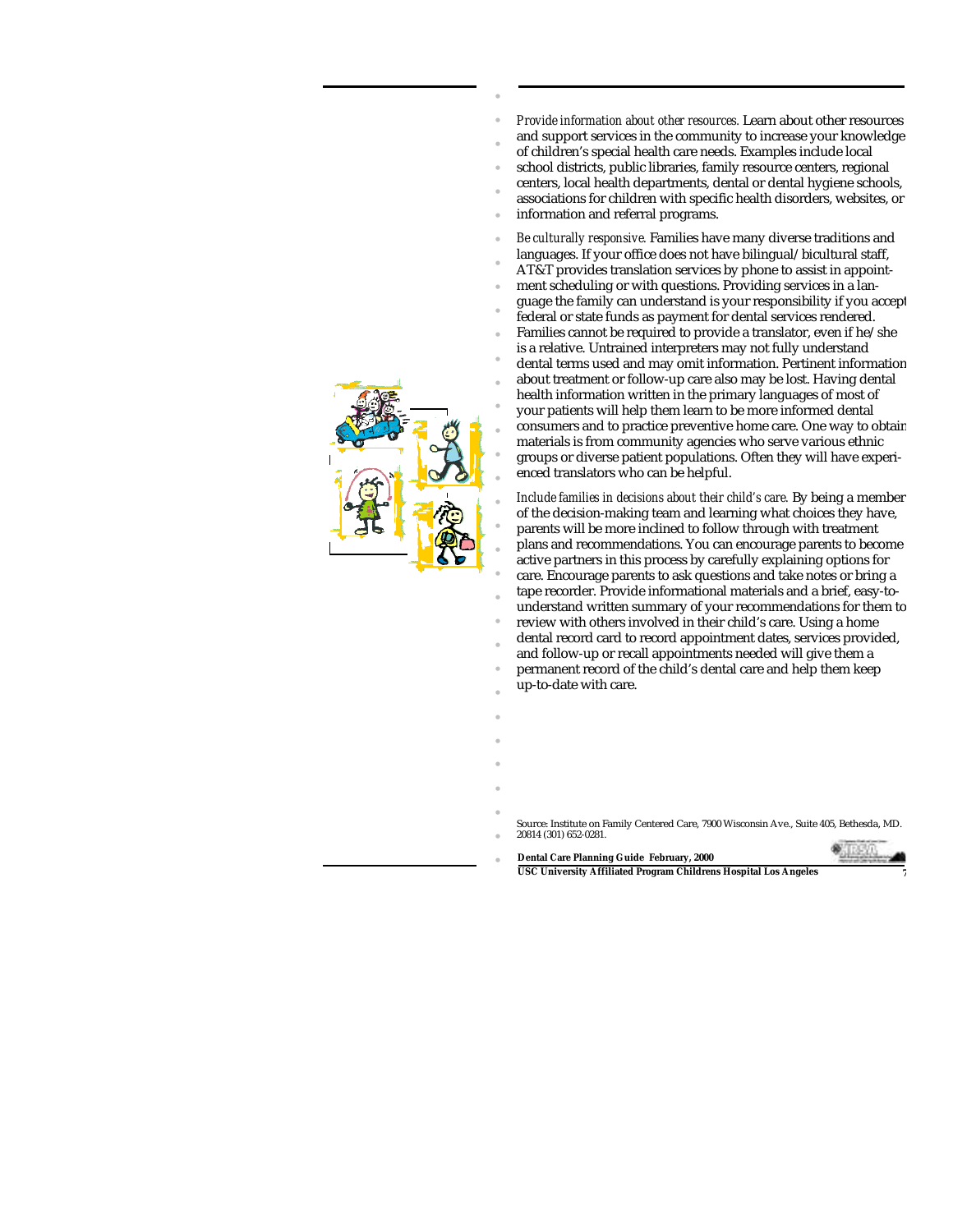### • *Getting To Know Me*

Please complete this form with/for your child so we can better understand and meet your<br>child's unique needs. Bring it with you to your appointment. Thank you. child's unique needs. Bring it with you to your appointment. Thank you.

| Other regular caretakers (more than twice a week):<br>$\Box$ Siblings<br>$\Box$ Grandparents<br>$\Box$ Other relatives<br>$\Box$ Babysitter<br>$\Box$ Daycare<br>□ School programs<br>$\Box$ Others<br>Current medications and any sensitivities to medications: |  |
|------------------------------------------------------------------------------------------------------------------------------------------------------------------------------------------------------------------------------------------------------------------|--|
|                                                                                                                                                                                                                                                                  |  |
|                                                                                                                                                                                                                                                                  |  |
|                                                                                                                                                                                                                                                                  |  |
|                                                                                                                                                                                                                                                                  |  |
|                                                                                                                                                                                                                                                                  |  |
|                                                                                                                                                                                                                                                                  |  |
|                                                                                                                                                                                                                                                                  |  |
|                                                                                                                                                                                                                                                                  |  |
|                                                                                                                                                                                                                                                                  |  |
|                                                                                                                                                                                                                                                                  |  |
|                                                                                                                                                                                                                                                                  |  |
| Adaptive aids:                                                                                                                                                                                                                                                   |  |
|                                                                                                                                                                                                                                                                  |  |
|                                                                                                                                                                                                                                                                  |  |

• Therapies I receive (e.g., occupational or physical therapy):

• Special educational programs:

• Other supportive services that help me:

**Dental Care Planning Guide February, 2000** • **Dental Care Planning Guide February, 2000**

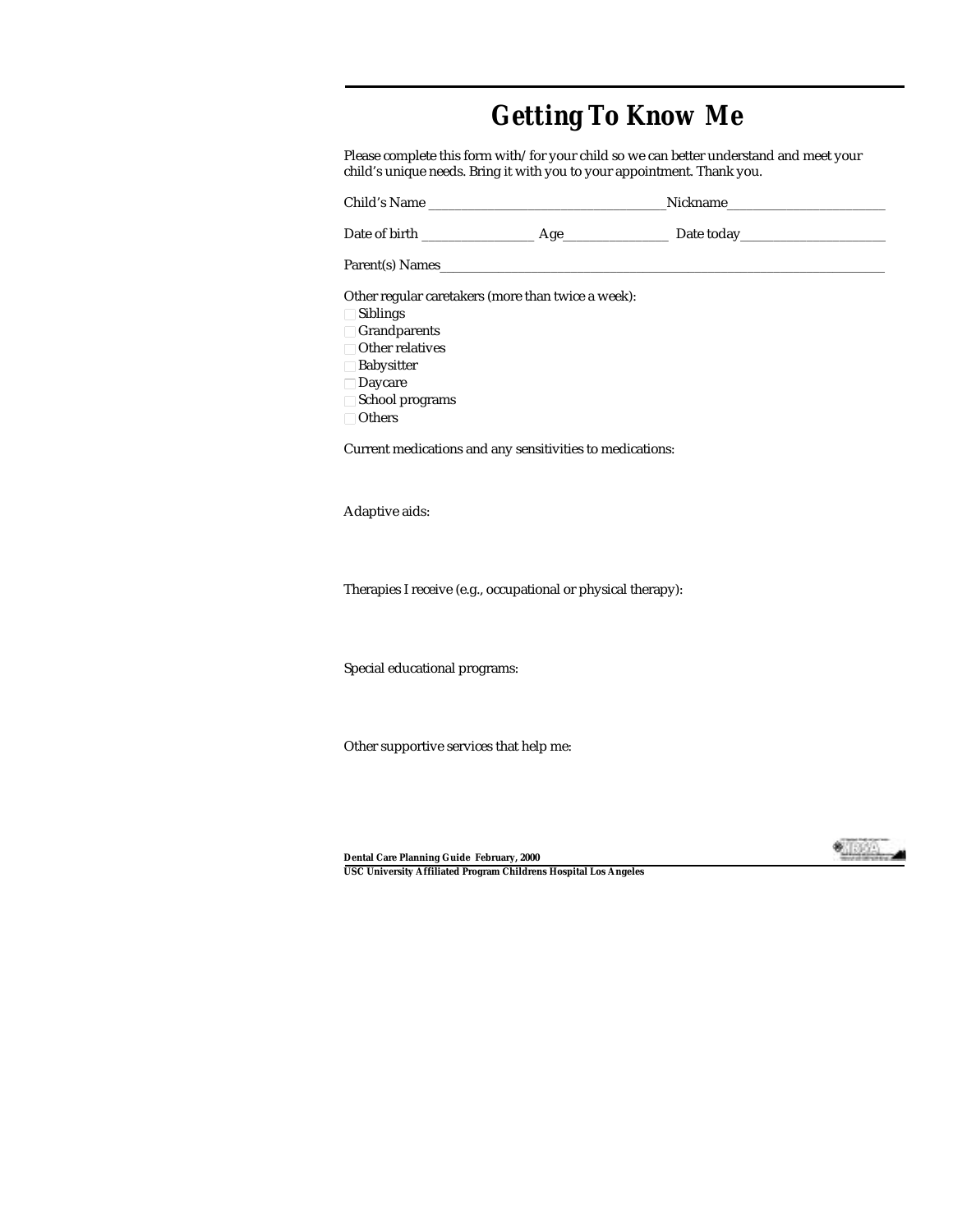Ways I communicate:

Some of my strengths:

• Things that make me smile or make me feel good (e.g., favorite toys, phrases):

• Things that might bother me in the dental office:

• My behaviors or conditions you might find challenging in the dental office:

• How my family deals with these behaviors or how they can help you deal with them:

• Past experiences with dental care:

• Problems or questions my family has about home oral hygiene care:

• **Dental Care Planning Guide February, 2000 Dental Care Planning Guide February, 2000 USC University Affiliated Program Childrens Hospital Los Angeles USC University Affiliated Program Childrens Hospital Los Angeles 9**

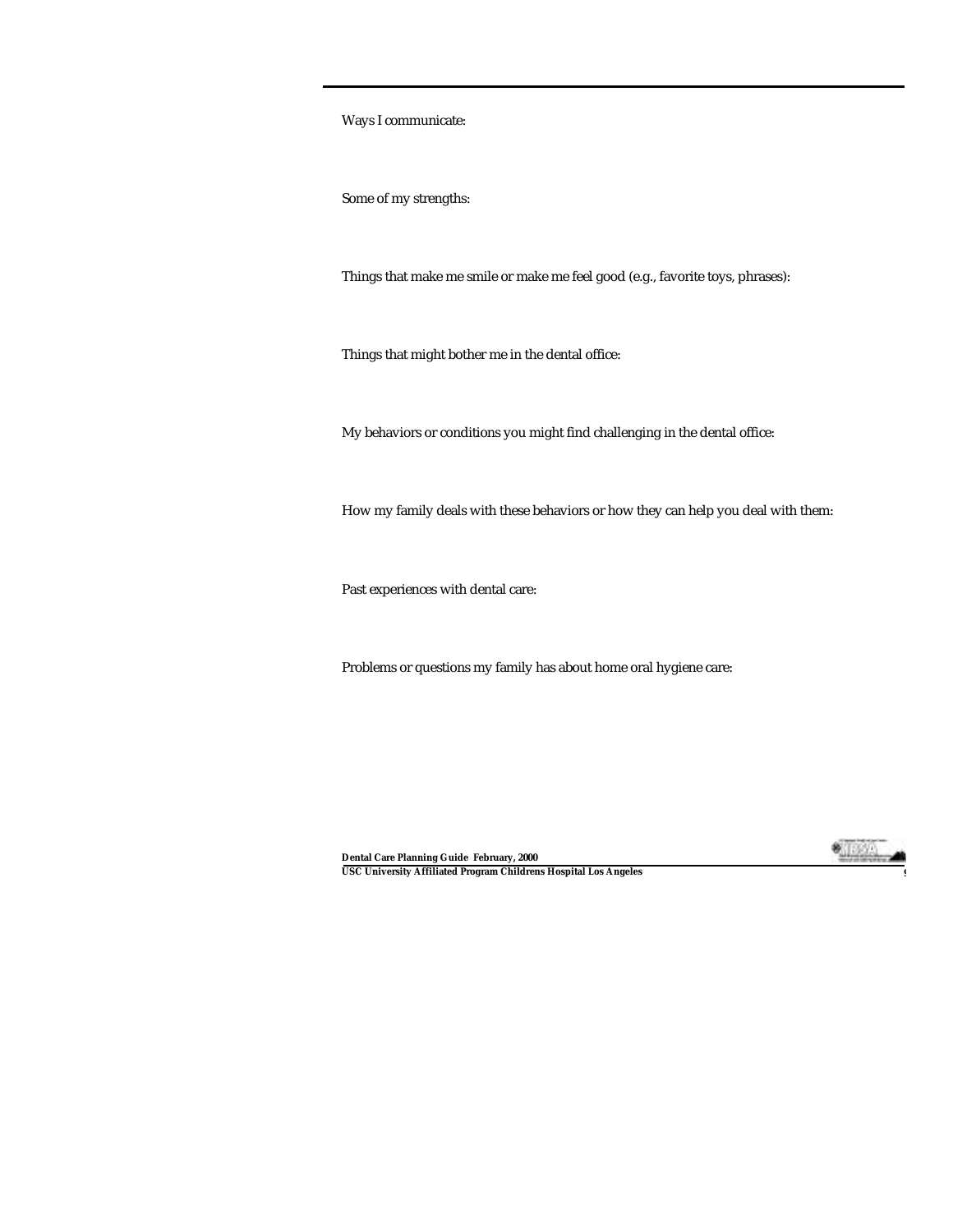### • • *Dental Office Considerations Checklist*

### • *Meeting The Needs Of Families With Children* • • *Who Have Special Health Care Needs*

• adaptations when receiving dental care. Providing information about your office and staff will • help families decide if you can accommodate their child's unique needs. Use this checklist as a • difficulties. Rationales for the questions are given. Resources for increasing your knowledge and • skills are included in the Bibliography and Other Resources Section. Special health care needs refers to a variety of conditions. Some children may need extra help or starting point to analyze how you can accommodate special needs or where you may encounter

- ■ *Is your office accessible to people in wheelchairs?* • referral if the accommodation is a hardship. The Americans with Disabilities Act requires reasonable accommodations or an appropriate
- $\Box$  If parents need help getting their child into the office from the parking lot, is there someone on the staff • *who can provide assistance?* Parents are grateful for a little help when carrying items, assisting with adaptive equipment

• or carrying the child. They should be encouraged to call ahead to alert staff that help is needed.

- ■ *Do all staff members know how to perform safe wheelchair transfers and use a transfer board?* • method with the parent and demonstrate that you are aware of the principles of safe transfers. • These techniques should be practiced by all staff. Children prefer to be transferred by someone they trust, so discuss the most effective transfer
- ■ *Do the dental chairs have movable armrests to facilitate easy access?* It is difficult to lift children over armrests or move them into the chair if they are wearing leg<br>or back braces. or back braces.
- ■ *Can a wheelchair fit parallel to the dental chair in most of the operatories?* • Performing exams and some preventive care with children in their wheelchairs sometimes is • difficult if the operatory is too crowded to align the wheelchair close to the dental chair. preferable to a transfer, particularly if the wheelchair can be adjusted. Transfers are also more
- ■ *Which type of delivery system do you use?*  $\Box$  Front--over the patient  $\Box$  Mobile carts  $\Box$  Fixed--rear delivery • Children who have attention deficit hyperactivity disorder, or who have uncontrolled muscle  $\Box$  Combination  $\Box$  Other

• reflexes, may injure themselves or scatter instruments on an "over-the-patient" delivery system.

• ■ *Would any of your policies on late arrivals or cancellations adversely affect families who have children* • *whose health or developmental needs may be unpredictable.* • Children who experience frequent medical problems or hospitalizations, or who have mul-

tiple therapy appointments, may need special arrangements for appointments.

**Dental Care Planning Guide February, 2000** • **Dental Care Planning Guide February, 2000**

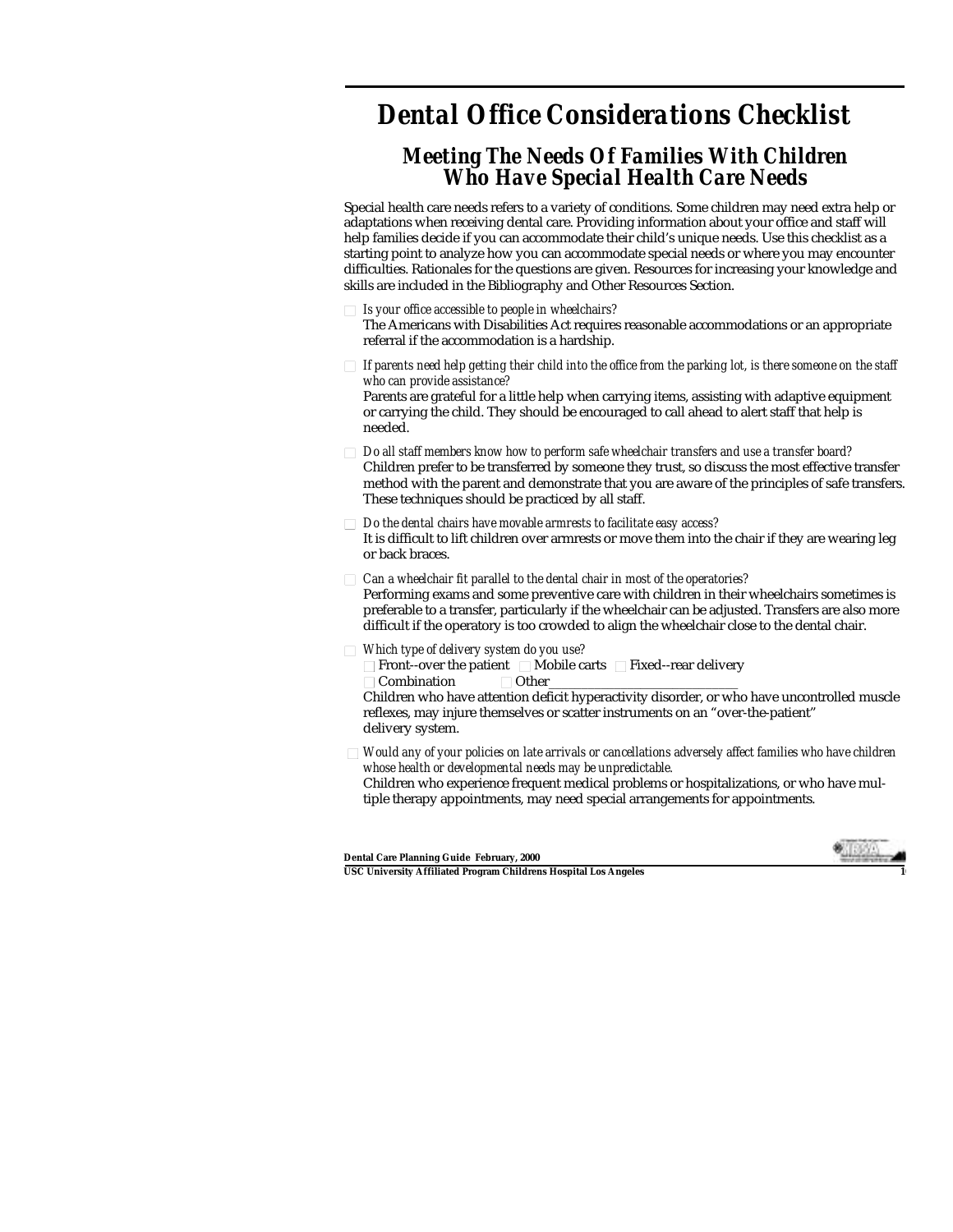• ■ *How are the exam/treatment rooms arranged?*  $\Box$  Open bay with multiple chairs  $\Box$  Private rooms  $\Box$  Combination □ Other

• Children with sensory impairments or attention deficits may be easily distracted.

• ■ *Can the x-ray equipment reach low enough to accommodate very young children or children in* • Trying to take radiographs on young children is challenging in itself, but equipment limita*wheelchairs?*

tions can cause unnecessary frustration; assess the need for adaptations such as booster seats.

- ■ *Do you have panoramic film capability?* • Some children may not be able to bite effectively to hold a bitewing or periapical x-ray. However, not all children will be able to hold still long enough for completing a panorex.
- ■ *Are staff versed in alternative radiographic techniques, e.g., lateral jaw, snap-a-ray?* • Alternative techniques are available to compensate for a child's inability to fully • cooperate; parents may also assist with stabilization if lead shielding is available.
- □ Are parents allowed to be in the operatory with the child? • process and may reduce anxiety on the part of the child. Parental knowledge is particularly • important when working with medically-compromised children, especially if they have Involving the parents in at least some of the care will increase their understanding of the frequent seizures, or swallowing or breathing problems.
- ■ *Do you have a policy on use of patient restraint or aids for patient stability?* • Use of any techniques for stability or that restrict movement require informed consent through morougn explanation to parents (including the rationale and th<br>use should be determined by an assessment of individual need. thorough explanation to parents (including the rationale and timeframe for their use). Their
- ■ *What is your informed consent process for:*  $\Box$  Examination?  $\Box$  Treatment?  $\Box$  Behavior management techniques? • decisions for care, will be more comfortable giving informed consent for care, particularly • when special techniques are needed. Parents who receive thorough and clear explanations of their child's needs, and participate in
- ■ *Do you send any health history or other forms home for completion prior to the initial appointment?*

• Parents who have children with complex medical needs will appreciate the extra time to • complete the forms accurately and to gather copies of any medical records that might be help-• ful to you in caring for their child. Accurately completed forms also will save you time.

 $\Box$  *Would you schedule an orientation/initial consultation session with a family if they*<br>requested ane?  *requested one?*

• Because parents have contact with so many medical and other professionals, they want to • comfortable treating their child, and staff who understand his/her special needs. An initial • interview will allow parents to see the office environment, enable the dental team to meet the • child, and everyone can ask questions. know that their child is going to receive the highest quality care from a provider who feels

• **Dental Care Planning Guide February, 2000 Dental Care Planning Guide February, 2000**

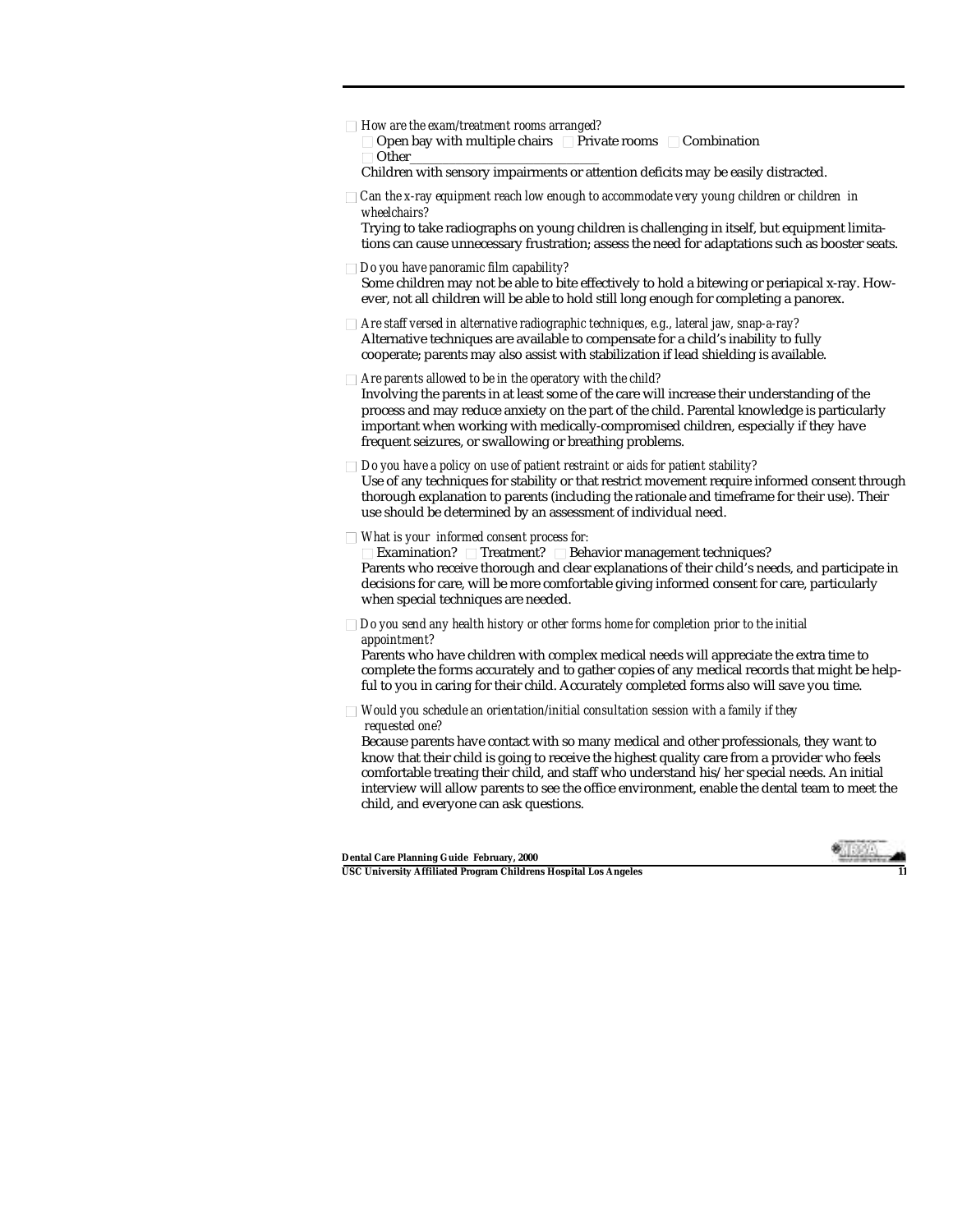- ■ *Are you able to schedule appointments to allow for flexible staffing and assistance if needed?* • radiographs, or two staff may be needed for a few minutes to assist with a wheelchair transfer. For example, the dental hygienist may need a dental assistant to help place sealants or take
- ■ *What type of payment methods/arrangements do you accept? Are you aware of any community* • *resources for financial coverage for children with special needs who can't afford dental care?* • special programs, if they need to budget ahead to cover expenses, or if dental procedures Parents should learn this information before the appointment to see if they qualify for any require pre-approval.
- ■ *Do you have an individualized recall system for exams/preventive appointments?* • on special diets, have compromised immune systems, or are tube fed. Children with certain medical conditions may need more frequent recall intervals if they are
- □ Is there any coverage for dental emergencies at night or on the weekends? Some children may experience oral injuries from seizures, falls or other causes. Parents need to<br>In secondore and subsessive to take the abilal for an anal injury. know when and where to take the child for an oral injury.
- ■ *Do you provide any health education, oral screenings or dental services to children with special needs at* • *programs in the community such as regional centers or schools?* • Services such as these may help to detect oral problems early and facilitate appropriate tation barriers for the children and learn something about their programs. referrals for care. Teachers and caregivers will also appreciate your efforts to reduce transpor-
- □ Have any of the staff members received special training in working with children with special health *care needs?*

• Continuing education courses and self-study manuals are available to increase knowledge and • skills of all dental team members.

**Dental Care Planning Guide February, 2000** • **Dental Care Planning Guide February, 2000**

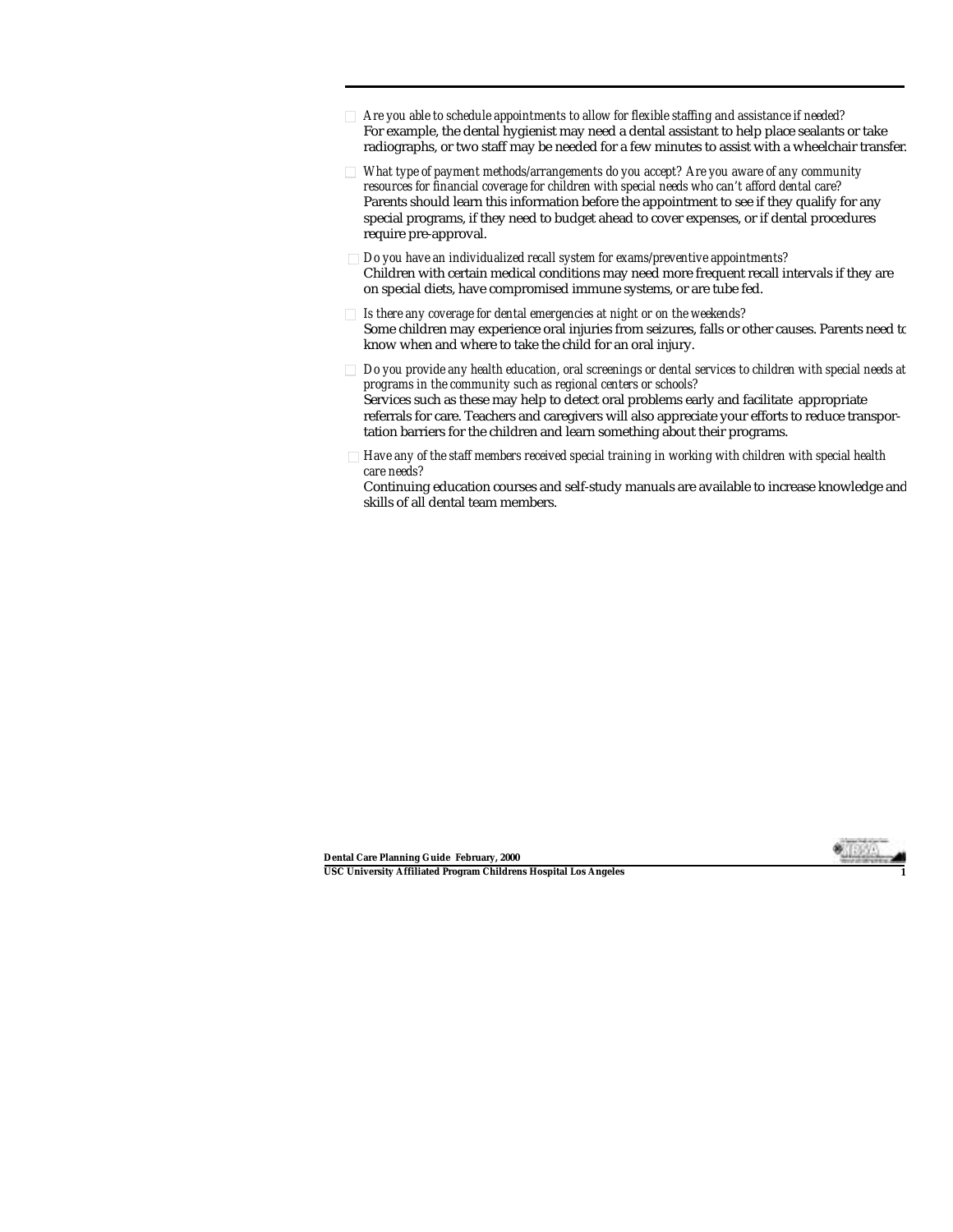### *Section Overview*

•

• • •

• • •

• • • • • • • • • • • • • • • • •

• • • • The materials in this section are intended to be used when conducting the initial oral health assessment and any subsequent appointments for preventive procedures. They will help you design approaches for effective homecare strategies, developmentally appropriate anticipatory guidance, and in-office prevention programs. Some of the materials are included as inserts at the end of the Guide.

### *Performing the Oral Assessment for Young Children with Special Health Care Needs*

• • Use as a guide for conducting an oral assessment specifically for young children who have developmental disabilities or genetic disorders.

### *Oral Conditions in Young Children with Special Health Care Needs (Insert)*

Review these conditions that might be seen when examining young children with special health care needs. Color photographs of oral conditions are included with counseling recommendations.

### • • • *Home Care Counseling and Anticipatory Guidance for Oral Health*

This information may be used by dental professionals when counseling families about oral health. "Getting Connected" materials (included as inserts) may be copied and given to parents/caretakers.

### *Positioning (Insert)*

A handout reproduced from a packet produced by the American Dental Hygienists' Association shows a variety of positions to use in the home when providing oral hygiene care to people with developmental disabilities.

### *Oral Hygiene Aids for Children with Special Health Care Needs (Insert)*

This teaching handout shows color photos of commercially available oral hygiene aids that may meet the needs of children at various ages and with various motor skills. This handout can help parents select appropriate supplies.

### *Dental Health Education Materials*

Considerations for using print or audiovisual materials during counseling and a list of selected materials are included.

### *In-Office Preventive Dental Procedures*

Considerations and adaptations are included for providing preventive dental procedures in the dental office setting and establishing appropriate recall intervals.

**Dental Care Planning Guide February, 2000**



**13**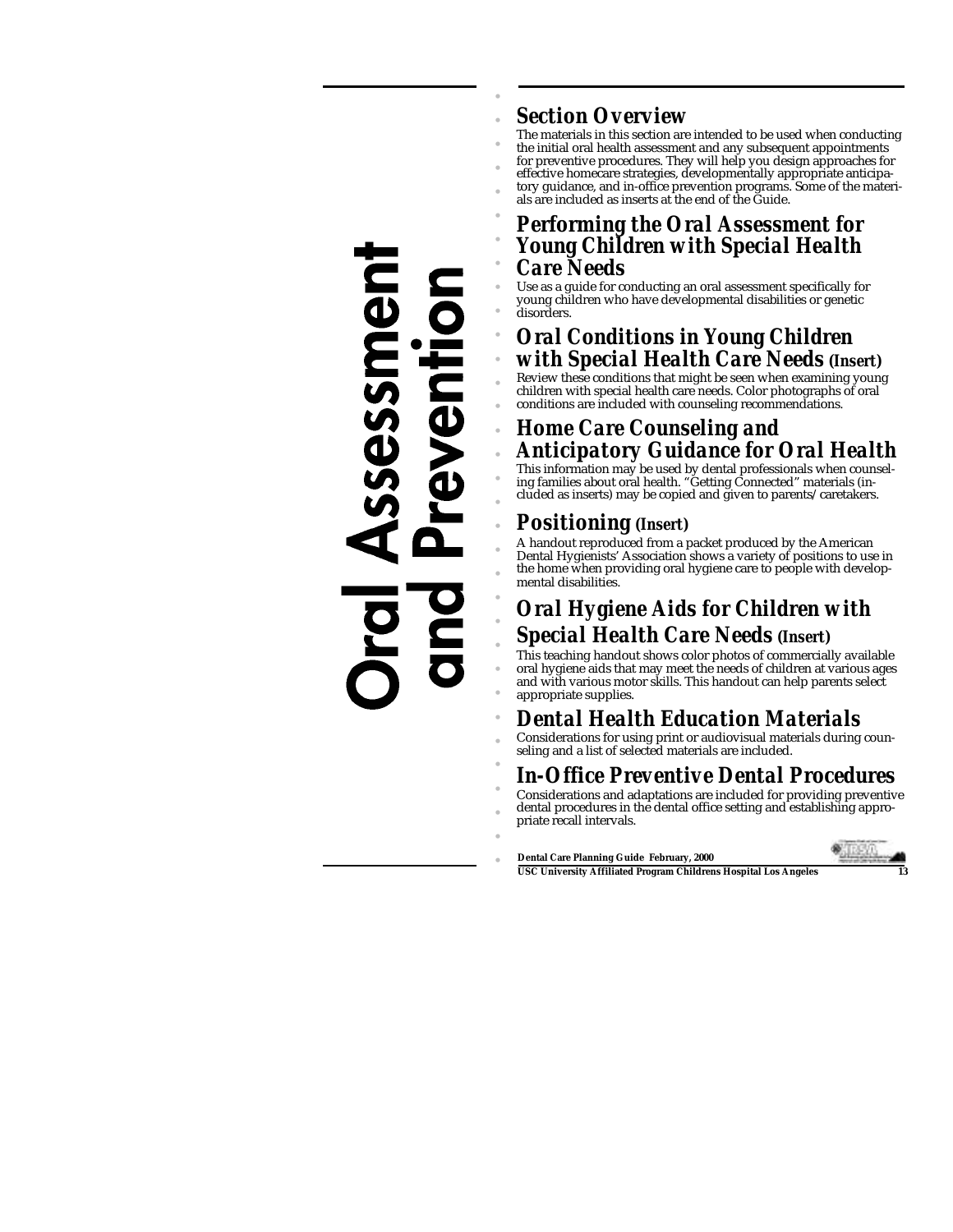

• •

• • • • • • • • • • • • • • • • • • • • •

### *Performing the Oral Assessment for Young Children with Special Health Care Needs*

Most pediatric dentists recommend that a child be seen for a dental visit by the first birthday to initiate a program of effective preventive measures, provide anticipatory guidance, and decide the periodicity of subsequent visits to assess risk for dental disease or growth problems. Many dental professionals feel it is useful to have the parent present during the oral inspection to maximize communication and understanding.

### *Parent Interview*

Children with special health care needs may require a more detailed interview with the parents to acquire a medical history that enables provision of appropriate anticipatory guidance for oral health and safe, appropriate dental care in the office setting. Include questions on:

- ▲ Prenatal, natal and neonatal history: this might be helpful in explaining any dental abnormalities or immature motor reflexes.
	- ▲ Developmental history: a brief overview of the parents' perceptions of the child's development helps correlate dental growth and development with general developmental milestones.
	- $\blacktriangle$  Feeding history: this is important to determine how difficult the baby was to feed; delays in progression of feeding skills; if special formula, tube feeding or therapeutic diets were needed; food likes, dislikes and allergies; and potential risks for development of dental caries.
	- ▲ Medical history: ask questions about history of illnesses, medications taken that might have dental sequelae, history of any surgeries, other medical care related to the child's special health problems.
	- ▲ Dental history: try to gain insight into any teething problems, oral lesions or trauma, home care practices, and previous visits to dental offices.

**Dental Care Planning Guide February, 2000**



**14**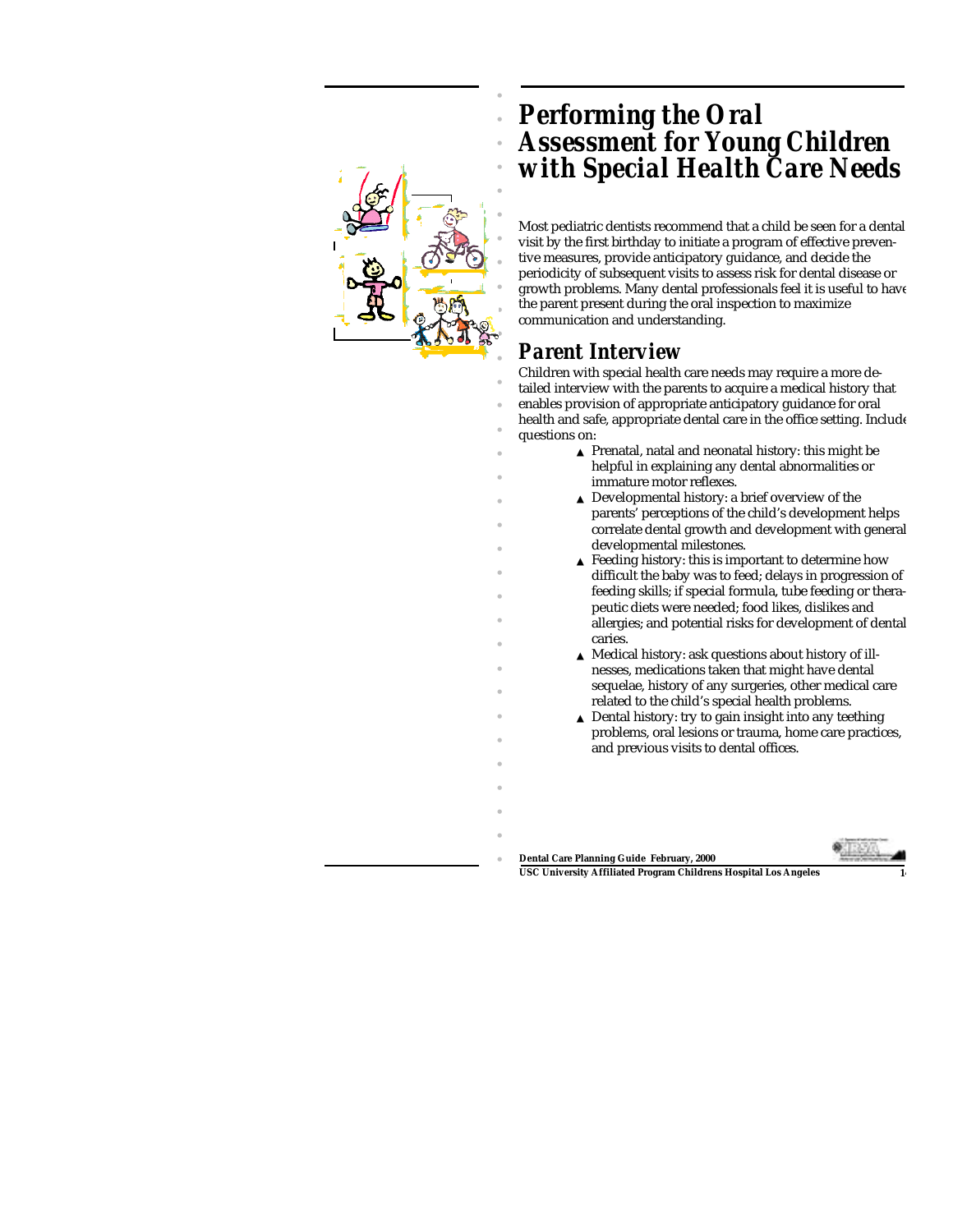### *Oral Inspection*

•

• • • • • • • • • • • • • • •

• • • • • The oral inspection can be conducted with a tongue depressor, mouth mirror, or a small child's toothbrush, in addition to gloves and an adequate light source. For very young children, this may be accomplished using the two-person, knee to knee position, rather than placing the child in a dental chair.



The oral inspection should include assessment for conditions such as:

- ▲ Enamel hypoplasia and enamel demineralization (white spots)
- ▲ Dental caries
	- ▲ Developmental anomalies, delayed tooth eruption and malocclusion
	- $\blacktriangle$  Diseases of the gingiva and other soft tissues
- ▲ Oral reflexes and oral sensitivity
- ▲ Oral injuries

### *Enamel Hypoplasia and Enamel Demineralization*

Children with low birthweight, developmental delays, or certain genetic syndromes appear to be at increased risk for enamel hypoplasia. Enamel hypoplasia seems to be a predisposing factor for dental caries, especially in the maxillary incisors and primary molars. Hypoplasia usually appears on the middle or occlusal third of the teeth, whereas demineralization from poor oral hygiene and an acidic oral environment occurs most often near the gingival line. Demineralization often is characterized as white spot lesions that are best seen by "lifting the lip".

**Dental Care Planning Guide February, 2000**



**USC University Affiliated Program Childrens Hospital Los Angeles**



• • • • • • • • • •

> • •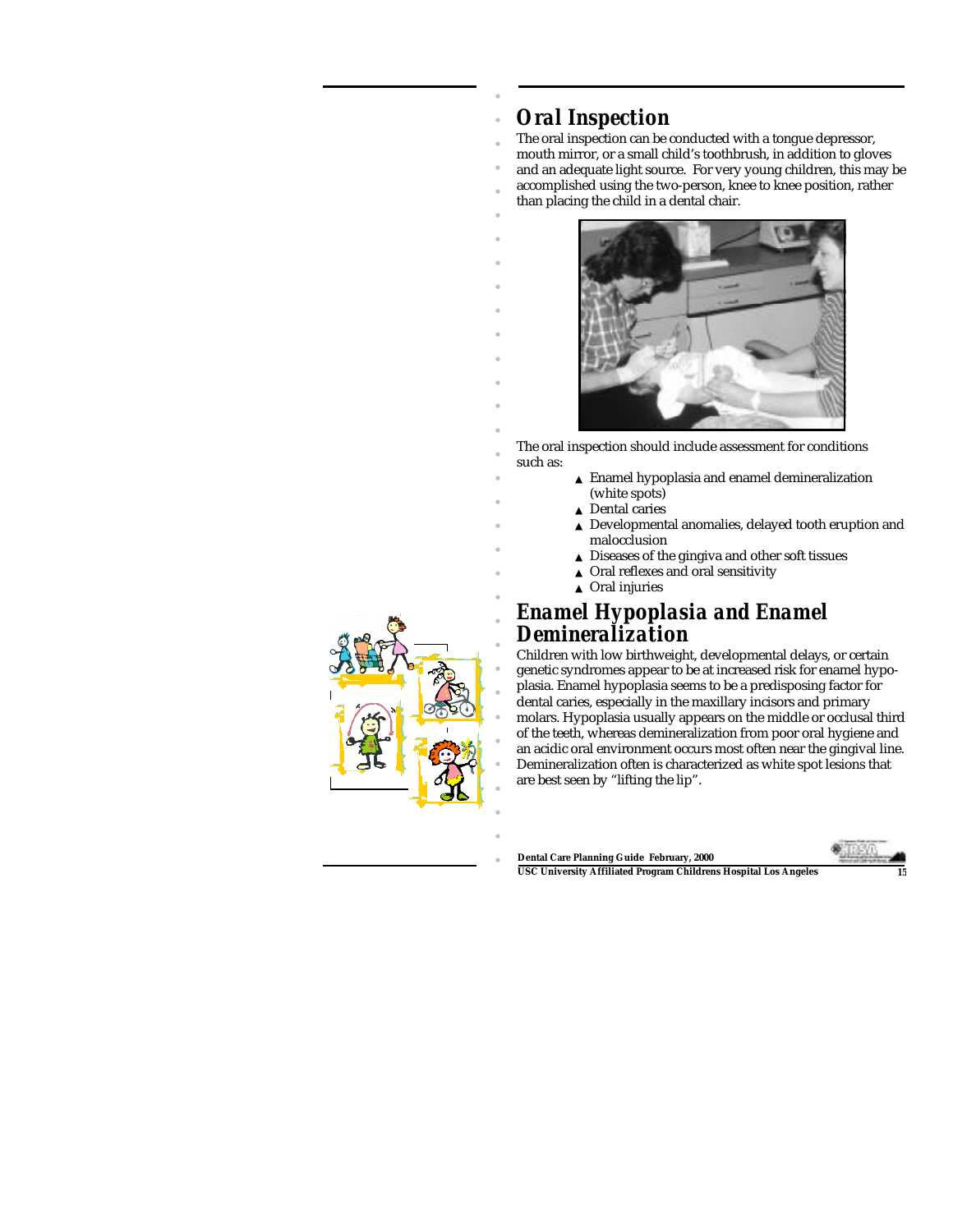### *Dental Caries*

• •

• •

• •

• • • • • •

• Wipe the teeth with a 2X2 gauze and retract the lips and cheeks.

- Look for obvious decay and/or erosion that may result from fre-
- quent reflux, altered salivary flow, cariogenic diets, or inappropri-
- ate feeding practices.

• Early childhood caries occurs most often on the facial and lingual surfaces of the maxillary teeth.

### *Developmental Anomalies, Delayed Tooth Eruption and Malocclusion*

• • • • During the extraoral examination, note any craniofacial anomalies or facial asymmetry. Most children with cleft palate/cleft lip are under the care of a multidisciplinary team of professionals right after birth, since treatment consists of a sequence of corrective surgeries and therapies.

Moving intraorally, check for malocclusion in the primary teeth tha may create problems in the permanent dentition. Malocclusions occur frequently in children with developmental problems (more than 80 craniofacial syndromes exist). Hypoplasia of the maxilla, micrognathia, and prognathia are especially prevalent.

Delayed eruption of teeth is seen in children with certain genetic disorders, particularly Down syndrome, or in children with general developmental delays that involve the oral musculature. Check the sequence of eruption to determine if the sequence is normal and just delayed, or if there is a more isolated eruption problem.

Note any deviation or morphologic defects in teeth that may be due to growth disturbances, muscle dysfunction, Down syndrome, oral clefts, hypothyroidism, ectodermal dysplasia or other conditions that are associated with variations in the number, size, and shape of teeth.

• • • • Supernumerary teeth, as well as fused and geminated teeth may be seen. Anodontia and hypodontia also are associated with genetic disorders and syndromes. Damage to the developing dentition can be caused by laryngoscopy and endotracheal intubation in babies who are pre-term or who experience other problems after birth.



**Dental Care Planning Guide February, 2000 USC University Affiliated Program Childrens Hospital Los Angeles**

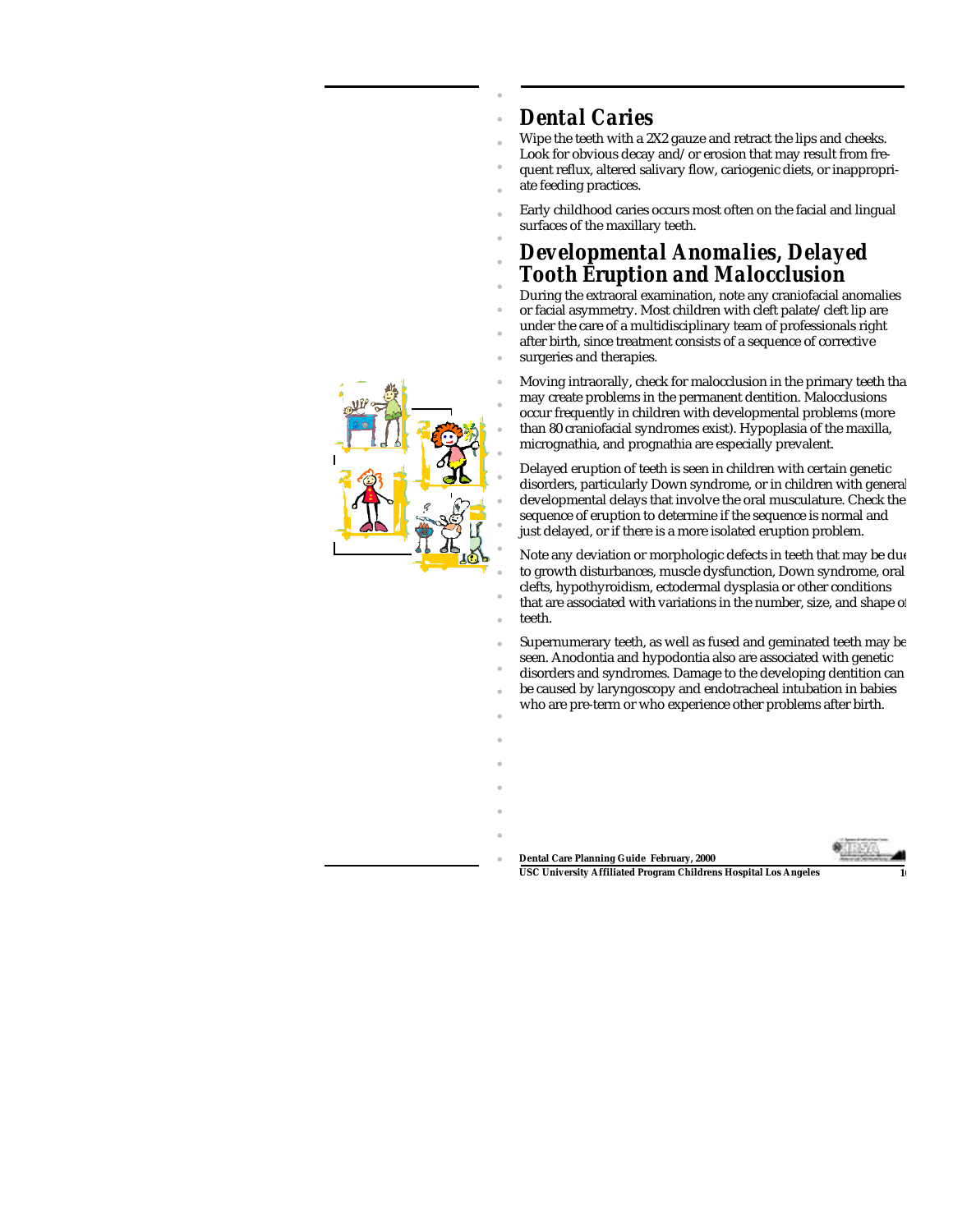

• •

• • • •

• • • • •

### *Diseases of the Gingiva and Other Soft Tissues*

Examine the gingival tissue noting any inflammation, bleeding, infection, tissue overgrowth, or tissue destruction from self-injurious behavior.

Early severe gingivitis or early periodontitis can occur in children who have impaired immune systems or connective tissue disorders and inadequate oral hygiene.

Gingival overgrowth is a side effect of medications such as phenytoin sodium, calcium channel blockers, and cyclosporine. Look for any signs of superimposed infection.

While inspecting the soft tissues, also check for signs of other infectious diseases such as herpetic gingivostomatitis, herpes labialis, or fungal infections, especially if the child is on regular antibiotic therapy, or if you suspect child abuse or neglect.

### *Oral Reflexes and Oral Sensitivity*

- Assess for oral hypersensitivity, excessive gagging, swallowing difficulties or oral hypotonicity. Any of these factors can interfere
- with optimal feeding, toothbrushing and in-office preventive dental care. Food adherence and retention in the mouth due to food con-
- sistency, inadequate oral hygiene or abnormal muscle conrol are
- risk factors for dental disease.

### • *Oral Injuries*

• Children who experience some types of seizure disorders, abnormal protective reflexes, muscle incoordination, behavioral disor-

- ders, or attention deficit disorders are at high risk for facial and
- intraoral trauma, some of which may be self-inflicted. Look in the mouth for any fractured, intruded, extruded, missing or mobile
- • teeth, lacerated frenums and scar tissue. Lip and facial lacerations are common and can easily become infected.

Check the hands for evidence of repetitive finger sucking or biting.

- • • • Children with developmental disabilities are at risk for child abuse if the caretaker is overwhelmed, becomes frustrated with the child's behavior, and is unable to understand the child's limitations. Up to 50% of abused children suffer injuries to the head and neck.
	- **Dental Care Planning Guide February, 2000**



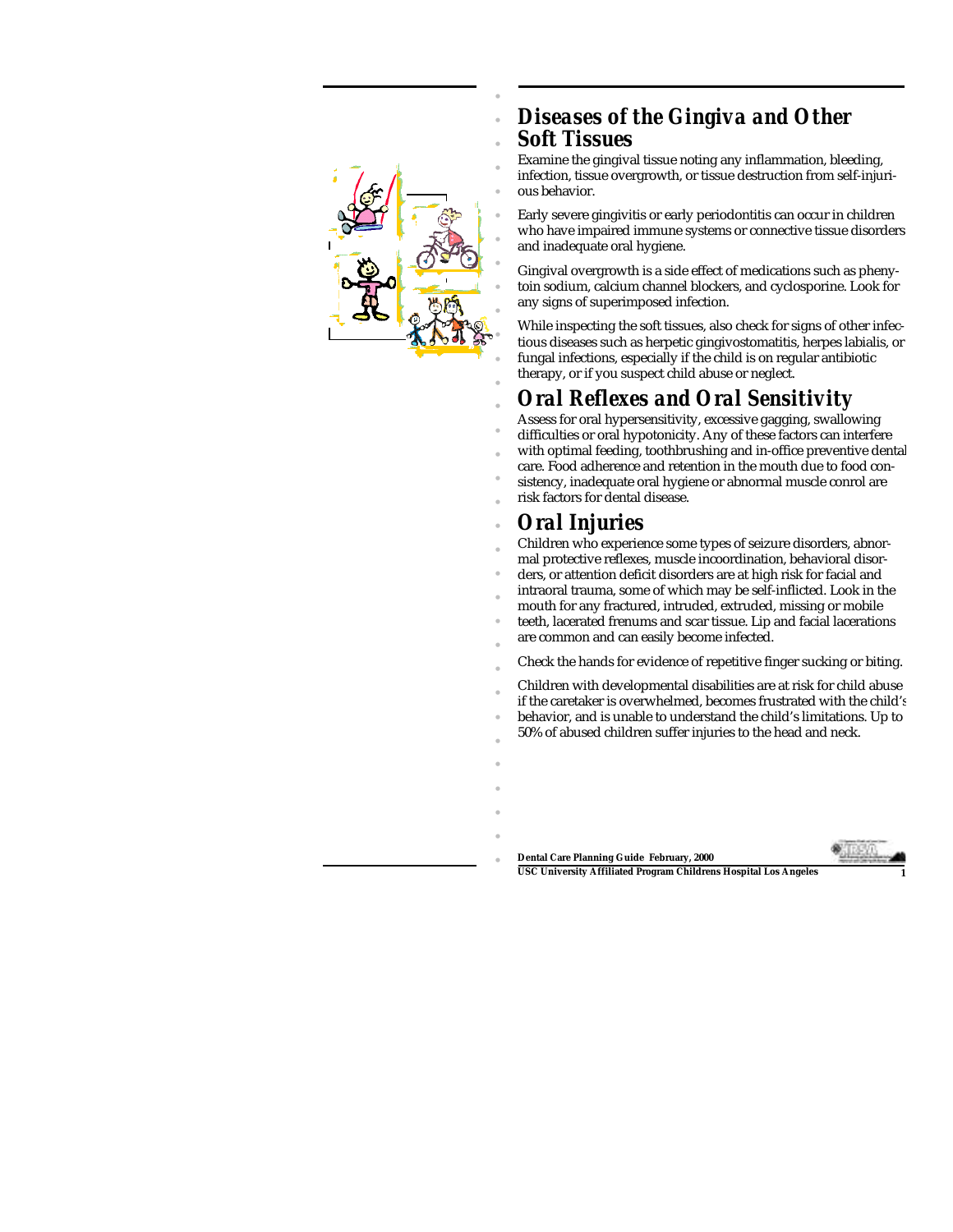### • • • • • *Home Care Counseling and Anticipatory Guidance for Oral Health*

• Anticipatory guidance in this document refers to oral health counseling based on developmental stages in a child's life. Although in most children it is based on chronological age, in children with

- • developmental disabilities or delays, it is based more on an overall
- assessment of the child's growth and development and level of functioning in activities of daily living. Parents frequently report
- that they receive little information about their child's dental growtl and development and that they often don't feel confident in per-
- forming oral hygiene care.

• • • • • • The best way to involve parents and to increase their understanding and confidence is to explain what to look for and what you see in the child's mouth. Then demonstrate appropriate oral care skills. Ask the parents to demonstrate how they clean and inspect their child's mouth. Inquire about any problems they encounter and brainstorm together to arrive at some realistic strategies for home care. Level of comfort and the type of problems encountered will change as the child progresses through various developmental stages.

### *Desired Outcomes*

• • • •

•

- ▲ Parents are informed of oral development and teething issues.
	- ▲ Parents are informed of, and practice, preventive oral health care, including brushing child's teeth with peasize amount of fluoride toothpaste.
	- ▲ Child is given increasing responsibility for self-care as development and motor skills allow.
	- ▲ Child rides in appropriate and properly secured car safety seat.
	- ▲ Child's environment is safeguarded to protect against oral/facial injuries; protective gear is worn as needed.
	- ▲ Child receives appropriate fluoride exposure.
	- ▲ Child has no active carious lesions.
	- ▲ Child has healthy oral soft tissues.
	- ▲ Child has functional occlusion.
	- ▲ Child receives regular dental care.
	- ▲ Family is satisfied with the child's care and their relationship with the dental team.

Information adapted from the publication: Casamassimo P. *Bright Futures in Practice: Oral Health*. Arlington, VA, National Center for Education in Maternal and Child Health, 1997.

**Dental Care Planning Guide February, 2000** •



**18**

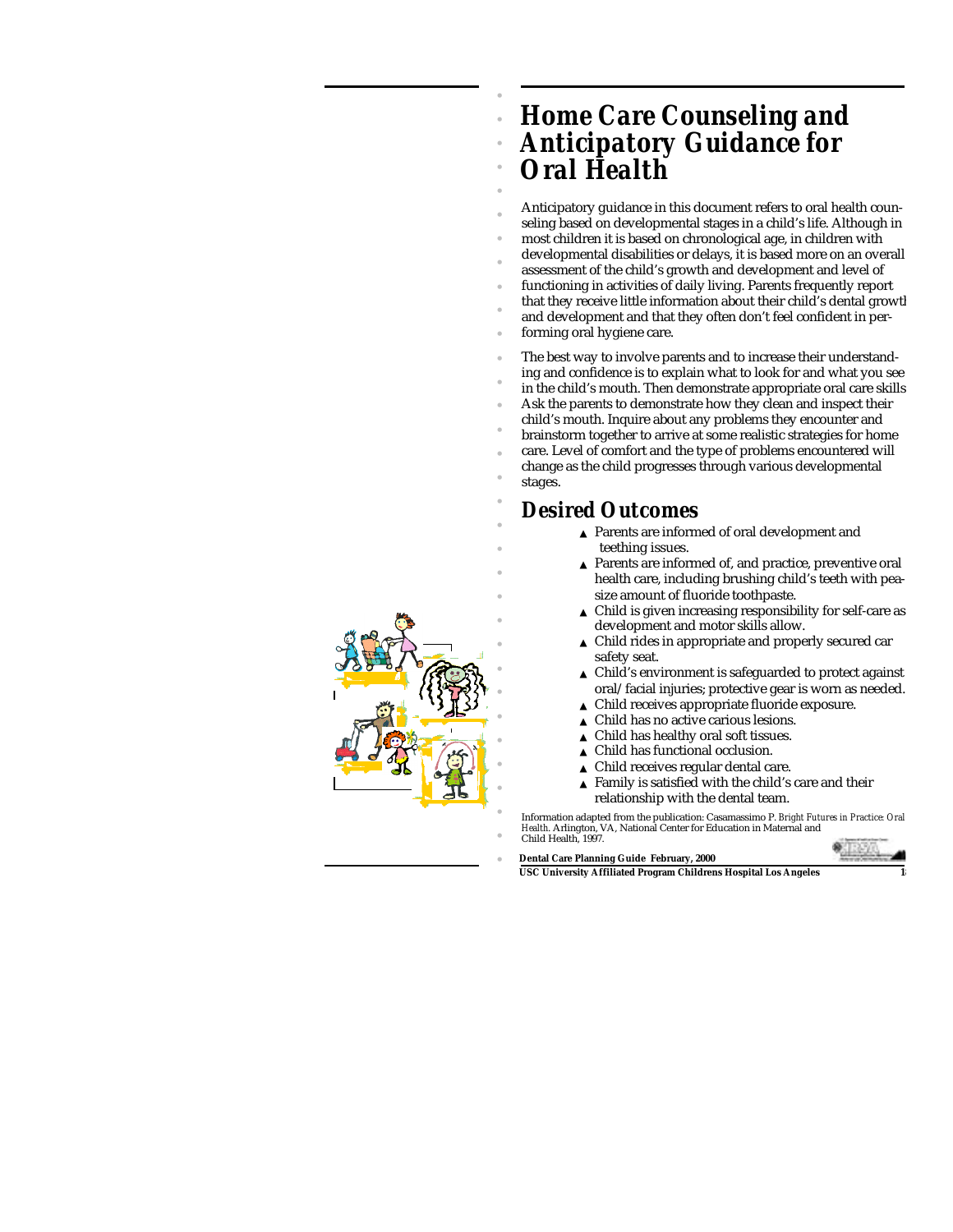### • *Anticipatory Guidance*

•

• • • • • • • • • • • •

• • • • •

• Teach parents to "lift the lip" to check for white spot lesions or

- early childhood caries as well as oral lesions or dry tissues from
- mouthbreathing. Use colored photos to show various conditions
- (see the "Oral Conditions" insert in this guide.)

• • Provide fluoride based on an assessment of the child's source and consumption of drinking water; counsel parents about proper use and storage.

• • After the first dental visit, establish periodic recall intervals based on the child's needs, parental confidence in home oral care practices, and risk for future dental problems.

• • • • Review ways to prevent dental injuries and how to handle common dental emergencies, especially the loss or fracture of a tooth, or a severe oral laceration or infection from biting the tongue or lip. Provide parents with a phone number for dental emergencies after office hours.

Discuss the benefits of dental sealants in preventing tooth decay.

Demonstrate use of a pea-sized amount of toothpaste and how to effectively brush all the teeth. Developmental skills will determine the age at which a child can effectively perform oral hygiene skills. Share the inserted handout on "Positioning" for toothbrushing with parents. Help the parents decide what oral hygiene aids will be most appropriate for their child. Try to recommend ones that can be purchased in most stores (see the insert "Oral Hygiene Aids" in this guide.)

If a child regularly sucks a pacifier, fingers or hands past age 4 or 5, begin to intervene to help the child break the habit.

Coordinate any dietary recommendations with the primary care medical provider and others involved in the child's care. It is particularly important to coordinate recommendations on appropriate bottle feeding (if used) with special dietary regimens for specific nutritional or feeding disorders to prevent early childhood caries.

• • • If oral motor dysfunction interferes with home oral care or delivery of dental services, consult with other members of the child's multidisciplinary health care team (e.g. occupational or physical therapist, nutritionist or early childhood specialist).

**Dental Care Planning Guide February, 2000 USC University Affiliated Program Childrens Hospital Los Angeles**

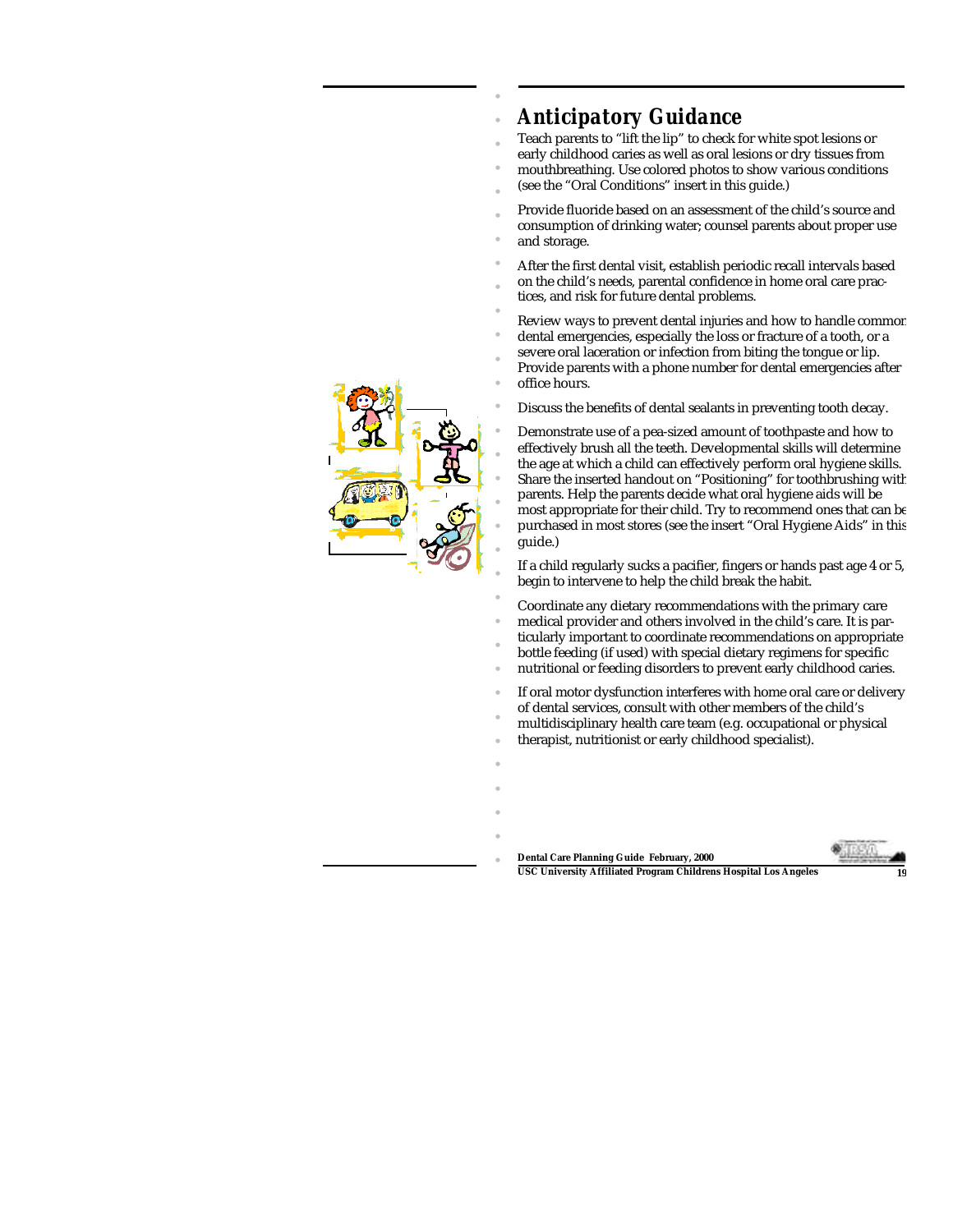

• •

• • • • • • • • • • •

### *Dental Health Education Materials*

Every person learns differently; most learn using multiple modalities e.g., seeing, hearing, doing. It is important to gear health education approaches to the person's best ways of learning. If one or more modalities are impaired, the task is even more challenging. Assessing learning interest and modalities is a key component to any health education effort.

Many families of children with special health care needs have related that dental health education materials or approaches used in dental offices or school programs were not appropriate for their child's needs and abilities and didn't address their questions. Consider the following factors when selecting or designing materials for these families.

- ▲ Family members and children of different ethnic groups are portrayed.
- $\triangle$  Photos or drawings include children with special needs.
- ▲ Materials are colorful, modern and attractive.
- ▲ The visual layout is easy to follow and maintains interest.
- ▲ Information is short and concise, with non-technical language.
- $\blacktriangle$  Important points are highlighted.
- ▲ Language and language level are appropriate for the family.
- ▲ The health messages reflect current dental science and are not outdated or inaccurate.
	- $\triangle$  The content reflects the office philosophy.
	- ▲ Rationales for recommendations are included.

### *Selected Brochures, Pamphlets*

- • Selected resources for parents are included because they are specific to children with special health care needs or they contain good
- information on children's oral health care.
- Brochures on infant and children's oral health are available at \$40.00 for 100 from:

|  | 970.00 IOI TOO ILOIII.                     |  |
|--|--------------------------------------------|--|
|  | American Society of Dentistry for Children |  |
|  | 875 North Michigan Avenue, Suite 4040      |  |
|  | Chicago, IL 60611                          |  |
|  | Phone: 312-943-1244                        |  |
|  | Fax: 312-943-5341                          |  |
|  | http://cudental.creighton.edu/asdc         |  |
|  |                                            |  |
|  | Dental Care Planning Guide February, 2000  |  |
|  |                                            |  |

**Dental Care Planning Guide February, 2000 USC University Affiliated Program Childrens Hospital Los Angeles**

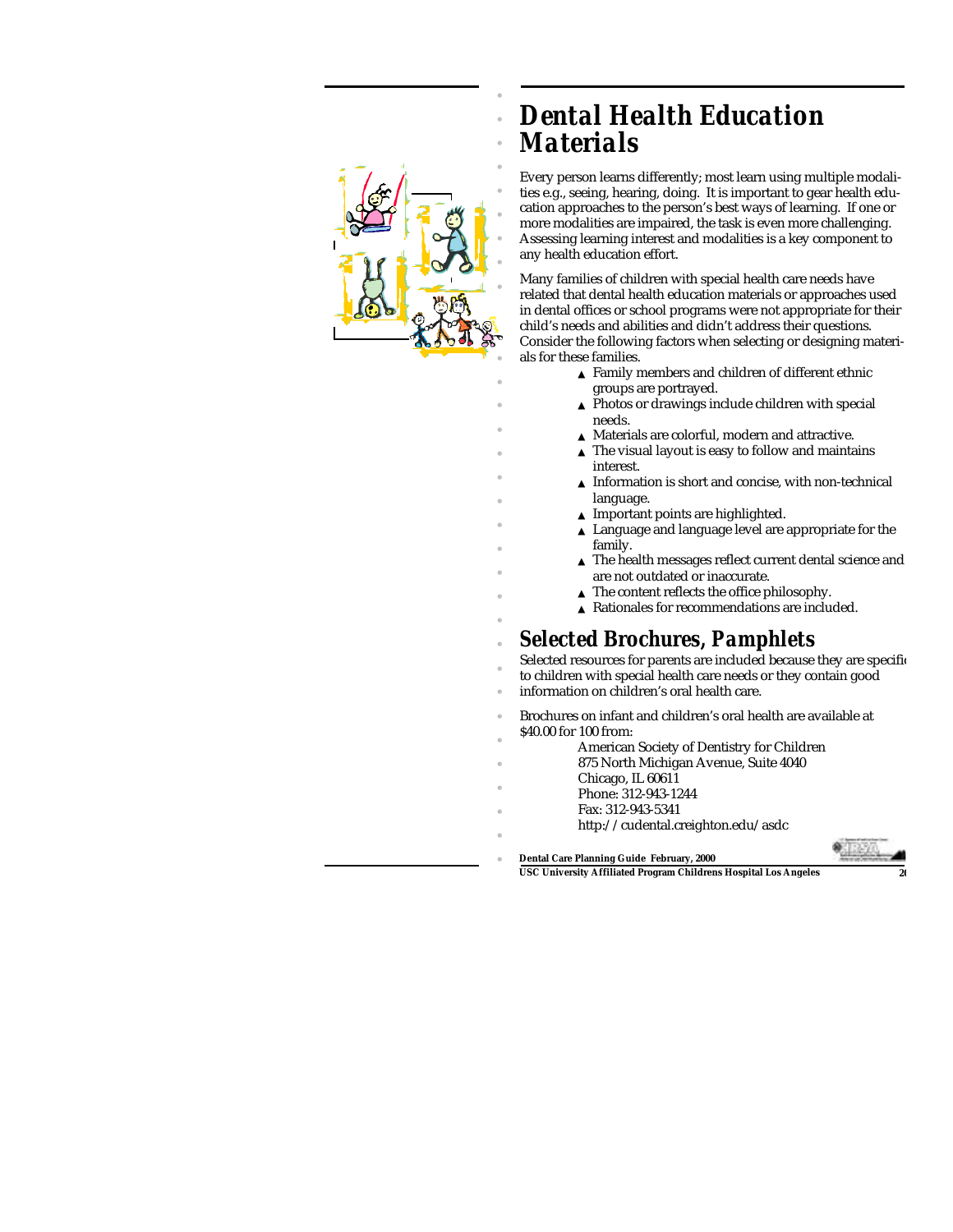• • • • • • • • • • • • • • • • • • • • • • • • • *Information Sheets — Just for Parents*: California Society of Pediatric Dentistry www.cspd.org *ARC Oral Health Care Packet: Preventing Dental Disease in Children with Disabilities* — 10 page folder with at-home tips and techniques on oral health care for children with disabilities. Easy to copy for using with parents. 1-24 copies @ \$2.00 each or  $25+$  copies @ \$1.25 each from: American Dental Hygienists' Association 444 North Michigan Avenue, Suite 3400 Chicago, IL 60611 Phone: 800-243-2342, Press #2 Fax: 312-440-8929 www.adha.org/shopping/patient.htm *Dental Care for Special People* — Covers oral hygiene care, sealants, medication effects, and more. 16 page brochure, 50 copies for \$23.00 or 100 copies for \$41.00 from: American Dental Association PO Box 776 St Charles, IL 60174 Fax: 630-443-9970 www.ada.org *Protect Your Child's Teeth! Put Your Baby to Bed With Love, Not a Bottle* — available in English, Spanish, Chinese, Vietnamese, Cambodian, Laotian, Thai, \$10.00-15.00 depending on quantity from: The Dental Health Foundation 520 Third Street, Suite 205 Oakland, CA 94607 Phone: 510-663-3727 Fax: 510-663-3733 www.dentalhealthfoundation.org Perlman, SP, Friedman C and Kaufhold GH. *Special Smiles. A Guide to Good Oral Health for Persons with Special Needs*. Free. Special Athletes, Special Smiles Fulfillment Inc. 1123 Pearl Street Brockton, MA 02401 Phone: 508-583-6385 Fax: 508-580-9792

> *Overcoming Obstacles to Dental Health*. A guide to good oral health for persons with special needs. Available from:

University of the Pacific Dental School Special Needs Program, Room 101 2155 Webster Street San Francisco, CA 94115 Phone: 415-929-6428 Fax: 415-929-6654

**Dental Care Planning Guide February, 2000**



**USC University Affiliated Program Childrens Hospital Los Angeles**



• •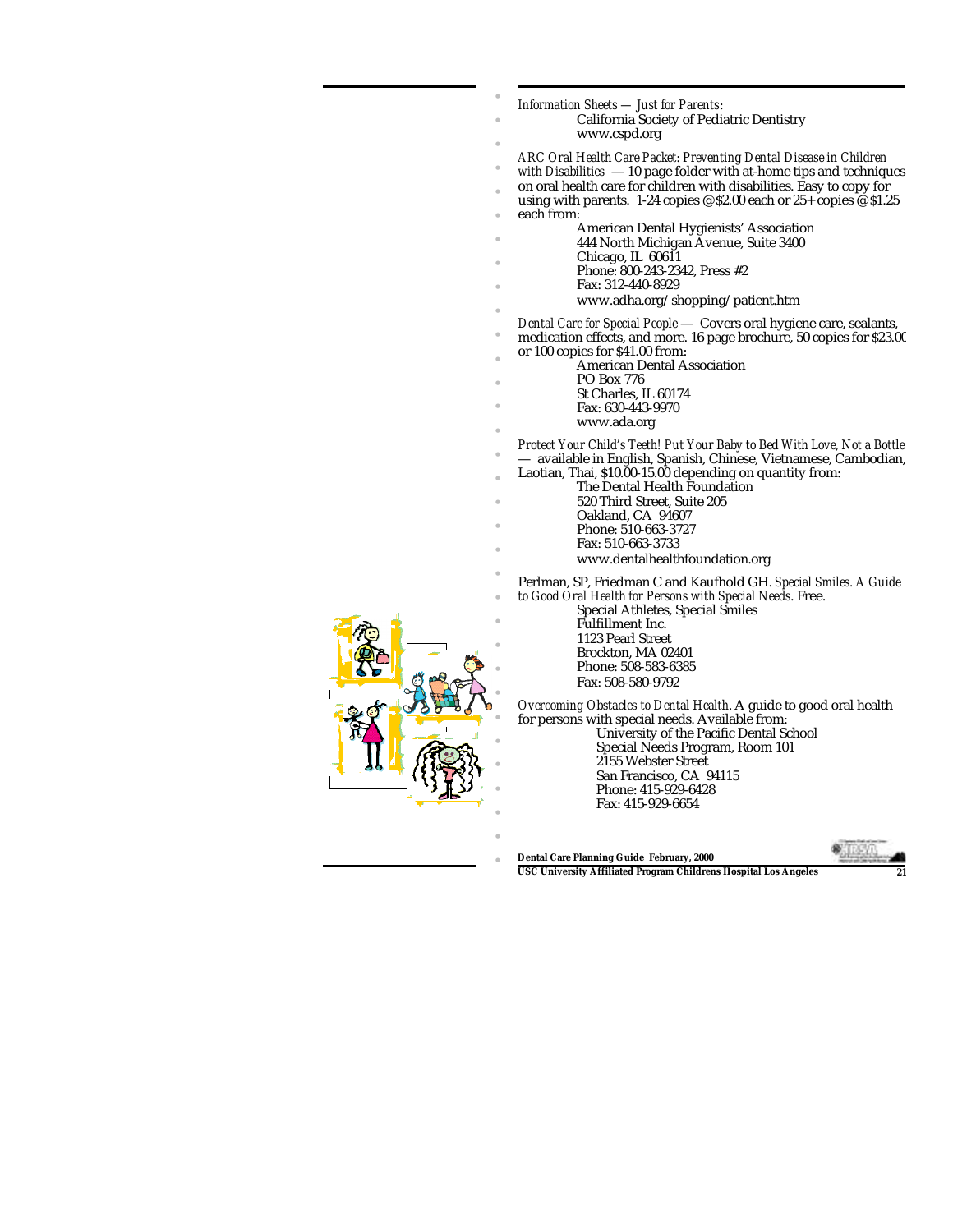- *Seal Out Dental Decay; A Healthy Mouth for Your Baby* Available from:
- National Institute of Dental Research
- P.O. Box 54793

•

• • •

- Washington, DC 20032
- www.nidr.nih.gov
- *Dental Care for Your Baby* — multiple brochures:
	- American Academy of Pediatric Dentistry
- 211 E. Chicago Avenue, Suite 700
- Chicago, IL 60611
- Phone: 312-337-2169
	- Fax: 312-337-6329
		- www.aapd.org

This national clearinghouse may have additional materials:

- National Maternal and Child Health Clearinghouse 2070 Cain Bridge Road, Suite 450
	- Vienna, VA 22182
	- Phone: 703-356-1964
		- Fax: 703-821-2098

www.ncemch.org/oralhealth

*Oral Care for Persons with Disabilities and Their Caregivers.* Set of six booklets for \$14.00.

> University of Washington School of Dentistry Dental Education in Care of the Disabled (DECOD) SC-63 Seattle, WA 98195 Phone: 206-543-5448 Fax: 206-685-8412

### *Videos*

•

• • • • *Preventing Tooth Decay: Infants and Toddlers* — available in many languages for \$28.50 from:

- Guninder C Mumick
- Multicultural Health Education Consultant
- Vancouver Health Board
- 1060 West 8th Avenue
	- Vancouver, BC V6H 1C4
- Fax: 604-734-7897

• • *Overcoming Obstacles to Dental Health* (See previous citation under Pamphlets.)

*Healthy Smiles for Children with Special Needs* — 12 minute video,

• • stories told by three parents; *ABC's of Infant Oral Health* — video, poster and reference cards. AAPD. (See previous citation under Pamphlets.)

**Dental Care Planning Guide February, 2000**



**USC University Affiliated Program Childrens Hospital Los Angeles**



• • • • • • • • •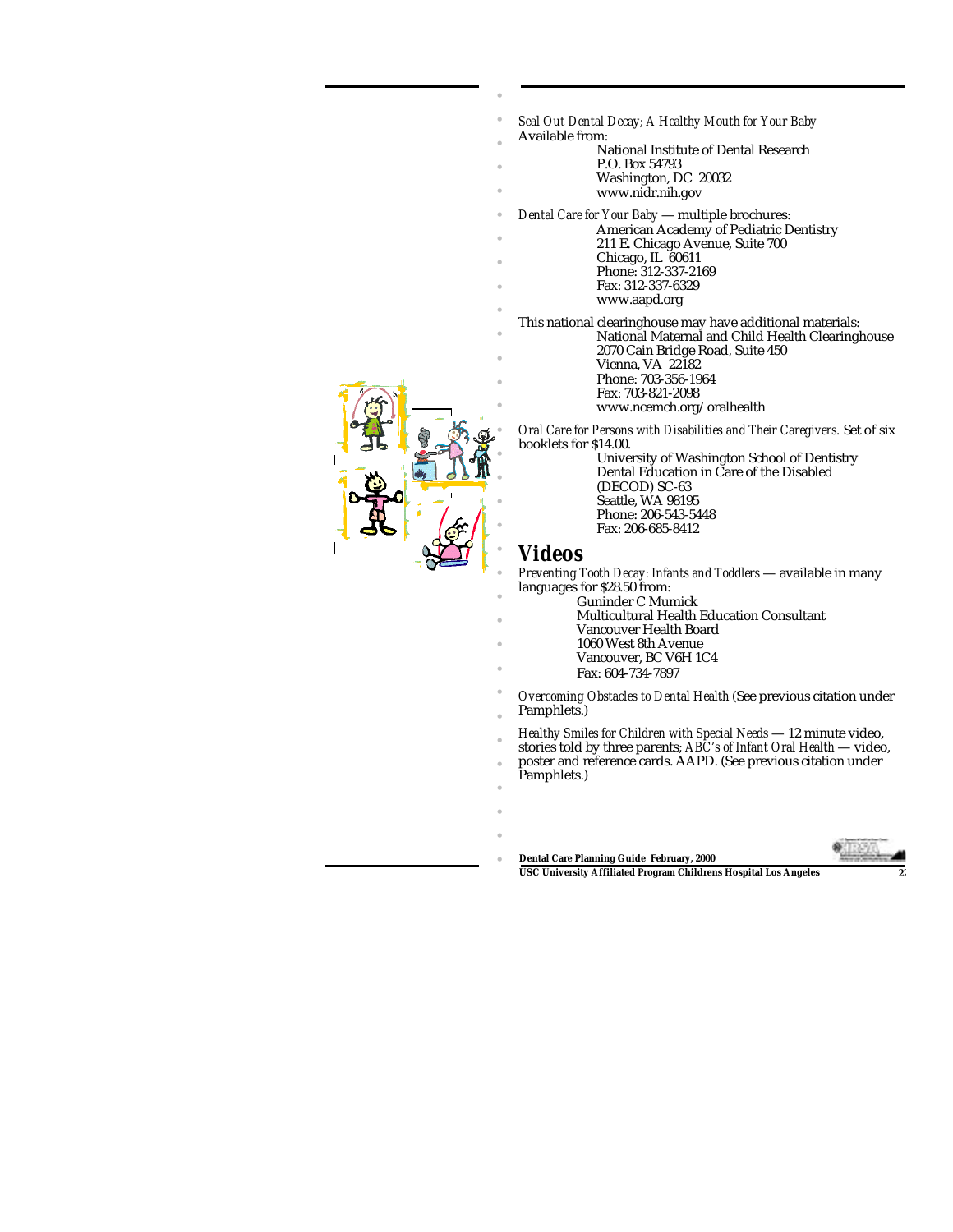

• •

• • •

• • • • • •

### *In-Office Preventive Dental Procedures*

Preventive dental care can be a pleasant and rewarding experience for a child with special health care needs if enough time is taken to establish trust and to provide an orientation to the dental office environment, equipment and procedures. Noise may startle children with sensory impairments or those who have impaired ability to understand the procedures. Introduce all instruments and equipment before using them. Demonstrating on the child's or your fingernail or on a doll will help the child to understand the procedure. Two people working as a team (e.g., dentist and dental hygienist; dental hygienist and dental assistant) sometimes are needed to accomplish preventive procedures in an efficient and comfortable manner with some children.

Involving parents in the child's care while in the operatory requires good communication before, during and after you provide preventive services. Decisions about appropriate ways to involve the parents are based on discussions before beginning the procedures and on observations of parent/child interactions.

- Because each child's needs are unique, a preventive plan should be
- individualized and reassessed on a regular basis. Dental staff may wish to develop a checklist for parents of recommended in-office
- and home-care preventive measures, as well as key messages to
- • reinforce the importance of regular care. The following preventive measures should be considered when developing a prevention plan.

### • *Fluorides*

- *Fluoride in Drinking Water and Fluoride Supplements*
- • Determination of systemic supplementation of fluoride is made on the basis of knowledge of the child's drinking water sources and consumption.
- • • Children with physical or mental challenges may be dependent on others for their water intake. Even if the drinking water is fluoridated, actual intake may be limited.
	- **Dental Care Planning Guide February, 2000**

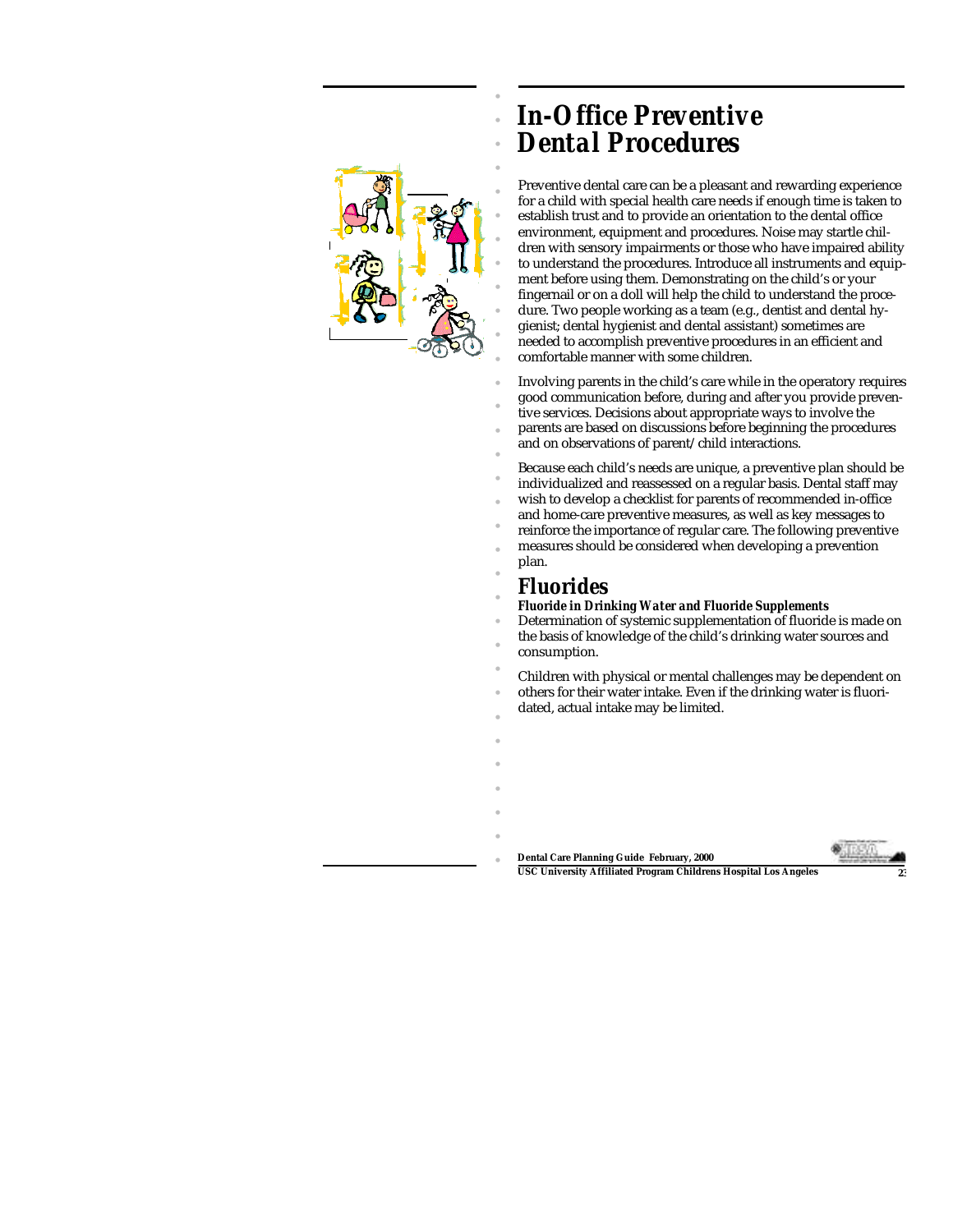- If recommending a prescription for fluoride tablets, consider whether the child can chew, swish or spit and if parents understand
- the proper dosage and frequency. Discuss the difference between "a
- dropperful" and "a drop" if prescribing liquids. Liquids may be
- easier for young children with oral motor problems as drops can be placed directly in the mouth.
- The following table contains the dosage schedule (approved in
- April 1994 by the American Dental Association Council of Scientific
- Affairs) for fluoride supplementation as recommended by the
- American Academy of Pediatrics, the American Dental Association,
- and the American Academy of Pediatric Dentistry.

| Age                         | $<$ 0.3 ppm          | $0.3 - 0.6$ ppm   | $>0.6$ ppm |
|-----------------------------|----------------------|-------------------|------------|
| <b>Birth to</b><br>6 months | None                 | None              | None       |
| 6 months<br>to 3 years      | $0.25 \text{ mg}$    | None              | None       |
| 3 to 6 years                | $0.50 \text{ mg}$    | $0.25 \text{ mg}$ | None       |
| 6 to 16 years               | $1.0 \text{ mg/day}$ | $0.50$ mg/<br>day | None       |

### **Systemic Fluoride Supplement Dosage Schedule** *Fluoride Ion Level in Drinking Water (ppm)\**

\*1.0 ppm = 1 mg/liter \*\*2.2 mg sodium fluoride contains 1 mg fluoride ion

### *Topical Fluorides*

•

• • • • • • • • • • • •

• • Topical gel or foam applications may be especially beneficial for children who are unable to use home oral rinses with fluoride or who are at high risk for caries development. Adaptations may be needed for children who have oral motor dysfunction (abnormal reflexes or muscle control) or oral hypersensitivity (over-reaction to touch, taste or smell).

- ▲ Gel or foam applied in trays requires frequent use of suction to prevent choking, excessive drooling or aspiration.
- $\triangle$  The trays may trigger hyperactive bite or gag reflexes; brushing on the gel or foam for the same period of time with use of suction may be more successful.
- $\triangle$  Experiment with the taste of the product with the child before application to assure acceptance.

**Dental Care Planning Guide February, 2000**





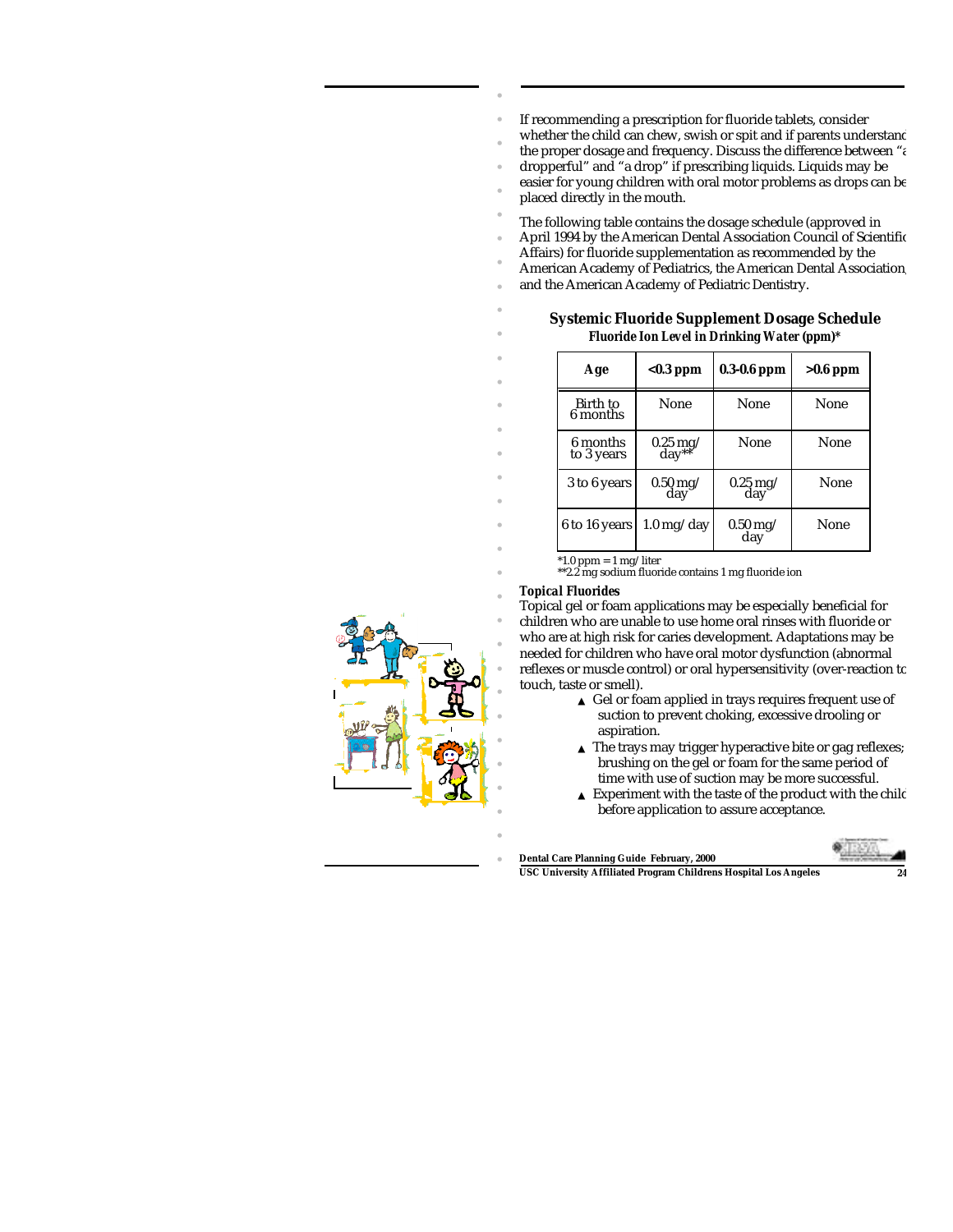

•

• • • •

• • • • • • • •

- Oral rinses generally are only recommended for children who have adequate oral motor control for "swishing and spitting". Many
- children with oral motor dysfunction tend to swallow the rinse.
- Brushing on the rinse or use of brush-on gels is more appropriate
- for these children. Alcohol-free rinses should be used with children.
- Demonstrate to parents or other caretakers applying only a dab of toothpaste (pea-size) and ask them to closely supervise brushing to prevent ingestion of toothpaste. If the child persists in swallowing the toothpaste, consider using a non-fluoride toothpaste or one made just for very young children.
- Fluoride varnishes are easy to apply and becoming more accepted as preventive agents by the dental community. They do not necessarily require application in the dental office, and may be placed at community-based programs such as Head Start, WIC, or a regional center for the developmentally disabled.
	- Fluoride varnish should be applied at intervals of three to six months in children who are at increased risk for early childhood caries. Currently, use of fluoride varnish in caries prevention is considered "off label" use by the FDA, since varnishes originally received approval for use as a cavity varnish. Off label use does not mean that it is illegal or unethical to use varnishes as preventive agents. The Federal Food, Drug and Cosmetic Act doesn't limit the manner in which physicians or dentists may use approved drugs. *(FDA. Use of approved drugs for unlabeled indications. FDA Drug Bulletin. April 1982.)*

### *Dental Sealants*

If children are at risk for developing dental caries due to dietary factors, salivary dysfunction, or tooth anatomy, they may benefit greatly from sealants and may be cooperative since sealants don't require placement of a rubber dam or an injection.

• • Children who severely brux their teeth (e.g., from severe mental retardation, cerebral palsy or autism) may not be candidates for sealants because of the flattened occlusal plane.

Maintaining a dry working field may be difficult with some children who have oral motor dysfunction. Efficient and effective suctioning is essential. Use the air syringe cautiously as it may trigger a startle reflex.

**Dental Care Planning Guide February, 2000 USC University Affiliated Program Childrens Hospital Los Angeles**

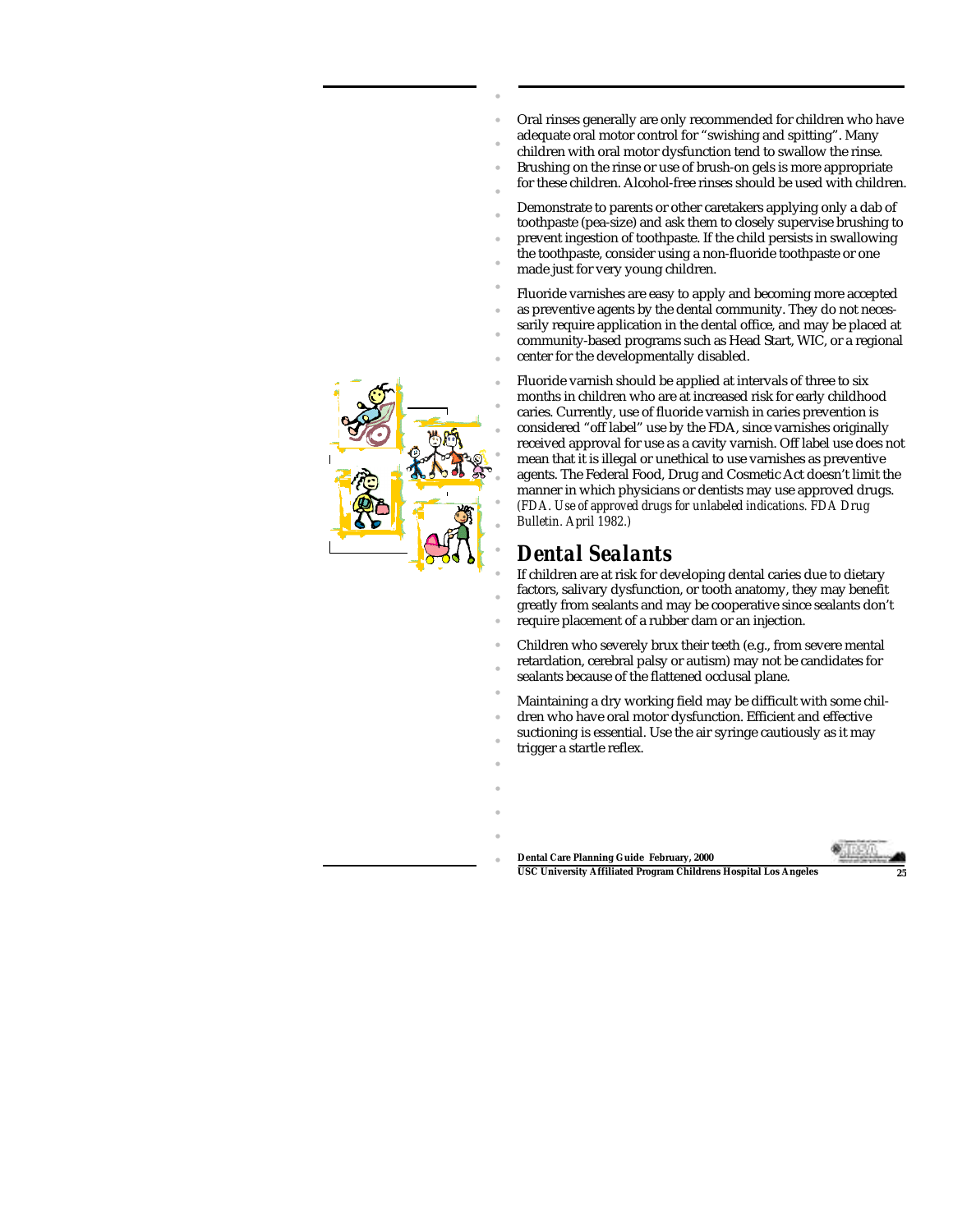

### *Antimicrobials for Gingivitis*

Some children with diseases/disorders such as leukemia, kidney failure, immune deficiencies or Down syndrome may experience moderate to severe gingivitis or periodontitis. They may also experience more fungal or other opportunistic infections. These may interfere with chewing and nutritional intake.

Oral antimicrobial rinses generally are not appropriate if the child can't swish or spit. The alcohol content also may be a contraindication for children. Concentrations that can be swabbed, brushed, or sprayed onto the gingiva are more effective.

Systemic antibiotics for gingivitis should be used with caution if the child is on multiple medications or frequent antibiotics for other reasons. Medical consultation may be indicated.

### *Scaling and Prophylaxis*

Some children who have special health needs develop excessive calculus. Causes can include mouthbreathing, inadequate salivary flow, metabolic disorders, kidney failure, tube feedings, oral motor dysfunction or inadequate oral hygiene. Scaling with hand or

• power instruments may be needed. Meticulous suctioning is needed to prevent aspiration of water or fragments of calculus.

- • If oral debris is heavy, a very light rubber cup polishing may be useful to remove gross layers of debris. Routine rubber cup
- prophys in very young children are not recommended for general
- plaque removal, as they remove the outer fluoride-rich layer of
- enamel that is important for the process of caries prevention and
- remineralization. Simple toothbrushing is as effective for plaque removal and is generally more acceptable to children.
- Toothbrushing also reinforces the method used for home care.
- •

• • • • •

• • •

• •

- 
- 
- •
	-
- •
- -
	-
	-

**Dental Care Planning Guide February, 2000**



**26**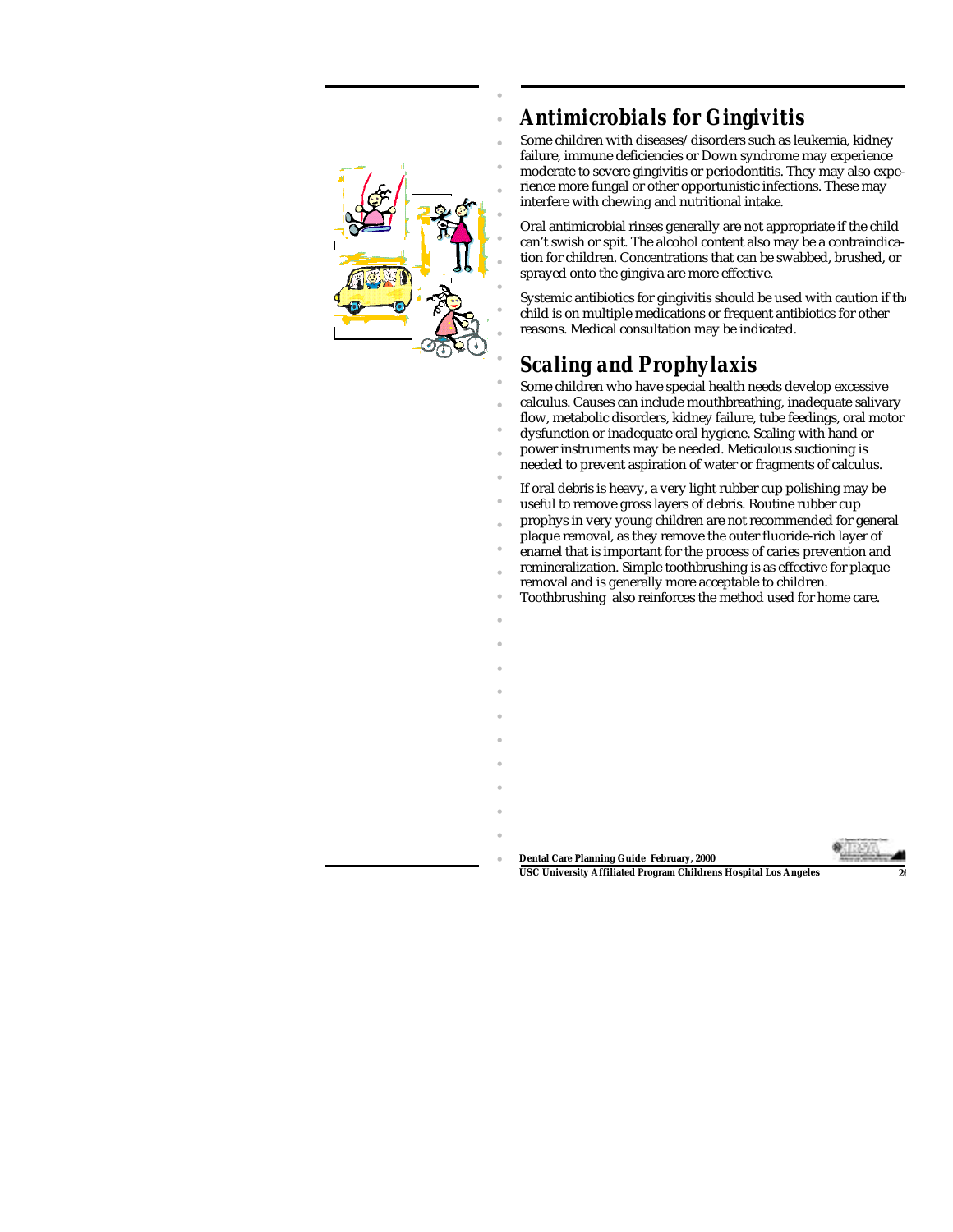### *Section Overview*

• • • • • • • • • • • • • • • • • • • • • • • • • • • • • • • • •

The materials contained in this section address the need for specialized dental care and may be used by the dental provider in preparing children and their families for such care.

### *Behavior Management Considerations in Treatment of Children with Special Health Care Needs*

A brief description is included of some of the techniques that may be used for stabilization and behavior management by general

dentists but most commonly by the dental specialist. Parents often do not understand the purpose for the use of these management

options and will need a clear explanation when and if they are used.

### *Sample Consent Form*

An example is included of a consent form to be signed for a child who will require stabilization techniques. This is an acknowledgment by the parents that they have been informed of and agree with the techniques that will be used and why they are used.

### *Dental Specialty Resources for Children with Special Health Care Needs*

This form can serve as a resource list to use when arranging for and coordinating a child's specialty care.

### *Preparing Children and Their Families for the Hospital Dental Experience*

This outline may be used when discussing some of the issues involved with hospitalizing a child for dental care.

**Dental Care Planning Guide February, 2000**

**27**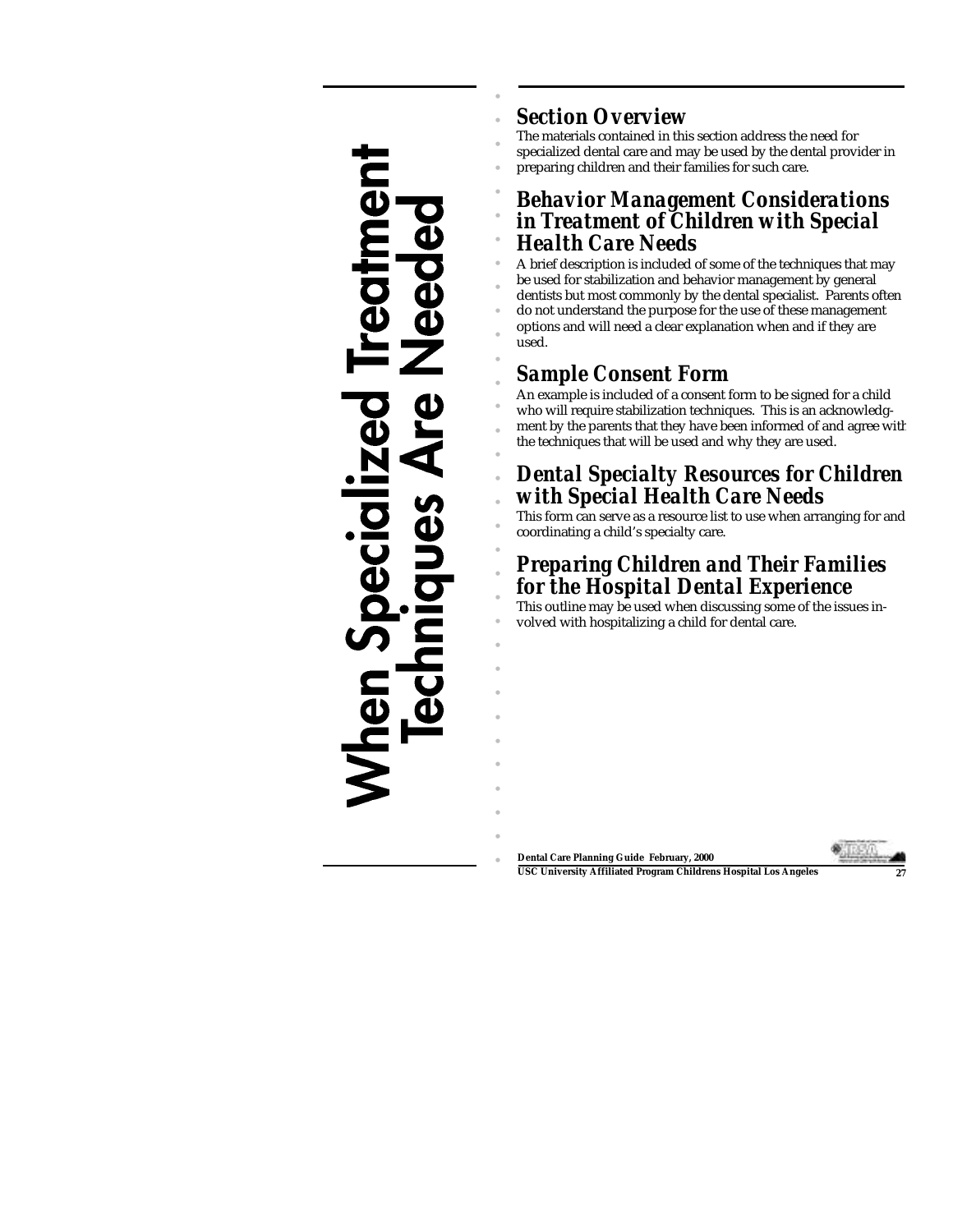### • • • • • • *Behavior Management Considerations in Treatment of Children with Special Health Care Needs*

### • *General Considerations*

- Behavior management represents a continuum of interaction for the purpose of establishing rapport, promoting positive behavior in the
- dental office setting, and performing treatment effectively, efficiently and safely. All management decisions must be based on an
- evaluation, weighing benefit and risk to the child. Decisions regard
- ing treatment and management cannot be made unilaterally by the
- practitioner, but must involve the parents, and, if feasible, the child. This partnership is necessary to ensure informed consent, and an
- understanding of all procedures with their risks and benefits,
- before the management techniques are initiated.
- • • • • • • • Adverse behavior for dental care can result from fear or lack of understanding of dental procedures, personnel or the dental office environment. It can be a consequence of immature development or impaired development. Lack of stability or muscle control or impulse control also can create behavior that can endanger the safety of the patient or the dental provider during dental treatment. Communicative management using voice control, nonverbal communication, tell-show-do technique, positive reinforcement, and distraction are the preferred methods. Comprehensive dental services for some children who are disabled or who are very young require the use of more complex management techniques. These techniques
- • • should be selected on an individual basis, according to what treatment is needed and the child's health/physical status. They should only be used after other behavioral management techniques have proven ineffective. These techniques are used to minimize the risk of injury to the patient and to the provider. Adequate provider and staff training (and certification in some cases) is critical to proper use of these techniques.

Various national organizations periodically issue guidelines on behavior management considerations for dental care in the office setting as well as in residential facilities. Citations for locating some of these guidelines are listed in the Bibliography section of this Guide.

**Dental Care Planning Guide February, 2000**



**USC University Affiliated Program Childrens Hospital Los Angeles**



• •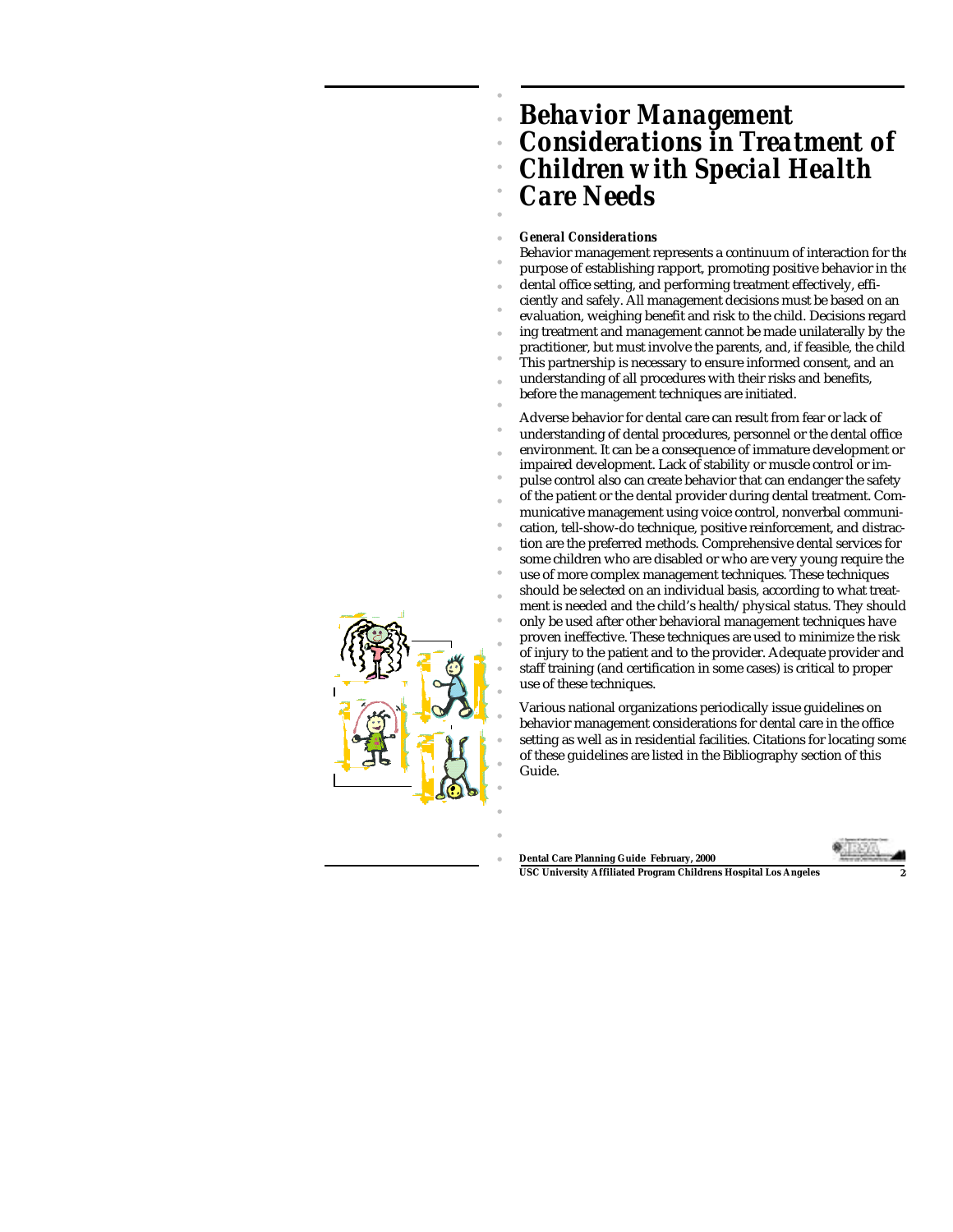### • • • • • • • • • • • • • • • • • • • • • • • • • • • • • • An important component of behavior management is informed consent. Merely having a signature on a form is not informed consent. In general, the doctrine of informed consent requires that informed consent be obtained before a health professional may responsibilities: ▲ Disclosing information to the patient/parent ▲ Obtaining the patient's/parent's consent before administering treatment. The following elements constitute informed consent:  $\blacktriangle$  Information, including: a. Reasons for treatment b. Diagnosis c. Prognosis d. Nature of cure and treatment e. Alternatives f. Risks g. Expectancies of success h. Possible results if no care or treatment is undertaken. he/she considers to be unacceptable. ▲ Comprehension: The health professional must actively engagethe patient/parent in a verbal exchange to patient's/parent's comprehension. This should be done in the family's primary language, with the assistance of a trained interpreter if needed.  $\triangle$  The person making the decision must be considered make a decision. ▲ The patient/parent must clearly communicate his or her choices. An example of a behavior management form that can be reviewed the options is included in this section of the Guide. Including a or clarify questions.

**Dental Care Planning Guide February, 2000 USC University Affiliated Program Childrens Hospital Los Angeles**

• •



### *Informed Consent*

•

- 
- 
- legally provide treatment. Informed consent implies two separate

The patient also has a right to know which option the health care provider recommends. The health care provider has no obligation to present options which

- clarify issues, ask/answer questions, and verify the
- ▲ No deception or coercion can be used to gain consent.
- "competent" to understand the information and to
- 

and signed by parents after the provider has thoroughly discussed photo of the procedure, or having the parents watch a video, sometimes might increase understanding of the process and may prompt

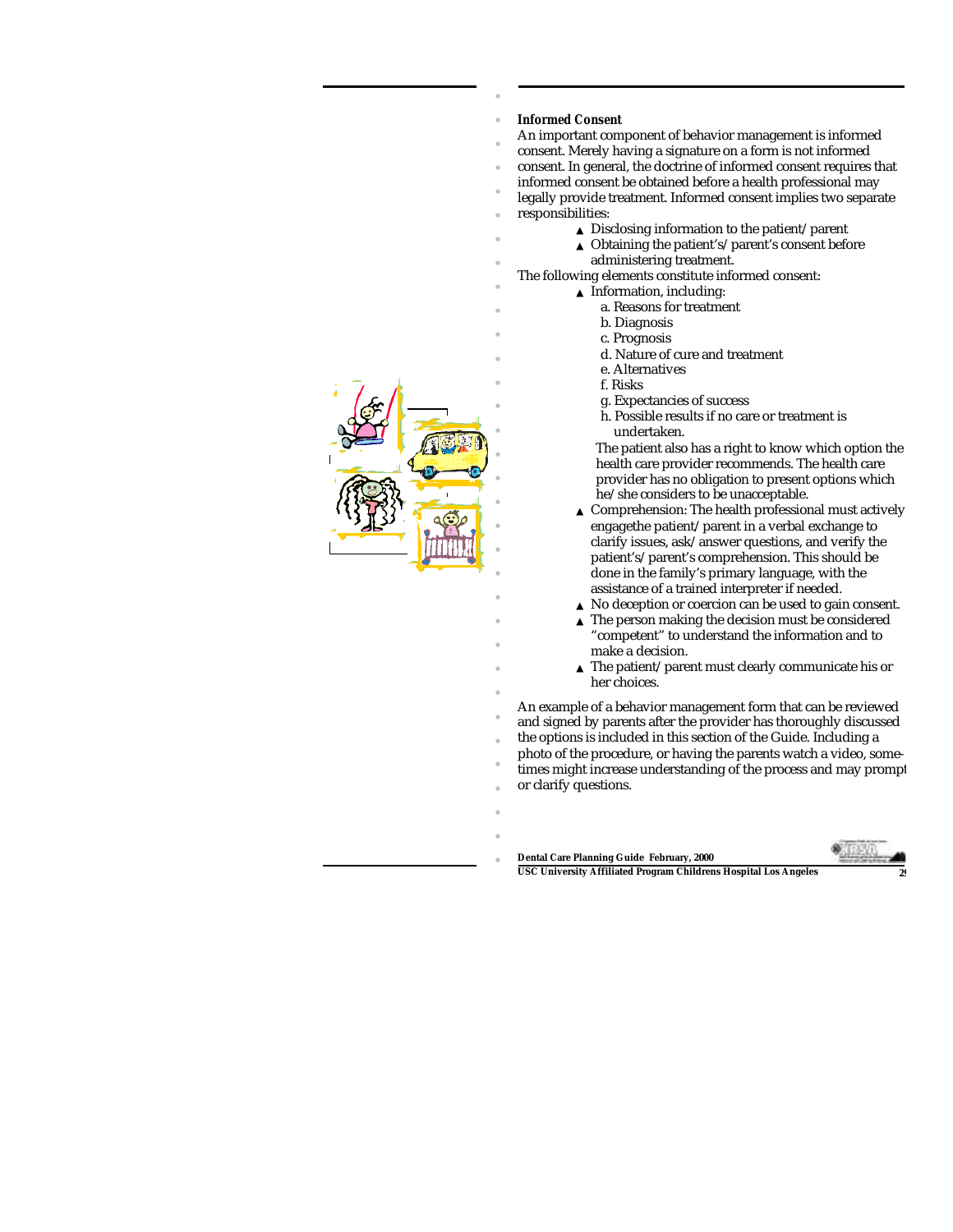

### *Specific Techniques*

•

•

• • *Restraint.* No consensus exists among states for the definition of restraint or what constitues the use of restraints. Each practitioner should clarify the issue with the State Board of Dentistry before establishing an office policy about restraints. The Academy of Dentistry for the Handicapped (now renamed the Academy of Dentistry for Persons with Disabilities) issued recommendations in 1987, some of which are summarized here:

- $\triangle$  Restraint shall be employed only when absolutely necessary.
- ▲ When deemed necessary, the least restrictive alternative should be chosen.
- ▲ Restraint shall not be used as punishment.
- ▲ Restraint shall not be used solely for the convenience of the staff.

The use of restraints is recognized as acceptable dental practice when appropriately applied to control behavior while administering dental care to patients who are developmentally disabled.

- • More acceptable terms for restraint are "stabilization" or "immobilization" to help position the child and to prevent injury. Methods
- vary from assistance in holding the child's hands or legs still, using
- positioning devices, a seatbelt or shoulder support in the dental chair or wheelchair, or using a commercial product such as a
- • PediBoard™. Care is necessary to avoid bruising the skin, overheating in the wraps, or perceptions of punishment by the parents or
- the child.

• *Nitrous oxide* is administered to reduce anxiety, reduce gagging, raise the pain-reaction threshold, and relax the child. Sometimes the

- nosepiece and the sensation have an opposite effect so that the
- child becomes frantic and extremely fearful. Many children with developmental disabilities are mouthbreathers, which may make
- nitrous oxide ineffective.
- *Oral or parenteral conscious sedation* can also be used, but needs to be closely monitored and sometimes has an opposite effect, making
- the child hyperactive. Children with special health care needs may
- respond inconsistently to premedication. Standard dosage parameters of age and weight are not always applicable. IV sedation
- seems to be more reliable than oral sedation.
- • *General anesthesia* for dental care sometimes is necessary and can be done in an ambulatory care setting, a same-day surgery center, an
- outpatient surgery center, or an inpatient hospital setting. Some
- • children have medical conditions (e.g., certain respiratory disorders or heart conditions) that may contraindicate use of general anesthesia for routine dental care. Conscious sedation, deep sedation and
	-
	- **Dental Care Planning Guide February, 2000 USC University Affiliated Program Childrens Hospital Los Angeles**

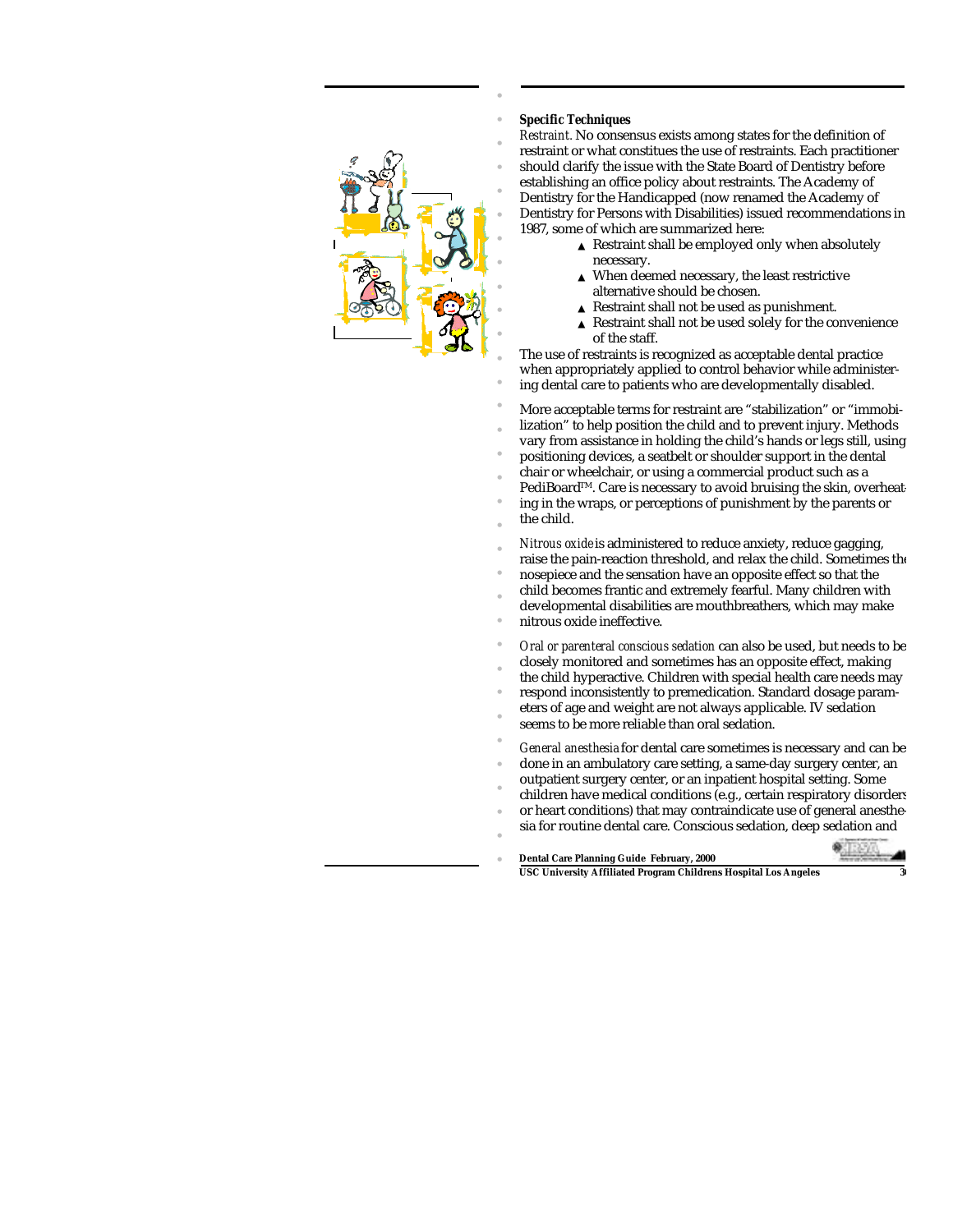- • general anesthesia should only be provided by qualified and appropriately trained and certified professionals in accordance with state regulations.
- When using any behavioral management technique, include a

•

• • • • • • • •

• •

- narrative description in the child's dental record as well as a consent form. Documentation should include the type of behavior
- management used, the indications for the decision to use the tech-
- • nique, how long it was used, monitoring procedures, the process for informed consent, and what instructions were given to the parents before and after the treatment.
- • • Advanced management techniques are usually only appropriate when dental treatment is required and should not be used routinely for examinations or preventive procedures such as sealants or prophylaxes. Behavior management that is beyond the current educational training and clinical experience of the dental practitio-
- • ner and office staff should prompt a referral to practitioners who can render care more appropriately and effectively.

• • • • • • • • • •

> **Dental Care Planning Guide February, 2000 USC University Affiliated Program Childrens Hospital Los Angeles**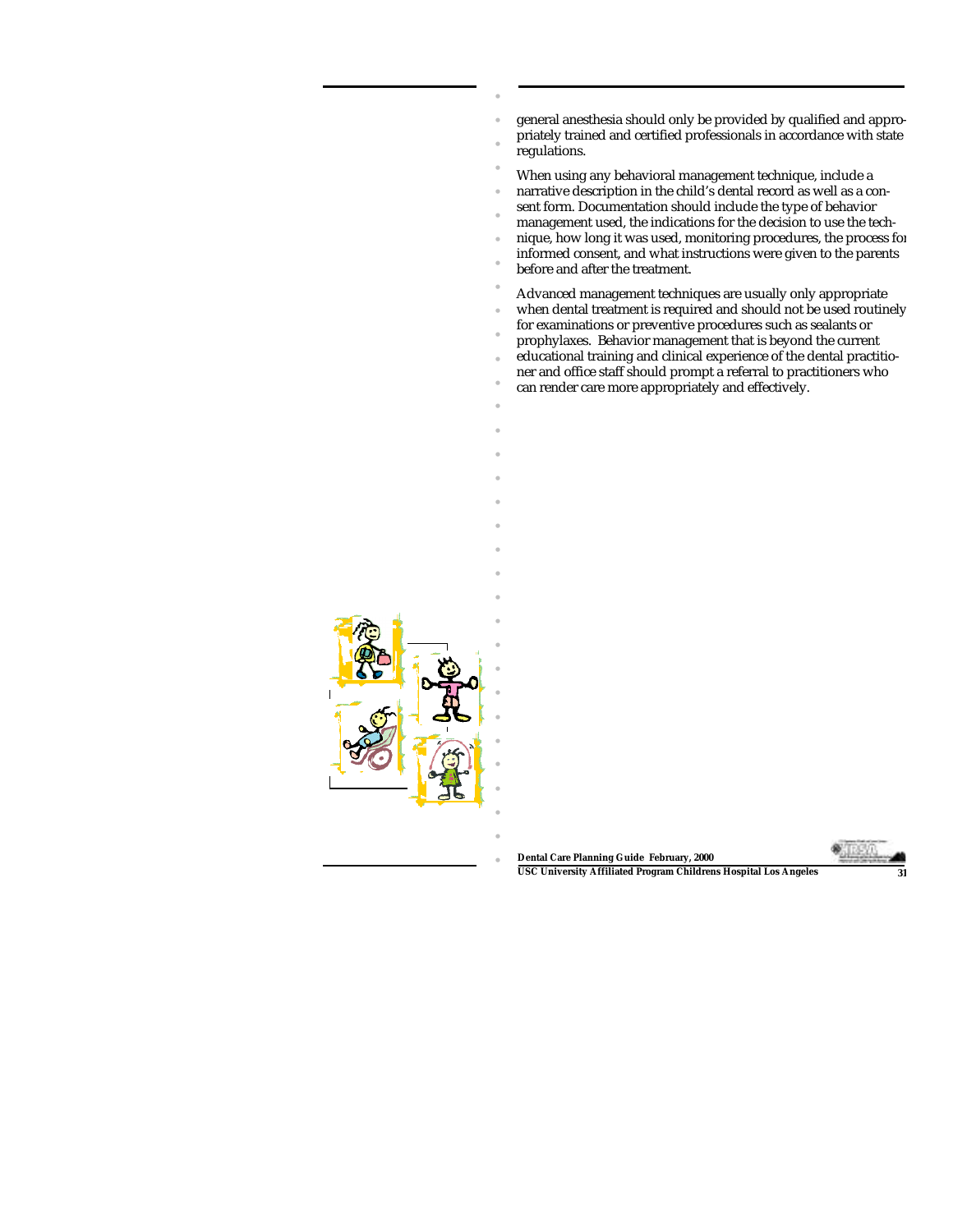### • *Consent for the Use* • *of a Papoose Board*

SAMPLE

• safe, comfortable and quality dental treatment. These patients are usually very young, fearful • and may be moderately disabled. It occasionally becomes necessary to control excessive head, arm and leg movements to provide

• A technique that we use for stabilizing children's arms, legs and body is the Papoose Board with cloth wraps.



By signing below, you state that you give permission to \_\_\_\_\_\_\_\_\_\_\_\_\_\_\_\_\_\_\_\_\_\_\_\_, (name of • health professional) to use the Papoose Board today to care for your child. You acknowledge • the information, your questions have been answered, and other treatment options have been that the procedure and its risks and benefits have been explained to you, that you understand offered.

• Thank you for taking the time to read and sign this document.

| PRINT PATIENT'S NAME | YOUR SIGNATURE                                                                                                                  |
|----------------------|---------------------------------------------------------------------------------------------------------------------------------|
| PATIENT'S AGE        | PRINT YOUR NAME                                                                                                                 |
| WITNESS' SIGNATURE   | YOUR RELATIONSHIP TO PATIENT                                                                                                    |
| PRINT WITNESS' NAME  | <b>TODAY'S DATE</b>                                                                                                             |
|                      | Adapted from "Consent for the use of a Papoose Board", University of the Pacific School of Dentistry, San Francisco, California |

| <b>Dental Care Planning Guide February. 2000</b>                 |  |
|------------------------------------------------------------------|--|
| USC University Affiliated Program Childrens Hospital Los Angeles |  |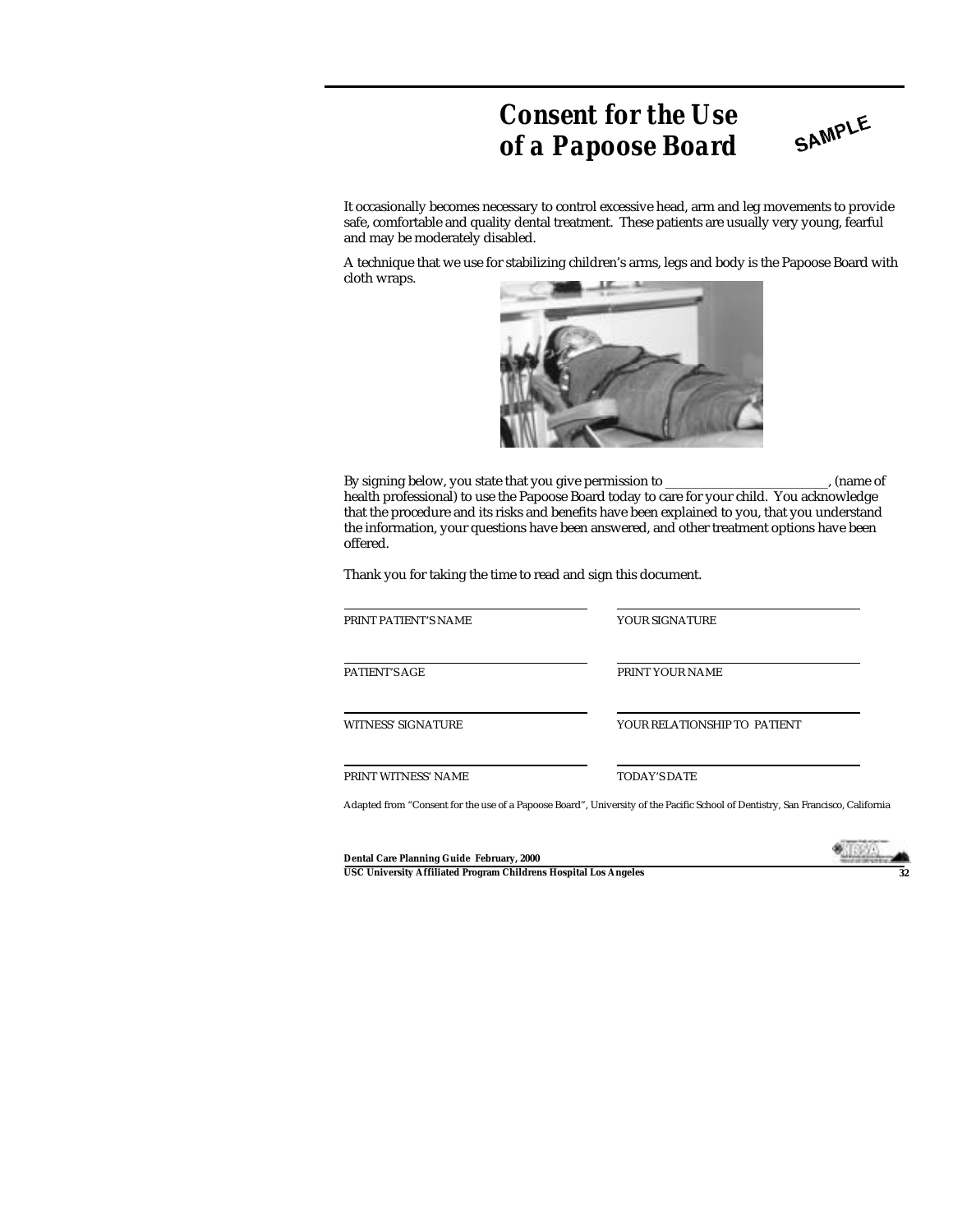|                                                                                                                                                                                            | Other          |                        |  |              |  |              |              |
|--------------------------------------------------------------------------------------------------------------------------------------------------------------------------------------------|----------------|------------------------|--|--------------|--|--------------|--------------|
|                                                                                                                                                                                            | Training       |                        |  |              |  |              |              |
|                                                                                                                                                                                            | Payment        |                        |  |              |  |              |              |
| Dental Specialty Resources for Children<br>with Special Health Care Needs                                                                                                                  | Limitations    |                        |  |              |  |              |              |
|                                                                                                                                                                                            | Accessibility  |                        |  |              |  |              |              |
|                                                                                                                                                                                            | Phone          |                        |  |              |  |              |              |
|                                                                                                                                                                                            | <b>Address</b> |                        |  |              |  |              |              |
|                                                                                                                                                                                            | Providers      | Pediatric<br>Dentistry |  | Orthodontics |  | Oral Surgery |              |
|                                                                                                                                                                                            |                |                        |  |              |  |              | <b>WIDEA</b> |
| Dental Care Planning Guide February, 2000tal Care Planning Guide February, 2000<br>USC University Affiliated Program ChildSGAU tospiday Loft Mated Strogram Childrens Hospital Los Angeles |                |                        |  |              |  |              |              |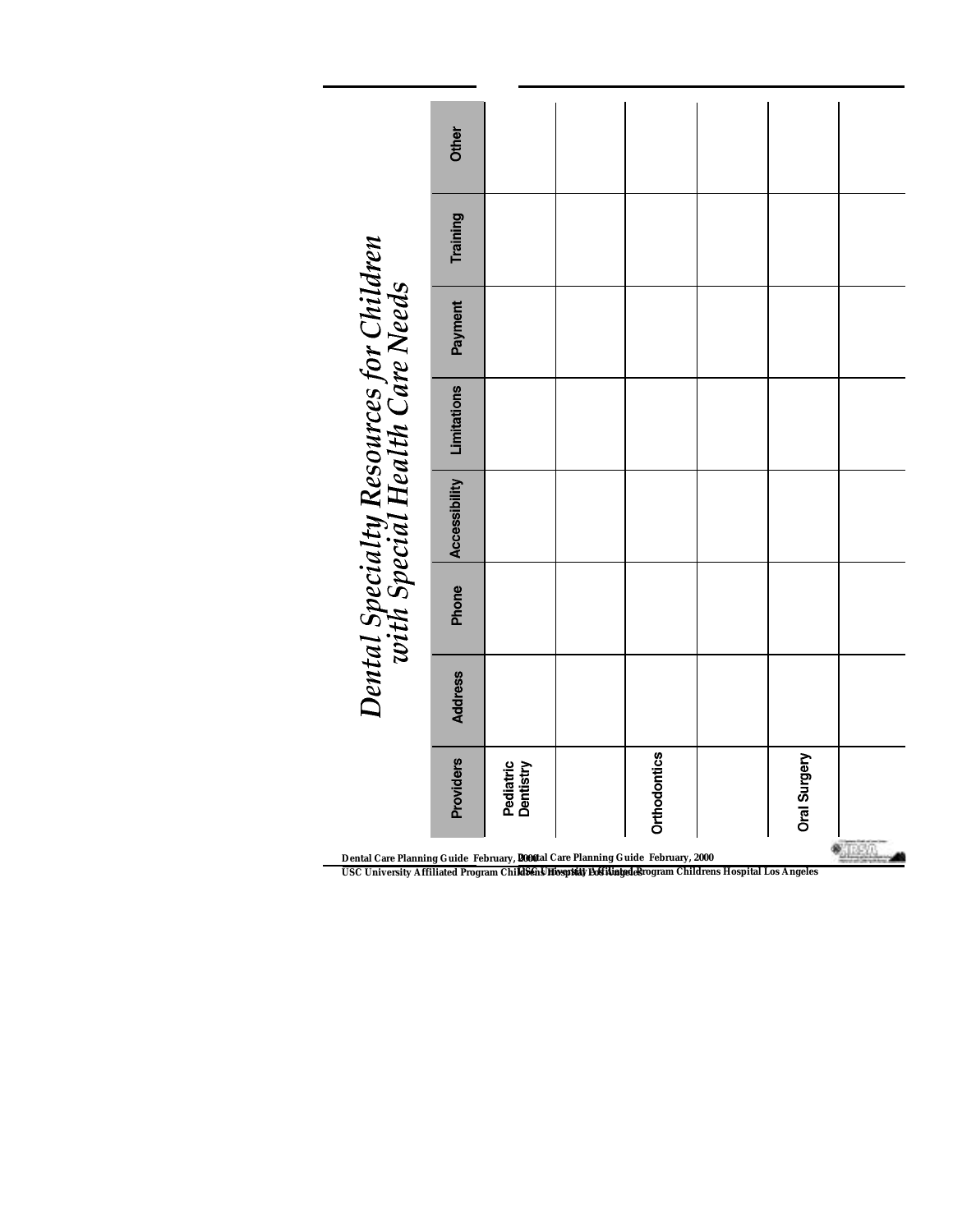| <b>Dental Care Planning Guide</b><br>USC University Affiliated Program Childrens Hospital Los Angeles |                | Children with Special Health Care Needs:<br>Dental Specialty Resources for<br>Completion of Form                                                                                                                                                                                                |
|-------------------------------------------------------------------------------------------------------|----------------|-------------------------------------------------------------------------------------------------------------------------------------------------------------------------------------------------------------------------------------------------------------------------------------------------|
| February, 2000                                                                                        | Providers:     | List name of clinic, group, etc. and names of all providers who see children with special needs.                                                                                                                                                                                                |
|                                                                                                       | Address:       | Address of offices; include second office if applicable.                                                                                                                                                                                                                                        |
|                                                                                                       | Phone:         | Phone number for making appointments, direct phone to dentist if applicable, or after-hours number.                                                                                                                                                                                             |
|                                                                                                       | Accessibility: | Accessibility could include codes such as - PTR: on public transportation route. PF: free parking.<br>PP: pay parking, WA: wheelchair accessible. EH: evening hours. SH: Saturday hours.<br>Languages: Spanish, Cambodian, Vietnamese, Russian, etc.                                            |
|                                                                                                       | Limitations:   | Limitations could include comments such as-Children ages 4-16. No new patients until March.<br>3 month wait for appointment. 2 new Denti-Cal patients/month. Open bay $-$ no private rooms.<br>3/4 of operatories can't accommodate wheelchairs.                                                |
|                                                                                                       | Payment:       | CCS: California Children Services. OTP: Other Third Party. EPP: Extended Payment Plan.<br>Payment methods could include codes such as - DC: Denti-Cal. DD: Delta Dental.<br>FPAV: Full Payment At Visit. CP: Co-pay Per Visit. HF: Healthy Families.                                            |
|                                                                                                       | Training:      | Special course in serving children with special health care needs. Experience treating children with special<br>health care needs during specialty training. ADPD (Academy of Dentistry for Persons with Disabilities)<br>membership. Hospital appointment or on cleft palate or oncology team. |
|                                                                                                       | Other:         | papoose boards), willing to do oral screenings in community settings, willing to give presentations to<br>Other issues such as types of management techniques used (e.g., nitrous oxide, general anesthesia,<br>parents/caretakers or trainings for other healthcare providers.                 |
| $\bullet$ ( ) ) .<br>$\frac{1}{34}$                                                                   |                |                                                                                                                                                                                                                                                                                                 |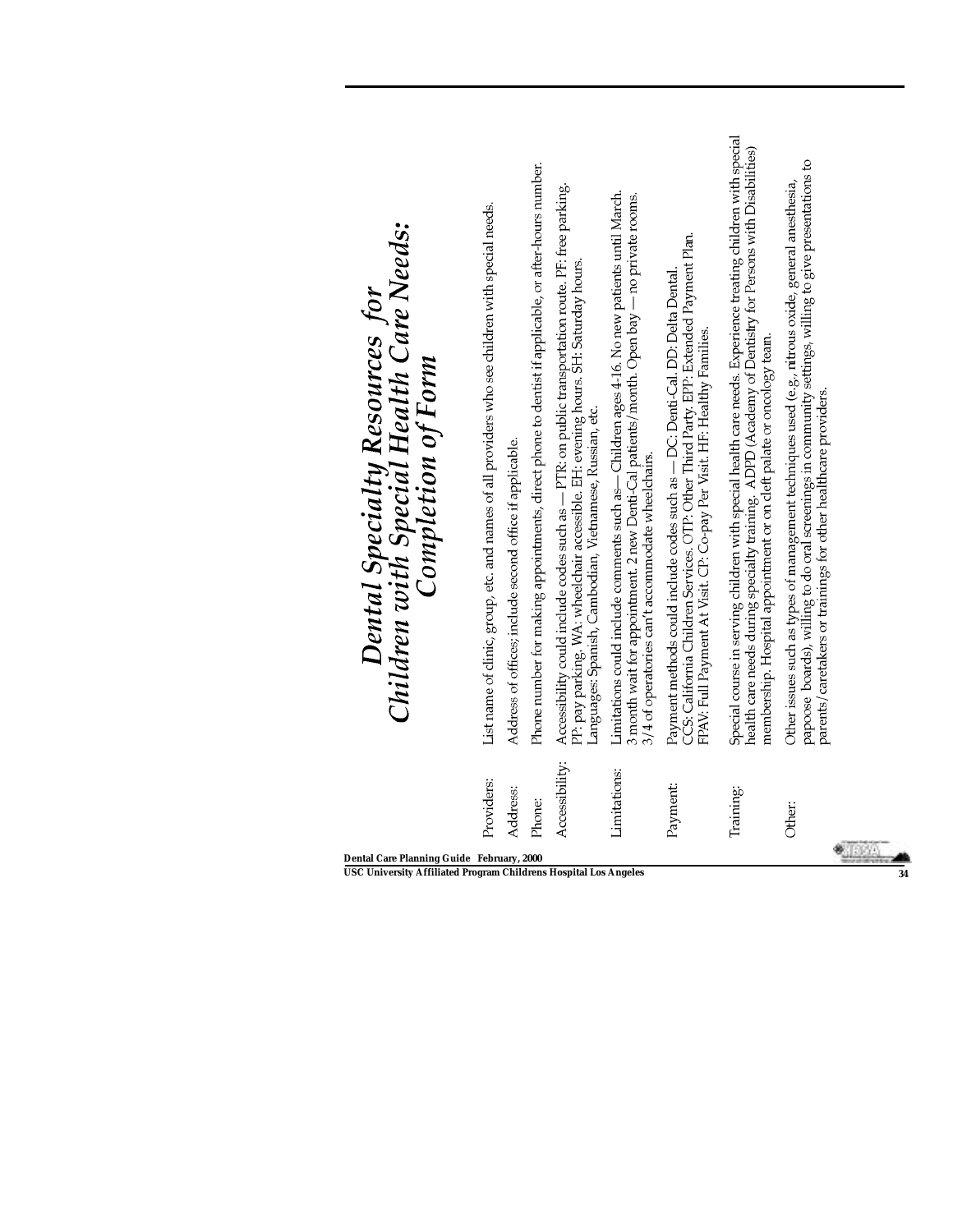### • • • • • *Preparing Children and Their Families for the Hospital Dental Experience*

• • The hospital dental experience can cause a great deal of fear and anxiety in a child. Such concerns may include:

- ▲ Separation from family and home
	- ▲ Dental treatment/surgery
	- ▲ Masked and gowned strangers
	- ▲ Needles and medicine
	- ▲ New sights, sounds, and smells.

• • To ensure that children and their families are informed, and are supported prior to, during, and following the hospital experience, it may be helpful to provide them with the following

information in case the hospital does not.

### *Before the Hospitalization:*

• • •

• • • • • • • • • • • • • • • • • • • • •

- ▲ What medications the child will be taking before the procedure and a review of what medications the child already is taking for any possible adjustments.
- ▲ What diet restrictions the child must follow.
- $\blacktriangle$  Where the procedure will take place.
- $\blacktriangle$  How the child will be transported.

### *During the Procedure:*

- ▲ Who will perform the procedure.
	- ▲ Whether the child will be awake, sedated, or anesthetized.
	- ▲ How the child will be positioned (whether the child will be secured or required to remain still).
- $\blacktriangle$  How the child will be clothed.
- ▲ Whether the child will be attached to any equipment.
- ▲ What medications the child will receive and the route of administration.
- ▲ The approximate length of the procedure.
- ▲ The degree of discomfort (from all sources) that the child might expect.
- ▲ What the child is allowed to do for him/herself.
- $\triangle$  Where the parents will be during the procedure.

**Dental Care Planning Guide February, 2000**



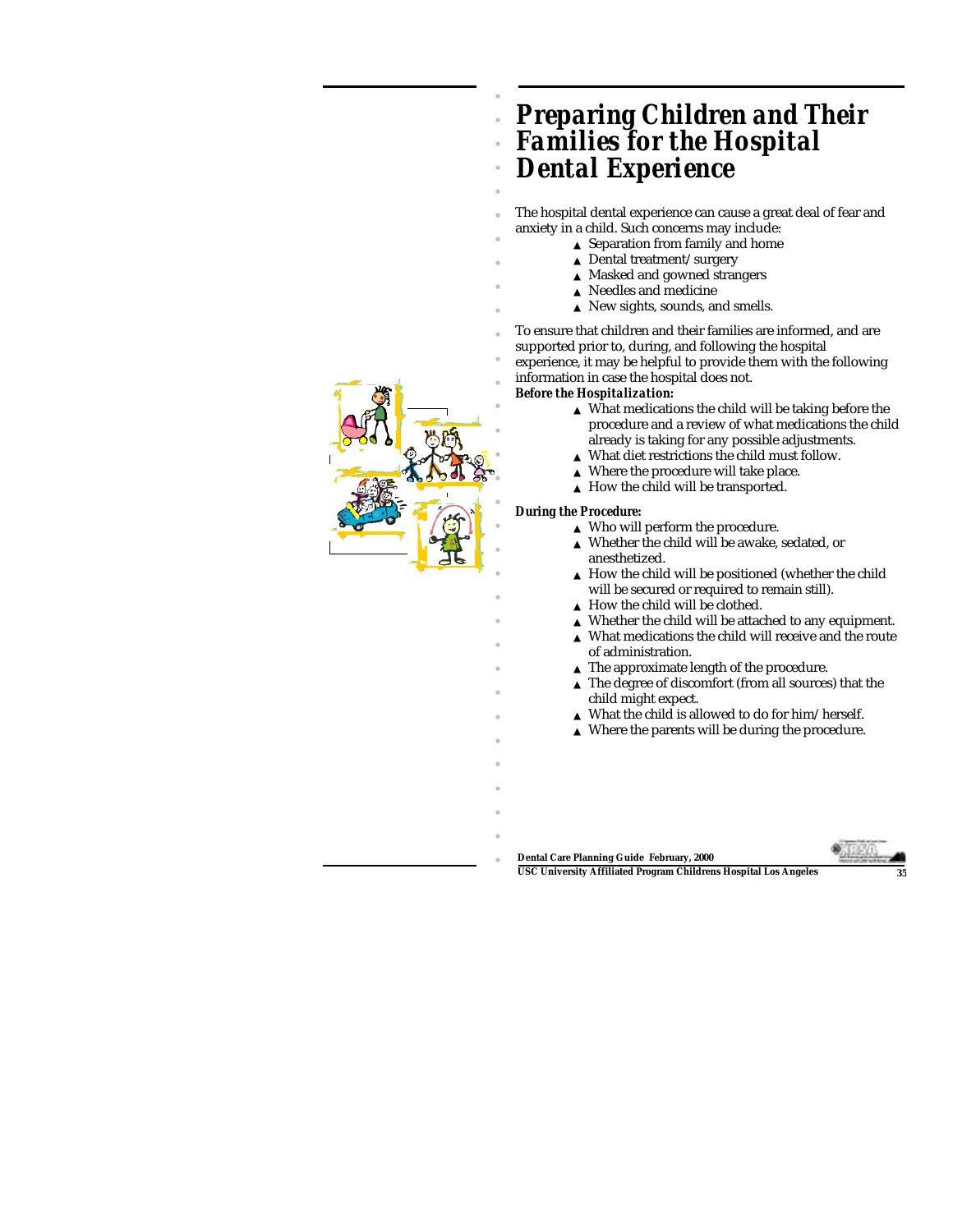

### *After the Procedure:*

• •

• • • • • • • • • • • • • • • • • • • • •

- ▲ What degree of pain the child might be expected to experience.
	- $\blacktriangle$  What medications the child will take.
- $\blacktriangle$  Where the child will be taken.
- ▲ What restrictions will be placed on the child and for how long.
- ▲ What the child's appearance may be discoloration of skin, swelling, an incision site, a bandage or packing, or intravenous medication apparatus.
- ▲ Home care procedures after discharge.

### *To help reassure a child prior to hospitalization, remind him/her that:*

- ▲ People in the hospital are there to help when you need extra care.
- ▲ If an overnight stay is needed, sometimes your parents can stay overnight with you.
- ▲ You can bring your favorite things from home.
- ▲ If something hurts or you are scared, let a grown-up know.
- ▲ It's okay to ask about things you don't understand.
- $\triangle$  Most hospitals have playrooms where you can play and meet friends.
- ▲ When you get home, you can make a book about your hospital stay or play hospital with your friends.

**Dental Care Planning Guide February, 2000 USC University Affiliated Program Childrens Hospital Los Angeles**

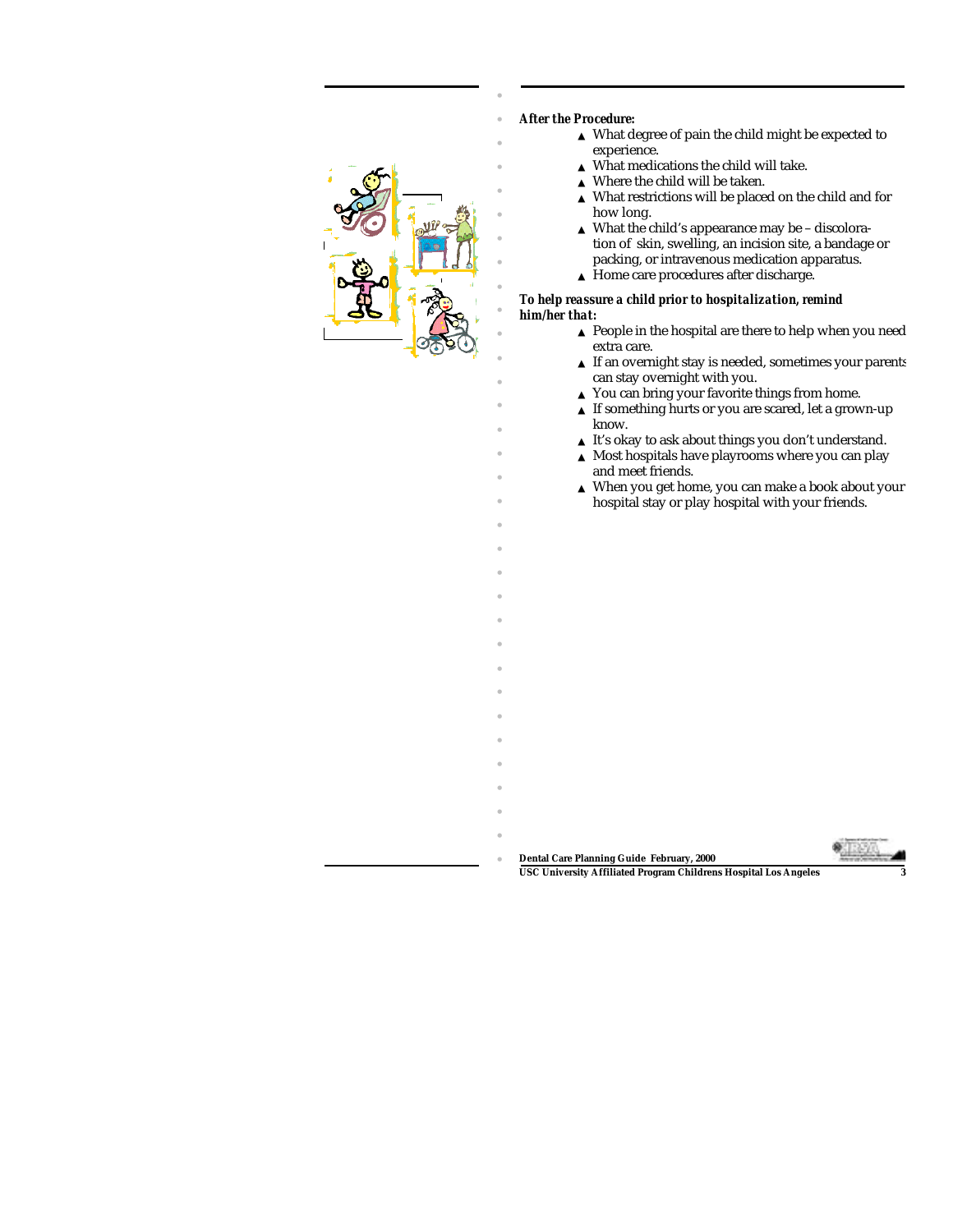## Quality ndicators

### *Section Overview*

• • • • This section contains items that relate to quality dental care for children with special health care needs from the family's perspective. They were developed specifically for the California Connections Project.

• • *Indicators of Quality Dental Care for Children with Special Health*

### • *Care Needs*

•

• • • • • • • • • • • • • • • • • • • • •

• • • • Included is a checklist of indicators that relate to the family's ability to access care and then receive quality dental care. They can be adapted for individual practices or integrated with other quality assurance measures used by managed care plans. Dental offices can use these indicators as a report card of how well you are providing services.

### *Family Satisfaction Questionnaire*

The questionnaire may be used to obtain feedback from families on how satisfied they are with the care their child receives and with the dental team members who provided the care. It can be used for any family, not just those with children who have special health care needs.

**Dental Care Planning Guide February, 2000 USC University Affiliated Program Childrens Hospital Los Angeles**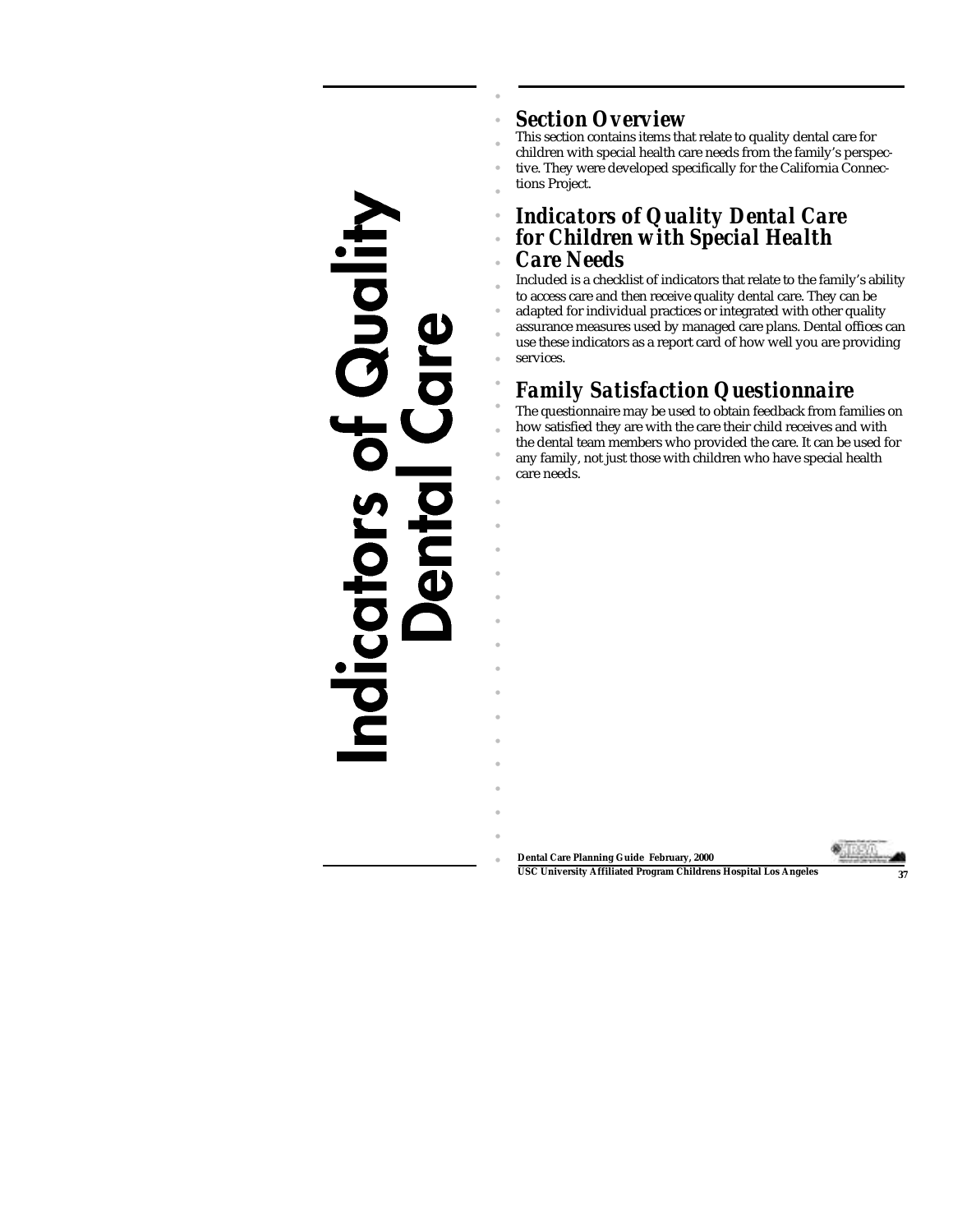### • • • • • *Indicators Of Quality Dental Care for Children with Special Health Care Needs*

### • • *Access to Care*

• • • • • • • • • • • • •

• •

- $\blacktriangle$  Family receives names of dentists/dental practices or a direct referral.
	- ▲ Child is seen for a dental screening by age one or by the eruption of the first tooth, whichever comes first.
		- ▲ Dental benefits and limitations of coverage are explained in the family's primary language and at a level they can understand.
		- ▲ Family does not experience denial of care due to child's specialhealth care needs.
	- ▲ Family is able to schedule an appointment for initial or routine care within 1 month of calling.
	- ▲ Child is able to be seen for dental emergency by a dental provider within 24 hours.
	- ▲ Specialty services are available and facilitated by a direct referral.
	- ▲ Potential obstacles to care (such as transportation) are assessed and resources are identified to help alleviate the obstacles.

### *Quality of Care*

- $\blacktriangle$  Family is informed about the oral health, oral development status, and dental needs of their child.
- ▲ Family is taught effective preventive oral care procedures to use with their child at home.
- ▲ Family is given anticipatory guidance to prevent future oral diseases or injuries.
- ▲ Family is involved in dental care decisions.
- ▲ Informed consent for treatment is given in family's primary language at a level they can understand.
- ▲ Dental care is provided in the least restrictive and safest environment for the child.
- ▲ Family members and child are treated with dignity and respect by providers and staff.
- ▲ Child is able to receive care according to the identified needs.
- ▲ Treatment needs and preventive care are completed in a timely manner and a recall cycle is initiated of at least yearly care.
- ▲ Care among multiple providers is coordinated and there isinterprofessional communication.
- ▲ Child's oral health status improves as a result of care.

**Dental Care Planning Guide February, 2000 USC University Affiliated Program Childrens Hospital Los Angeles**

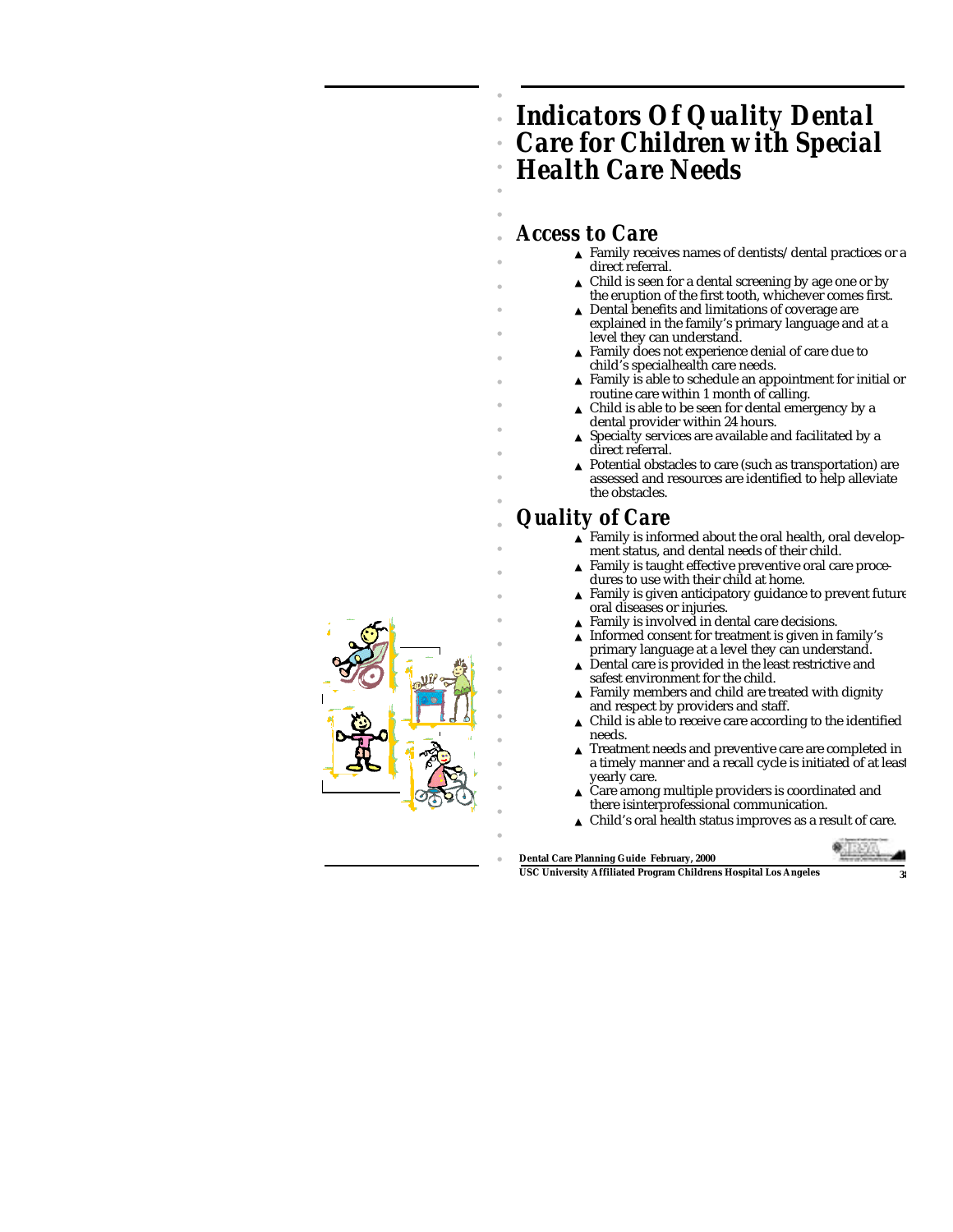### • • *Family Satisfaction Questionnaire*

We would like to know how satisfied you were with your child's appointment today. Please answer the following questions to help us provide quality care to all of our patients. Your answered the struct<br>will be confidential sourced not need to give your name. will be confidential — you do not need to sign your name.

• 1. What did you expect for your child's appointment today and what was actually done? Expected Received

|                                 |        | Laptura nutrivu |
|---------------------------------|--------|-----------------|
|                                 | No Yes | No Yes          |
| An exam                         |        |                 |
| X rays                          |        |                 |
| <b>Teeth cleaning</b>           |        |                 |
| Other preventive procedures     |        |                 |
| Dental fillings                 |        |                 |
| <b>Extractions</b>              |        |                 |
| Counseling about home oral care | I.     |                 |
| Referral to a specialist        |        |                 |
| Don't know                      |        |                 |
| Other                           |        |                 |
| Comments:                       |        |                 |

• 2. How satisfied were you with each of the following?

|                                                      | <b>Very</b>         |           | Verv             |
|------------------------------------------------------|---------------------|-----------|------------------|
|                                                      | <b>Dissatisfied</b> | Satisfied | <b>Satisfiec</b> |
| Scheduling appointment at convenient time for us     |                     |           |                  |
| Time between making appointment and being seen       |                     |           |                  |
| Time waiting in reception or exam room               |                     |           |                  |
| Time spent with our child during appointment         |                     |           |                  |
| Time spent discussing care with us                   |                     |           |                  |
| <b>Explanation of office policies and procedures</b> |                     |           |                  |
| Payment policies and arrangements                    |                     |           |                  |
| Explanation of exam or dental procedures             |                     |           |                  |
| Interactions with front office staff                 |                     |           |                  |
| Comments:                                            |                     |           |                  |

•

| Poor | ∩k | Excellent |
|------|----|-----------|
|      |    |           |
|      |    |           |
|      |    |           |
|      |    |           |
|      |    |           |
|      |    |           |
|      |    |           |
|      |    |           |
|      |    |           |
|      |    | 39        |
|      |    |           |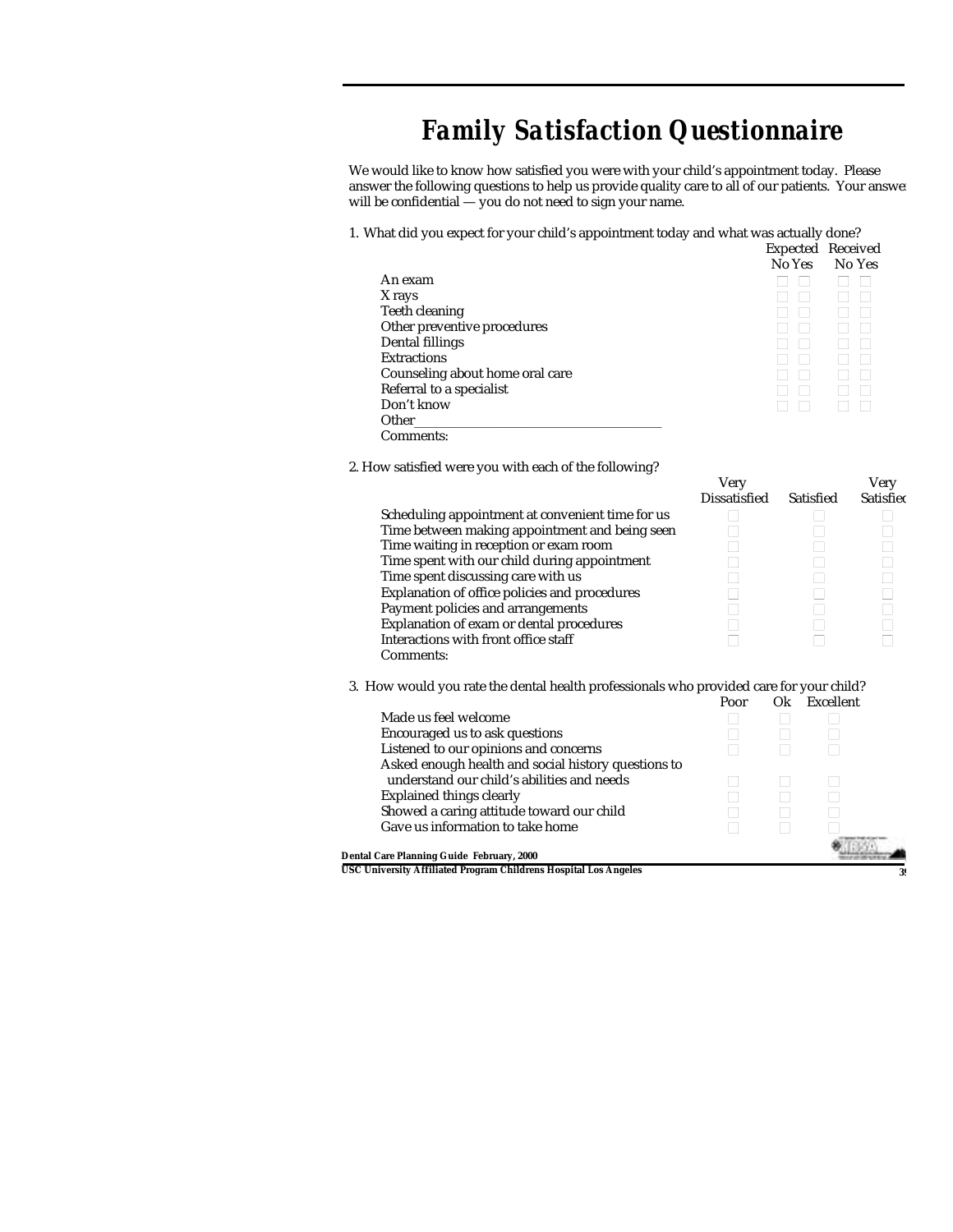|                                                      | Poor | Ok Excellent |
|------------------------------------------------------|------|--------------|
| Obtained consent for special behavior management     |      |              |
| techniques and dental care which we understood       |      |              |
| Emphasized the importance of prevention              |      |              |
| Involved us in making dental care decisions          |      |              |
| Used up-to-date techniques                           |      |              |
| Respected our values and beliefs                     |      |              |
| Discussed need for follow-up and recall appointments |      |              |
| Spoke our language or arranged for language          |      |              |
| interpretation                                       |      |              |
| Comments:                                            |      |              |

• 4. Put a check in the box if you encountered any of the following obstacles when seeking care at ou • office. If you did, please describe the obstacles so we can consider improvements.

 $\Box$  Physical obstacles in parking lot, entering building, or inside the office

• ■ Communication barriers

 $\Box$  Transportation problems

 $\Box$  Need to take time off from work

 $\Box$  Need to arrange child care for other children

■ Other\_\_\_\_\_\_\_\_\_\_\_\_\_\_\_\_\_\_\_\_\_\_\_\_\_\_

• 5. What could we have done to make your visit more comfortable?

**Dental Care Planning Guide February, 2000 USC University Affiliated Program Childrens Hospital Los Angeles USC University Affiliated Program Childrens Hospital Los Angeles** • **Dental Care Planning Guide February, 2000**

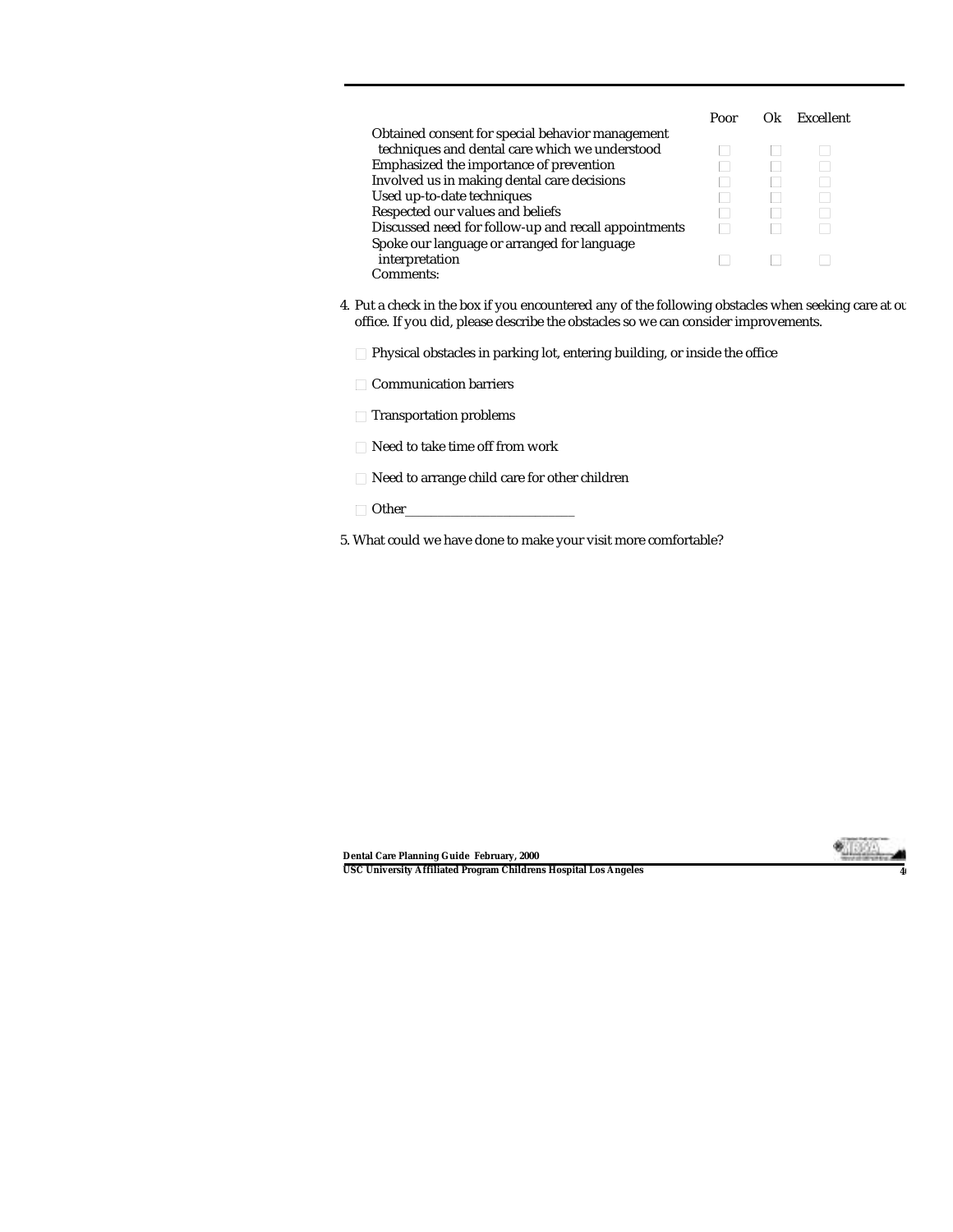## **NUCS**

### *Section Overview*

• • • • • • • • • • • • • • • • • • • • • • • • • • • • • • • • •

This section contains materials that pertain to some of the community programs and/or services that may be helpful to dental team members who provide care to families of children with special health care needs. Note that resources and contact numbers may change over time.

### *Overview of Community Resources and How They Can Help with Dental Care*

Some of the programs and services are described that may be available in the community to assist providers and families in locating additional support, services or information.

### *California Children Services (CCS)*

A list of State, Regional and County CCS offices, with the addresses/telephone numbers.

### *California Family Resource Centers/Networks*

A list of all the Family Resource Centers/Networks in California, with the addresses/telephone numbers.

### *California Regional Centers*

A list of the 21 Regional Centers that are under the administration of the California Department of Developmental Services.

**Dental Care Planning Guide February, 2000 USC University Affiliated Program Childrens Hospital Los Angeles**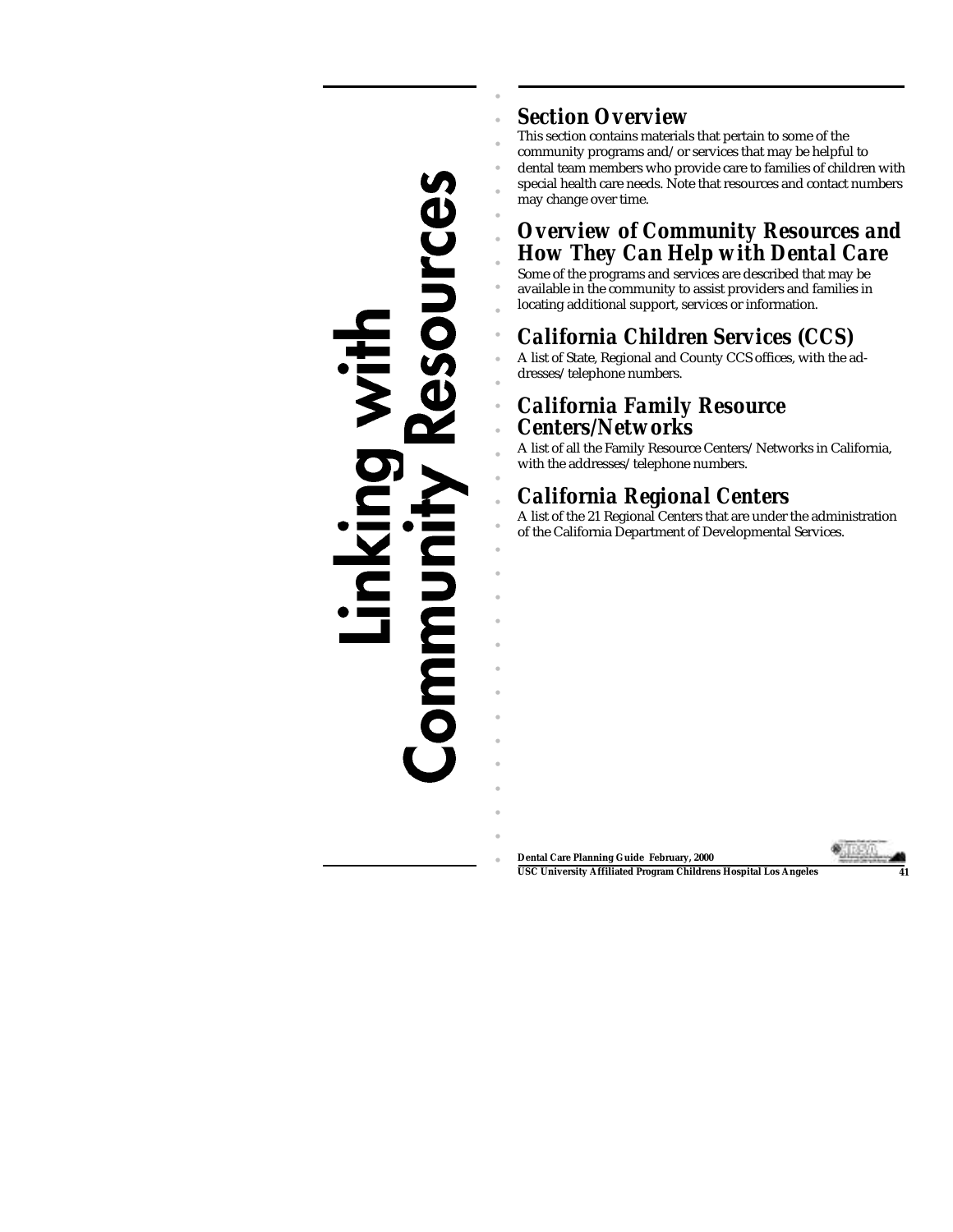### • • • • *Overview of Community Resources and How They Can Help with Dental Care*

### • • *Denti-Cal Program*

- Children with special needs who are Medi-Cal eligible may receive dental care from a provider who is participating in the state and
- federally funded Denti-Cal program. The Denti-Cal program is
- • administered by the California Department of Health Services and
- serves low-income individuals who would otherwise not have access to dental care. A primary care physician may refer a child to
- a dentist but ordinarily families seek a Denti-Cal dentist on their
- own. Denti-Cal participating dentists are reimbursed directly by the
- Denti-Cal program. For more information, providers may contact:
- (800) 423-0507. Beneficiaries may call: (800) 322-6384.

### • *California Children Services (CCS)*

- Administered by the California Department of Health Services, CCS serves children under the age of 21 with certain genetic, neuro-
- logic and orthopedic conditions. Services are arranged for and provided to these children through county and State regional of-
- fices. Family eligibility is determined by the child's medical condi-
- tion, adjusted gross income, and residency requirements. Children who are not Medi-Cal eligible but who are eligible for CCS may
- receive dental services (including preventive and restorative ser-
- vices, and general anesthesia when administered in a CCS-ap-
- proved facility) that are paid for by CCS under certain conditions,
- e.g., when a child has disabling malocclusion, cleft palate or craniofacial anomalies, when routine dental care is complicated by the
- CCS-eligible condition or when specialized dental care is part of the treatment plan for the CCS-eligible condition. For more informa-
- tion, contact your local health department or (916) 654-0499.

### *Dental Schools*

Five dental schools are located in California — two in Northern California in San Francisco (University of California, San Francisco (415) 476-1891 and University of the Pacific (415) 929-6501), two in Southern California in Los Angeles (University of California, Los Angeles (310) 206-3904 and University of Southern California (213) 740-0412) and one in Loma Linda (Loma Linda University (909) 824-4222). Most do not have separate clinics for children with special needs but integrate these children into the general pediatric

**Dental Care Planning Guide February, 2000**



**4**

**USC University Affiliated Program Childrens Hospital Los Angeles**



• •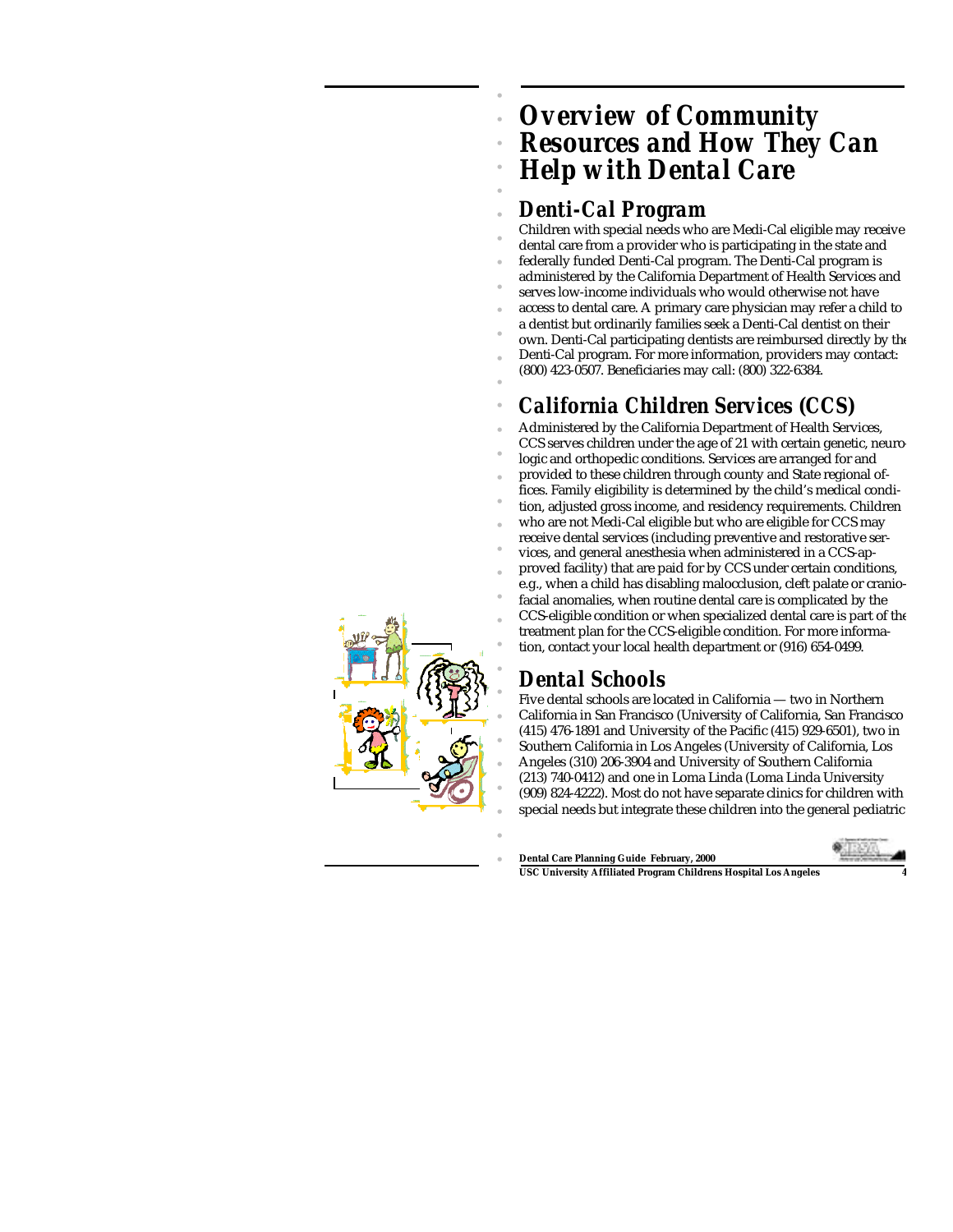

• • or advanced general dentistry clinics. Financing of dental care in most dental schools is through third-party payors, including Denti-Cal, or fee-for-service (usually reduced fees).

### • *Donated Dental Services (DDS)*

- • The DDS program is funded through the Foundation of Dentistry for the Handicapped, a charitable affiliate of the American Dental
- Association. The program serves people of all ages, who because of
- • serious disability, advanced age, or medical problems, lack adequate income to pay for needed dental care. There are no rigid
- financial eligibility requirements. Individuals who qualify are generally treated at no cost; however, those who can pay for part of
- their care may be encouraged to do so, especially when laboratory work is involved. Anyone may submit an application that will be
- reviewed by a referral coordinator who may call to obtain addi-
- tional information. Applicants are matched with a volunteer dentist who sees the patient and schedules the work. For an appointment and more information, contact the Northern California DDS
	- Coordinator at (916) 498-6176 or the Southern California Coordinator at (310) 258-4006.

### *Regional Centers*

•

• • • • • • • • • • • •

The regional center system for individuals with developmental disabilities in California, which includes 21 regional centers, was established by the Lanterman Mental Retardation Services Act of 1969. Each regional center is a private nonprofit corporation working under contract with the California Department of Developmental Services. Any California resident with a known developmental disability attributable to mental retardation, cerebral palsy, epilepsy, autism, or other handicapping conditions found to be closely related to mental retardation, is eligible to receive services. The disability must begin before the 18th birthday, be expected to continue indefinitely, and present a substantial disability. Infants and children (birth through 3 years old) are eligible for services if they have one of the covered conditions or are at risk for a developmental disability. A variety of services may be purchased depending upon the needs of the consumer and available funding. If dental problems are detected by the client service coordinator, dental services may be arranged and paid for by the regional center. To locate a regional center in your area, see the attached list or contact the Regional Center Branch at the California Department of Developmental Services at (916) 654-1954.

**Dental Care Planning Guide February, 2000**

**43**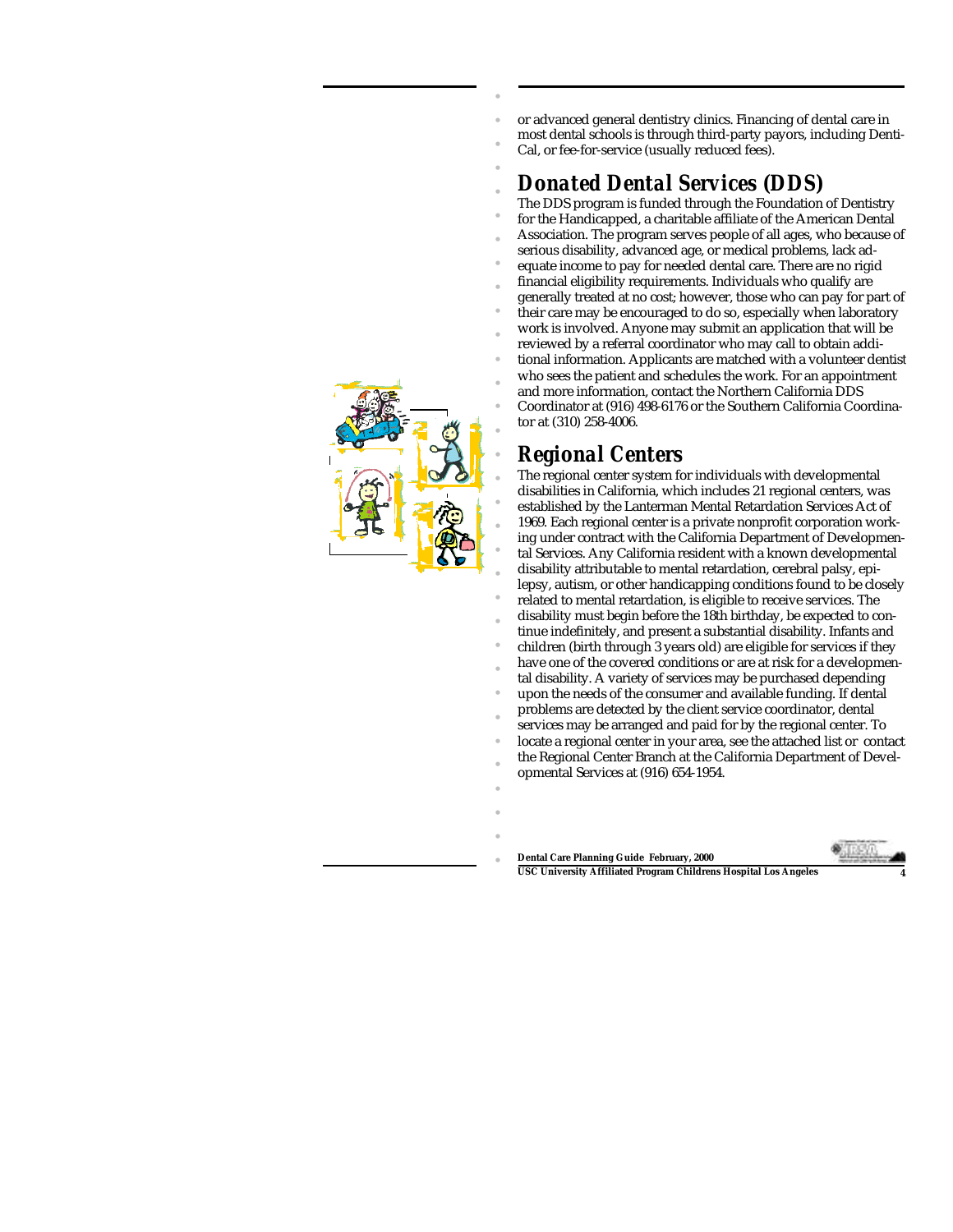### *Family Resource Centers/Networks*



For children with special health care needs, parent-to-parent support is provided by a varied group of nonprofit, often times parentrun organizations. These include: federally-funded parent training and information (PTI) centers (US Department of Education); disability specific groups such as the Learning Disabilities Association, United Cerebral Palsy, the Area Resource Councils, Children and Adults with Attention Deficit Disorder, the Autism Society; and the statewide network of Family Resource Centers/Networks. The centers are funded to provide support, training, and information to families with children with special needs (Early Start Program). Frequently, other parents are the best source for finding specialty dental care.

### *Local Dental Societies and Dental Hygiene Components*

For information about dental referral resources in your community, local dental societies and dental hygiene components may be helpful. Call the California Dental Association for the telephone number of the dental society in your area (800) 736-8702 or the California Dental Hygienists' Association for the telephone number of your local dental hygiene component (916) 442-4531.

• •

• • • •

• •

• • • • •

• •

- 
- 
- 
- •
	-
- •
	-
- •
- •
	-
- -
	-
	-

**Dental Care Planning Guide February, 2000 USC University Affiliated Program Childrens Hospital Los Angeles**

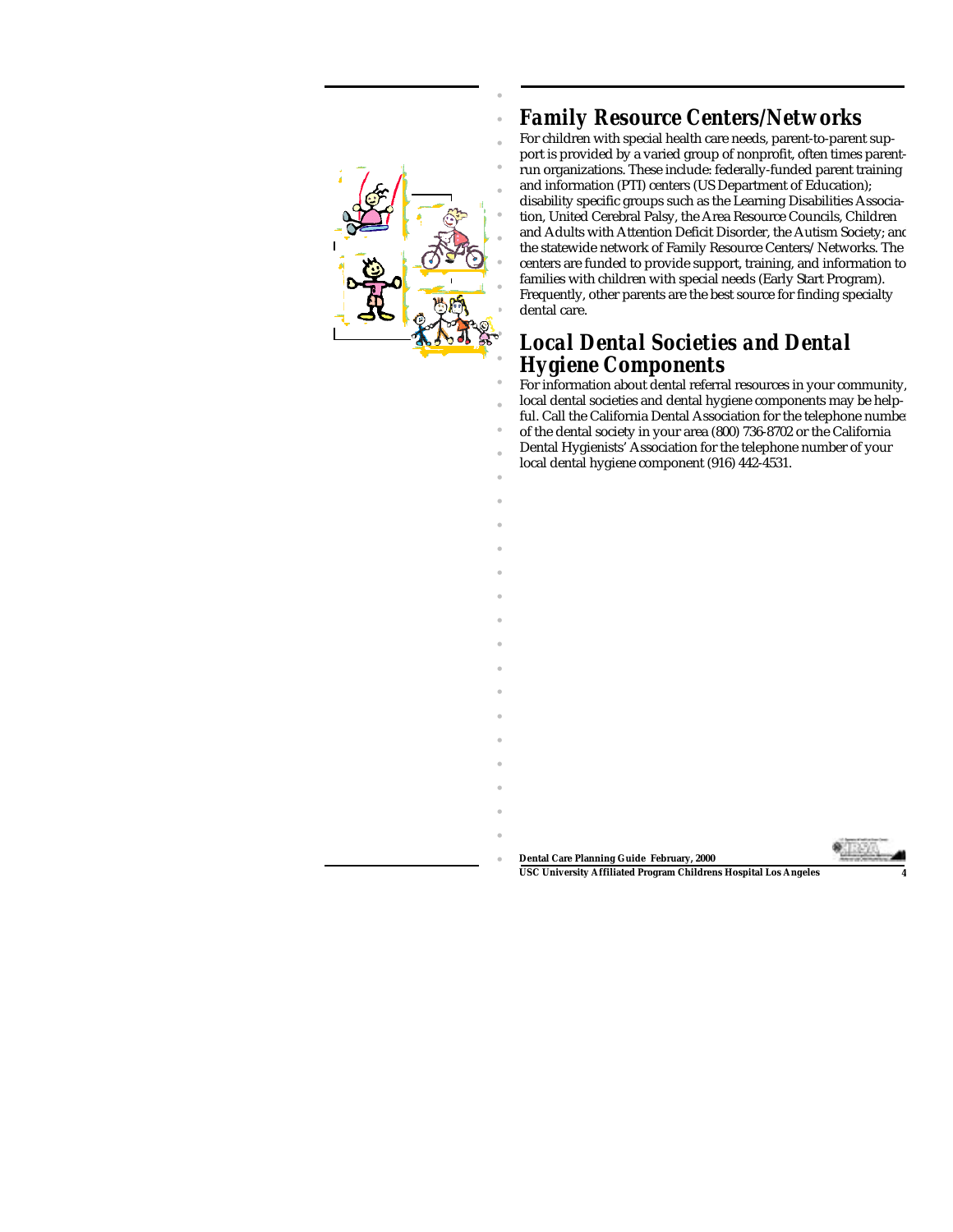### 69 iography and

### *Section Overview*

• • This section contains a variety of resources and references for dental teams. They represent informal and formal opportunities to

- increase your knowledge and skills in providing special patient
- care as well as resources for referral or specialized equipment. This is not a complete list but focuses on selected resources and refer-
- ences relevant to the information in the planning guide.

### • *Resources*

•

• • • • • • • • • • • • • • • • • • • • • • •

- • Selected books, newsletters, training and continuing education programs, clearinghouses and sources for dental references and special equipment are included. Note that contact information for
- organizations may change over time.

### *Bibliography*

Selected references are included to document sources of information used in developing this guide as well as an array of articles for further reading on various topics.

**Dental Care Planning Guide February, 2000**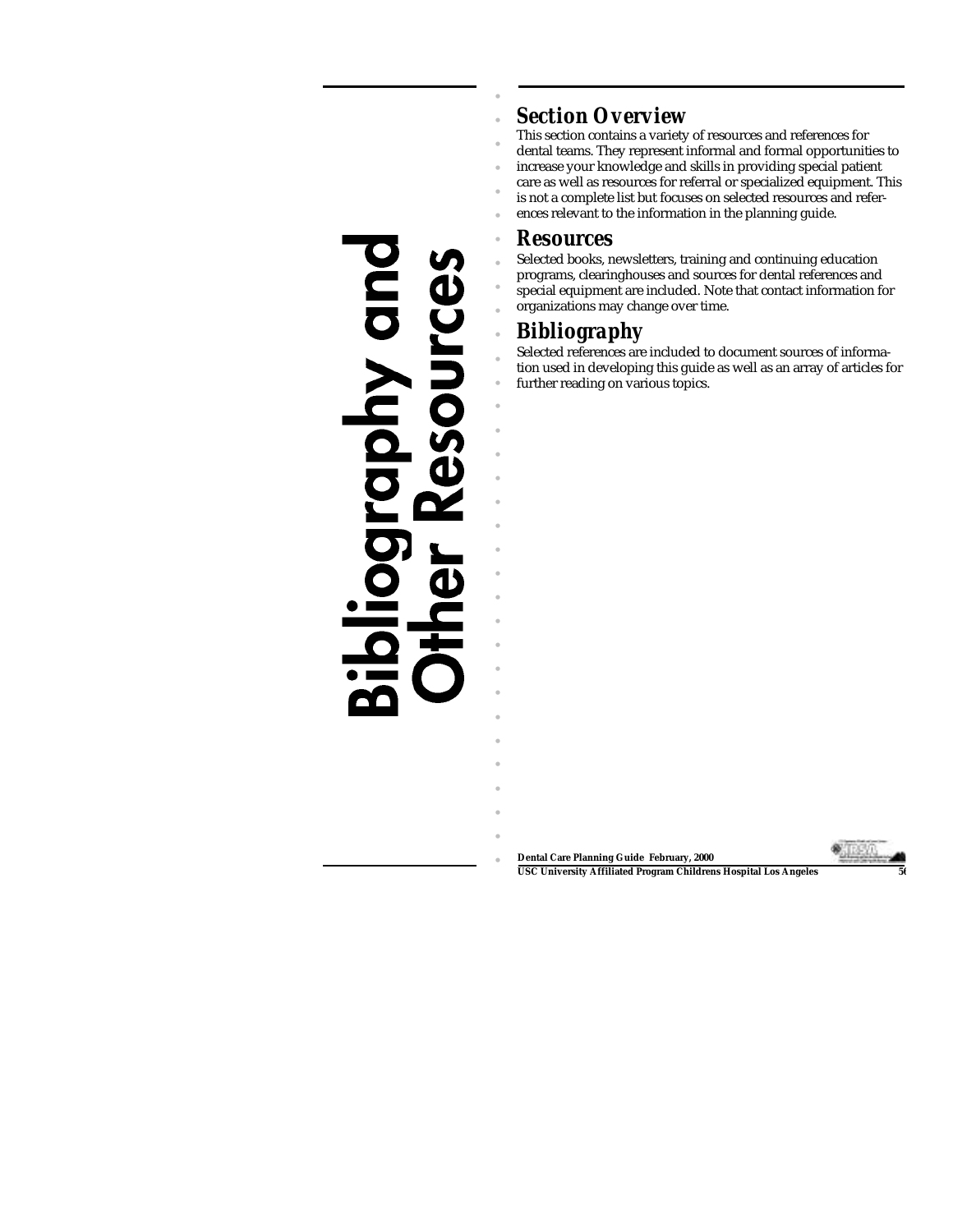| $\bullet$ | <b>Resources</b>                                                                              |                                                                                                                                            |  |  |  |
|-----------|-----------------------------------------------------------------------------------------------|--------------------------------------------------------------------------------------------------------------------------------------------|--|--|--|
|           | <b>Books</b>                                                                                  |                                                                                                                                            |  |  |  |
|           | Casamassimo P, ed. Bright Futures in Practice. Oral Health. Arlington                         |                                                                                                                                            |  |  |  |
|           | VA, NCEMCH, 1996. (Oral Health Quick Reference Cards also avail-<br>able based on this book.) |                                                                                                                                            |  |  |  |
|           |                                                                                               | Contact: National Maternal and Child Health                                                                                                |  |  |  |
|           |                                                                                               | Clearinghouse                                                                                                                              |  |  |  |
|           |                                                                                               | 2070 Chain Bridge Road, Suite 450                                                                                                          |  |  |  |
|           |                                                                                               | Vienna, VA 22182-2536                                                                                                                      |  |  |  |
|           |                                                                                               | Phone: 703-356-1964<br>Fax: 703-821-2098                                                                                                   |  |  |  |
|           |                                                                                               | www.brightfutures.org                                                                                                                      |  |  |  |
|           |                                                                                               |                                                                                                                                            |  |  |  |
|           | <b>Newsletters</b>                                                                            |                                                                                                                                            |  |  |  |
|           | Summer 1995.                                                                                  | Dungy CE, ed. Oral health care issue-multiple articles. Early and<br>Periodic Screening, Diagnosis and Treatment: Care for Kids. 2(3):1-7, |  |  |  |
|           |                                                                                               | Contact: Librarian                                                                                                                         |  |  |  |
|           |                                                                                               | National Center for Education in Maternal and                                                                                              |  |  |  |
|           |                                                                                               | Child Health                                                                                                                               |  |  |  |
|           |                                                                                               | 2000 15th Street, North, Suite 701                                                                                                         |  |  |  |
|           |                                                                                               | Arlington, VA 22201-2617                                                                                                                   |  |  |  |
|           |                                                                                               | Phone: 703-524-7802                                                                                                                        |  |  |  |
|           |                                                                                               | Fax: 703-524-9335                                                                                                                          |  |  |  |
|           |                                                                                               | Jones CM et al. Special issue on Head Start and dental health. Na-                                                                         |  |  |  |
|           | tional Head Start Bulletin. 54:1-24, May/June 1995.                                           |                                                                                                                                            |  |  |  |
|           |                                                                                               | <b>Contact: Head Start Publication Management Center</b><br><b>USDHHS</b>                                                                  |  |  |  |
|           |                                                                                               | Washington, DC 20201                                                                                                                       |  |  |  |
|           |                                                                                               | Fax: 703-683-5769                                                                                                                          |  |  |  |
|           | $1(1):3-8,1997.$                                                                              | Dental Wellness (Special Topic Issue). DDS Wellness Letter.                                                                                |  |  |  |
|           |                                                                                               | <b>Contact: Department of Developmental Services</b><br>1600 9th Street                                                                    |  |  |  |
|           |                                                                                               | Sacramento, CA 95814                                                                                                                       |  |  |  |
|           |                                                                                               | Phone: 916-654-1722                                                                                                                        |  |  |  |
|           |                                                                                               | Fax: 916-654-3020                                                                                                                          |  |  |  |
|           |                                                                                               | www.dds.cahwnet.gov                                                                                                                        |  |  |  |
|           |                                                                                               | Interface (Newsletter) and Special Care in Dentistry (Journal).                                                                            |  |  |  |
|           |                                                                                               | Contact: Academy of Dentistry for Persons with                                                                                             |  |  |  |
|           |                                                                                               | <b>Disabilities</b>                                                                                                                        |  |  |  |
|           |                                                                                               | 211 E. Chicago Ave.                                                                                                                        |  |  |  |
|           |                                                                                               | Chicago, IL 60611                                                                                                                          |  |  |  |
|           |                                                                                               | Phone: 312-440-2660                                                                                                                        |  |  |  |
|           | Dental Care Planning Guide February, 2000                                                     | <b>USC University Affiliated Program Childrens Hospital Los Angeles</b>                                                                    |  |  |  |

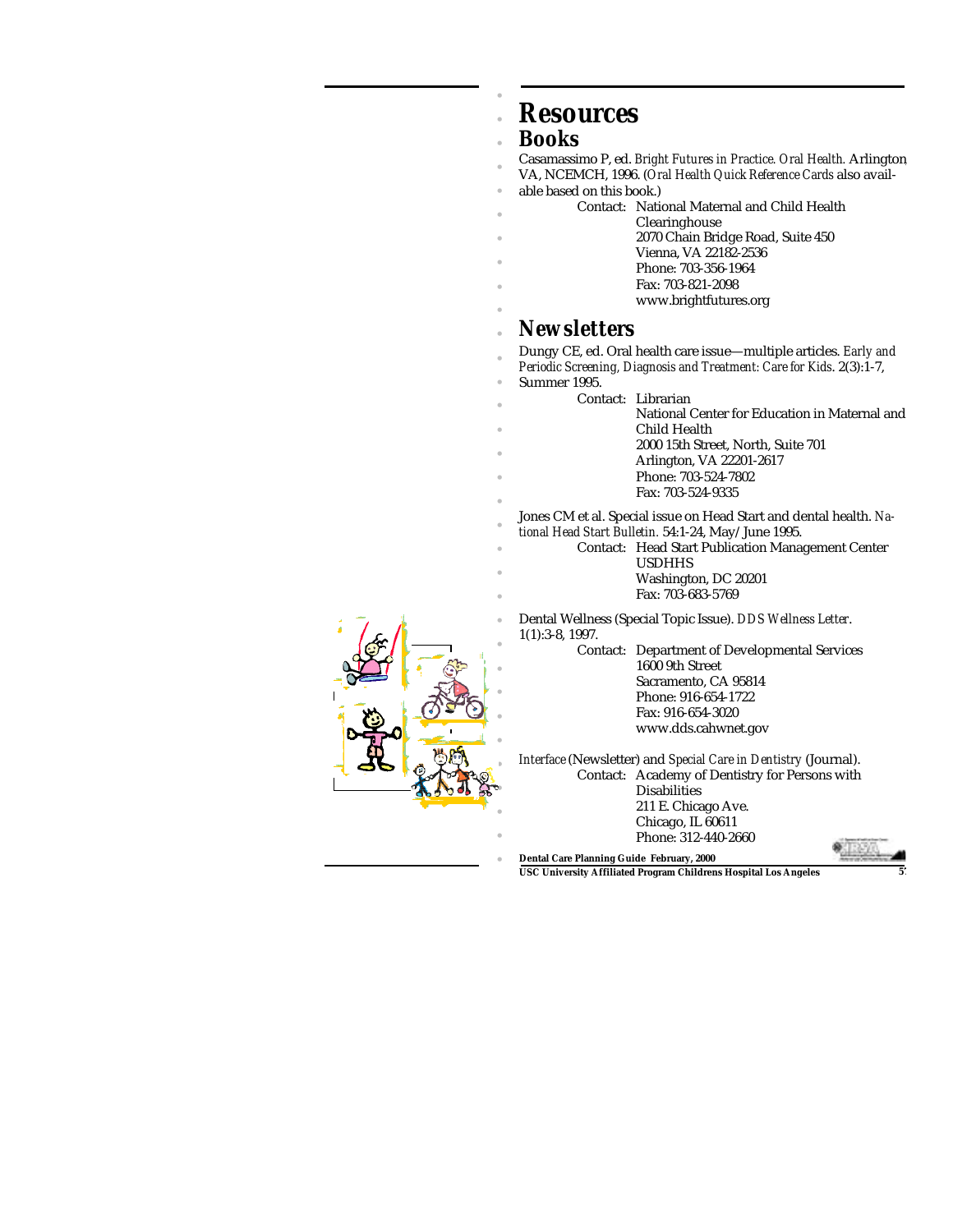### • • • *Training and Continuing Education Programs*

*DECOD, Dental Education in Care of the Disabled* — A training pro-

- gram that provides self-instructional manuals for CDE credits
- as well as short- or long-term clinical courses. Some stipends
- available.

•

• • • •

• • • • • • • • • • •

- Contact: DECOD Program
	- School of Dentistry, Box 357137
	- University of Washington
- • Seattle, WA 98195
	- Phone: 206-543-5448 Fax: 206-685-3164
	-

*Overcoming Obstacles to Dental Health —* A training program (video, workbook, and trainer's manual) for using with caregivers of

- people with disabilities.
	- Contact: Paul Glassman or Christine Miller The University of the Pacific School of **Dentistry** Department of Dental Practice 2155 Webster St San Francisco, CA 94115 Phone: 415-929-6428 Fax: 415-929-6654

*Southern Association for Institutional Dentists* — Self-study courses and guidelines for dental professionals and institutions serving people with mental and physical disabilities.

Contact: c/o Donna Spears, DDS, MPH PO Box 258 Butner, NC 27509-0258

### . *Clearinghouses*

Publications, on-line oral health database, resource links.

- Contact: National Oral Health Information Clearinghouse 1 NOHIC Way Bethesda, MD 20892-3500 Phone: 301-402-7364 TTY: 301-656-7581 Fax: 301-907-8830
	- ww.aerie.com/nohicweb

**Dental Care Planning Guide February, 2000**



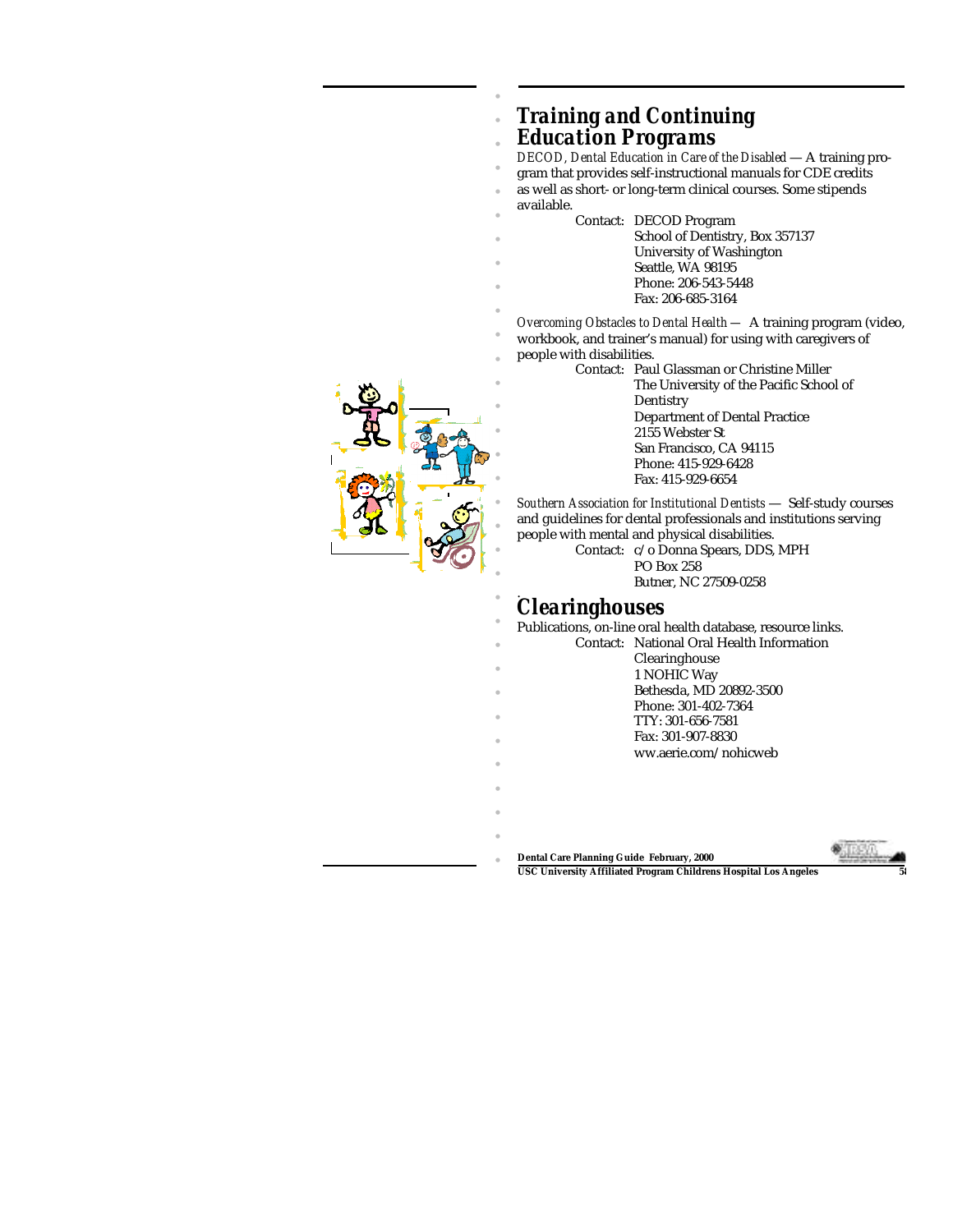

| <b>Contact:</b> National MCH Clearinghouse |
|--------------------------------------------|
| 2070 Chain Bridge Road, Suite 450          |
| Vienna, VA 22182                           |
| Phone: 703-356-1964                        |
| Fax: 703-821-2098                          |
| www.ncemch.org/oralhealth                  |

### *Dental Referrals or Information*

| Contact: California Society of Pediatric Dentistry — |
|------------------------------------------------------|
| Publications and directory of pediatric              |
| dentistry members by area.                           |
| Phone: 310-548-0134                                  |
| www.cspd.org                                         |

Contact: Federation of Special Care Organizations and Academy of Dentistry for Persons with Disabilities (in cooperation with Special Olympics/Special Smiles) 211 E Chicago Ave Chicago, IL 60611 Phone: 312-440-2660 www.bgsm.edu/dentistry/foscod www.specialsmiles.org

### *Specialized Equipment and Oral Hygiene Aids*

| $\bullet$ | ິ<br>Rainbow Pedi-Board™ Stabilizing System, Open-Wide <sup>R</sup> disposable<br>mouth props. |  |
|-----------|------------------------------------------------------------------------------------------------|--|
| ۰         | Contact: Specialized Care Company                                                              |  |
| ۰         | 206 Woodland Road                                                                              |  |
|           | Hampton, NH 03842                                                                              |  |
| ۰         | Phone: 800-722-7375                                                                            |  |
| $\bullet$ | Fax: 603-926-5906                                                                              |  |
| $\bullet$ | Stabilizers, physical safety holders.                                                          |  |
|           | <b>Contact: T Posey Company</b>                                                                |  |
| ۰         | 5635 Peck Road                                                                                 |  |
| ۰         | Arcadia, CA 91006                                                                              |  |
|           | Phone: 800-447-6739                                                                            |  |
| ۰         | Bite blocks, lip/cheek retractors.                                                             |  |
| ۰         | Contact: McKessen/MDT Biologic                                                                 |  |
|           | 19645 Ranch Way                                                                                |  |
| ۰         | Rancho Dominguez, CA 90220                                                                     |  |
| ۰         | Phone: 800-347-4038                                                                            |  |
|           |                                                                                                |  |
| ۰         |                                                                                                |  |
| ۰         |                                                                                                |  |
| ۰         | Dental Care Planning Guide February, 2000                                                      |  |

**USC University Affiliated Program Childrens Hospital Los Angeles**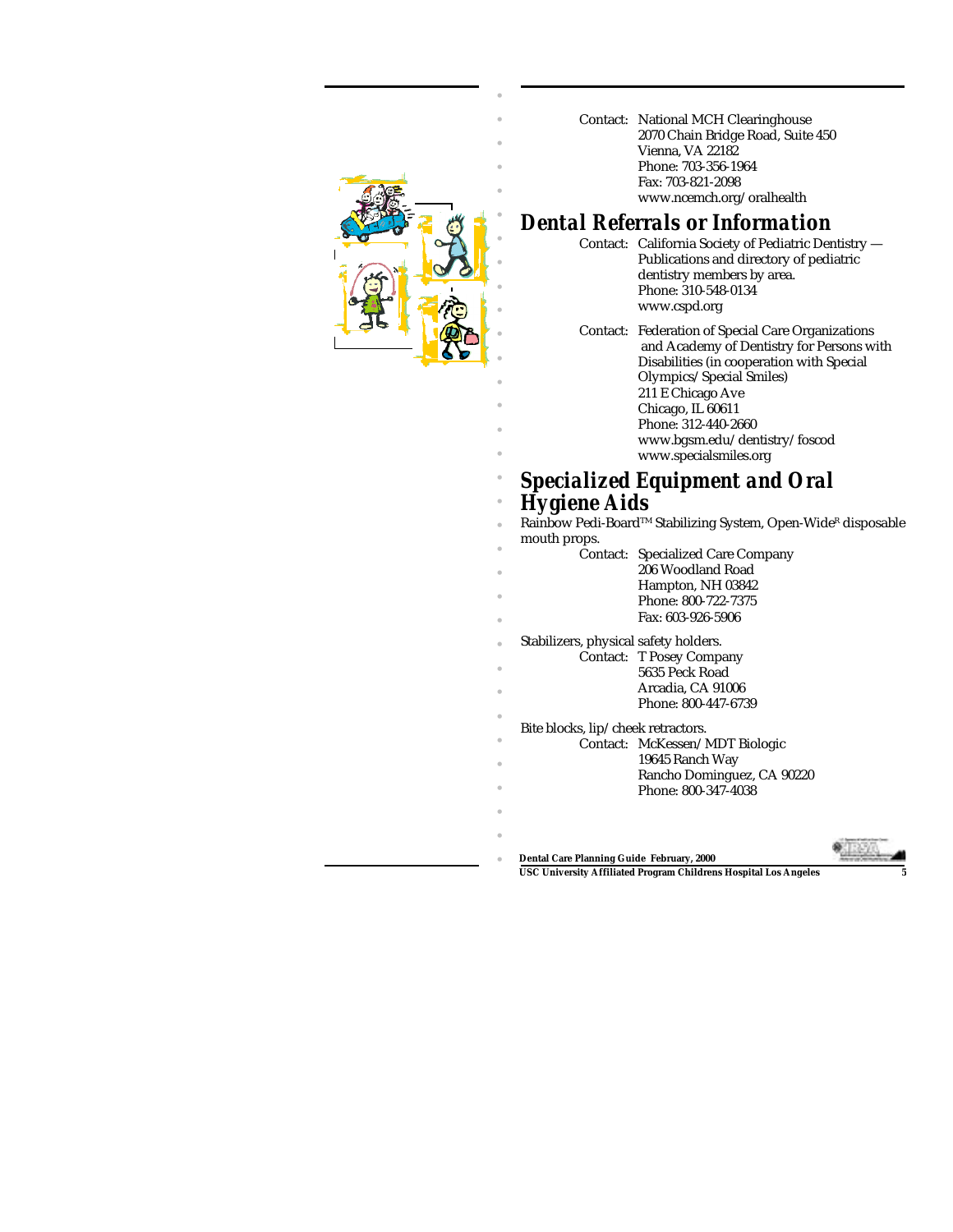

**Dental Care Planning Guide February, 2000**

•

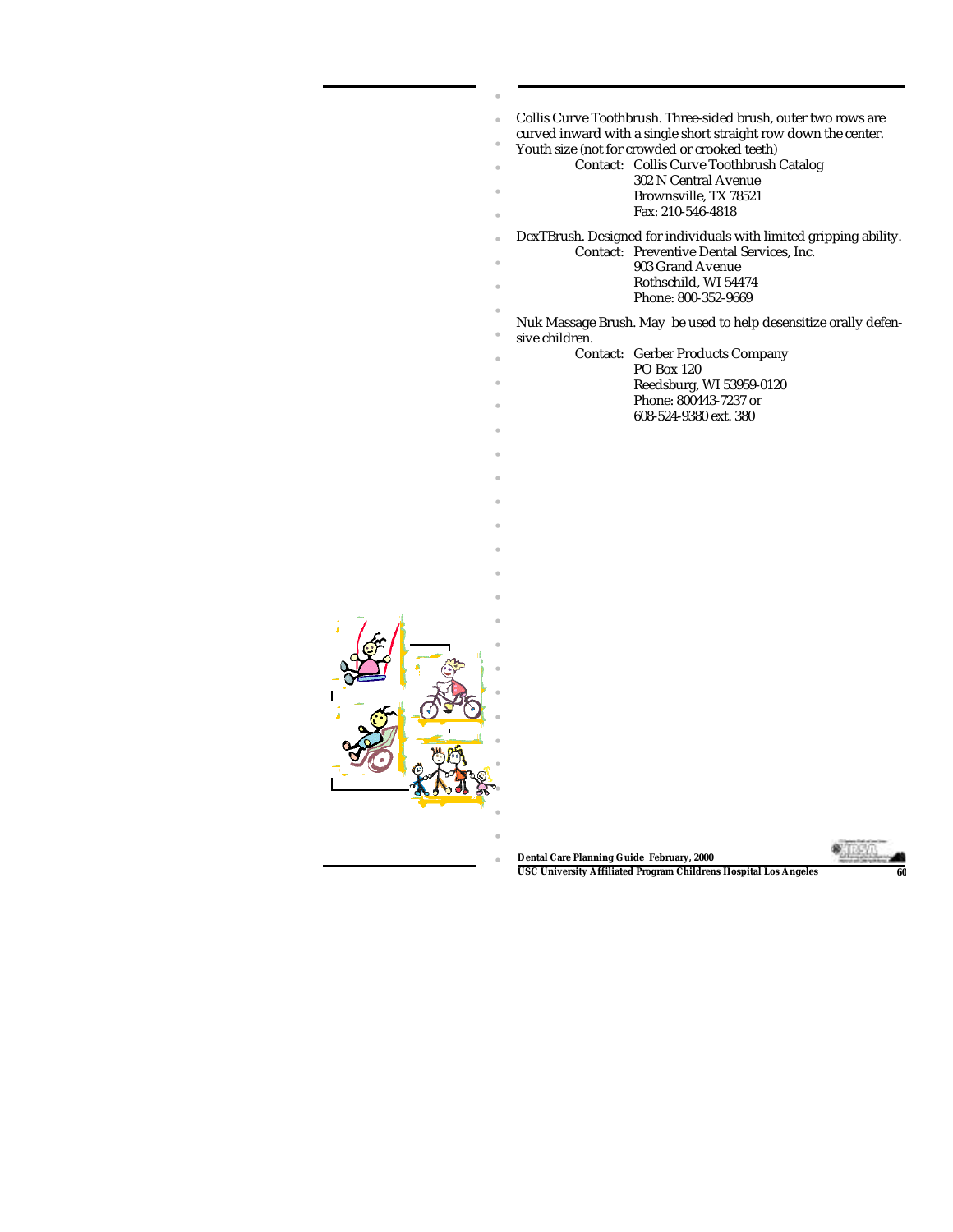### *Bibliography*

• •

• • • • • • •

• • •

• • ADH. *Ad Hoc Committee Report*. *The Use of Restraints in the Delivery of Dental Care for the Handicapped: Legal, Ethical, and Medical Consider ations.* March 1987.

- Allen KD, Hodges, ED and Knudsen SK. Comparing four methods
- to inform parents about child behavior management: How to inform for consent. *Pediatr Dent*. 17(3):180-6,1995.
- • American Dental Association. *Oral Health Guidelines*. (A series). Chicago, ADA, 1989-1997. (Order from the ADA catalog.)
- • Berkowitz R. Etiology of nursing caries: A microbiologic perspective. *J Public Health Dent.* 56(1):51-4, 1996.
- • Caulfield PW, Cutter GR and Dasanayake AP. Initial acquisition of *Mutans Streptococci* by infants: Evidence for a discrete window of infectivity. *J Dent Res.* 72:37-45, 1993.

Davila JM. Restraint and sedation of the dental patient with developmental disabilities*. Spec Care Dent*. 10(6):210-12, 1990.

Entwistle BA and Casamassimo PS. Assessing dental health problems of children with developmental disabilities. *Developmental and Behavioral Pediatr*. 2(3):115-21, 1981.

Finger ST and Jedrychowski JR. Parents' perception of access to dental care for children with handicapping conditions. *Special Care Dent.* 9(6):195-9, 1989.

Glassman P, Miller CE and Lechovick J. A dental school's role in developing a rural, community-based, dental care delivery system for individuals with developmental disabilities. *Special Care Dent*. 16(5):188-93, 1996.

Johnsen D and Tinanoff N. eds. Dental care for the preschool child. *Dental Clin N Amer.* 39(4):695-930, 1995.

Kumasaka S et al. Oligodontia: A radiographic comparison of subjects with Down syndrome and normal subjects. *Spec Care Dent.* 17(5):137-41, 1997.

Levy-Polack M, Sebelli P and Polack N. Incidence of oral complications and application of a preventive protocol in children with acute leukemia. *Spec Care Dent.* 18(5):189-93, 1998.

• • Milgrom P and Weinsten P. *Early Childhood Caries. A Team Approach to Prevention and Treatment.* Seattle, U of Washington, 1999.

**Dental Care Planning Guide February, 2000**



**USC University Affiliated Program Childrens Hospital Los Angeles**

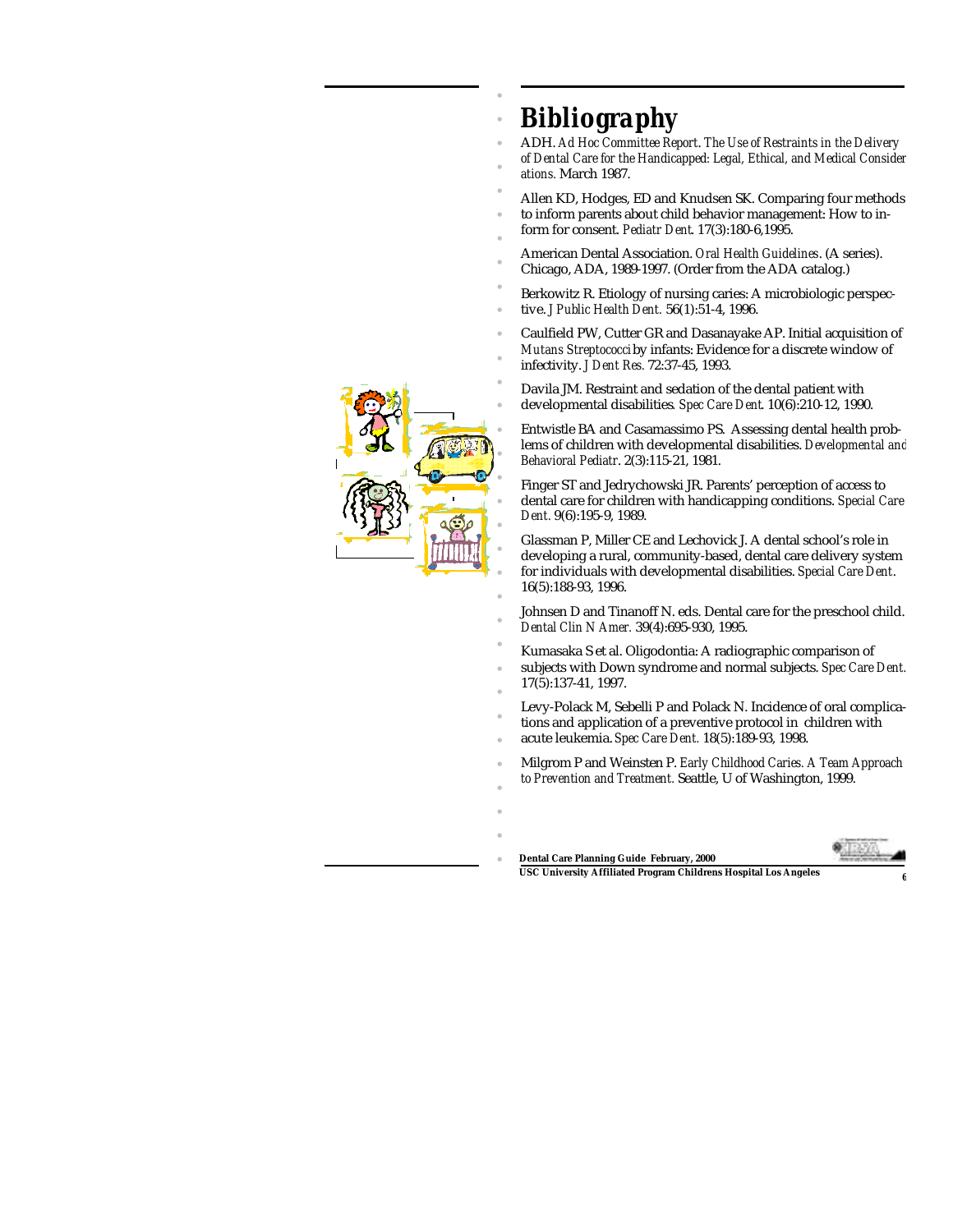• • • • • • • • •

• • •

• •

• • • • • • • • • • NIH. *Consensus Development Conference on Anesthesia and Sedation in the Dental Office*. Bethesda, 1985.

Nowak AJ. Rationale for the timing of the first oral evaluation. *Pediatr. Dent.* 19(1):8-11, 1997.

Palin-Palokas T, Nordblad A and Remes-Lyly T. Video as a medium of oral health education for children with mental handicaps. *Spec Care Dent.* 17(6):211-14, 1997.

Reference Manual 1998-99. *Pediatr Dent.* 20(6), 1998.

Romer M, Dougherty N and Fruchter M. Alternative therapies in the treatment of oral self-injurious behavior: A case report. *Spec Care Dent.* 18(2):6-9, 1998.

Rutkauskas JS. ed. Practical considerations in special patient care. *Dental Clinics of North America.* 38(3):361-584, 1994.

- Shauman SK and Bebeau MJ. Ethical and legal issues in special patient care.
- Tesini DA and Fenton SJ. Oral health needs of persons with physical and mental disabilities.
- • Shapira J et al. Dental health profile of a population with mental retardation in Israel. *Spec Care Dent.* 18(4):149-55, 1998.

• • Siener K, Rothman D and Farrar J. Soft drink logos on baby bottles: Do they influence what is fed to children? *J Dent Child*. 64(1):55-60, 1997.

• • St Clair T. Informed consent in pediatric dentistry: A comprehensive overview. *Pediatr Dent.* 17(2):90-7, 1995.

• • Tinanoff N and O'Sullivan DM. Early childhood caries: overview and recent findings. *Pediatr. Dent.* 19(1):12-16, 1997.

• Turgeon-O'Brien H et al. Nutritive and nonnutritive sucking habits: A review. *J Dent Child.* 321-7, Sept-Oct 1996.

**Dental Care Planning Guide February, 2000 USC University Affiliated Program Childrens Hospital Los Angeles**

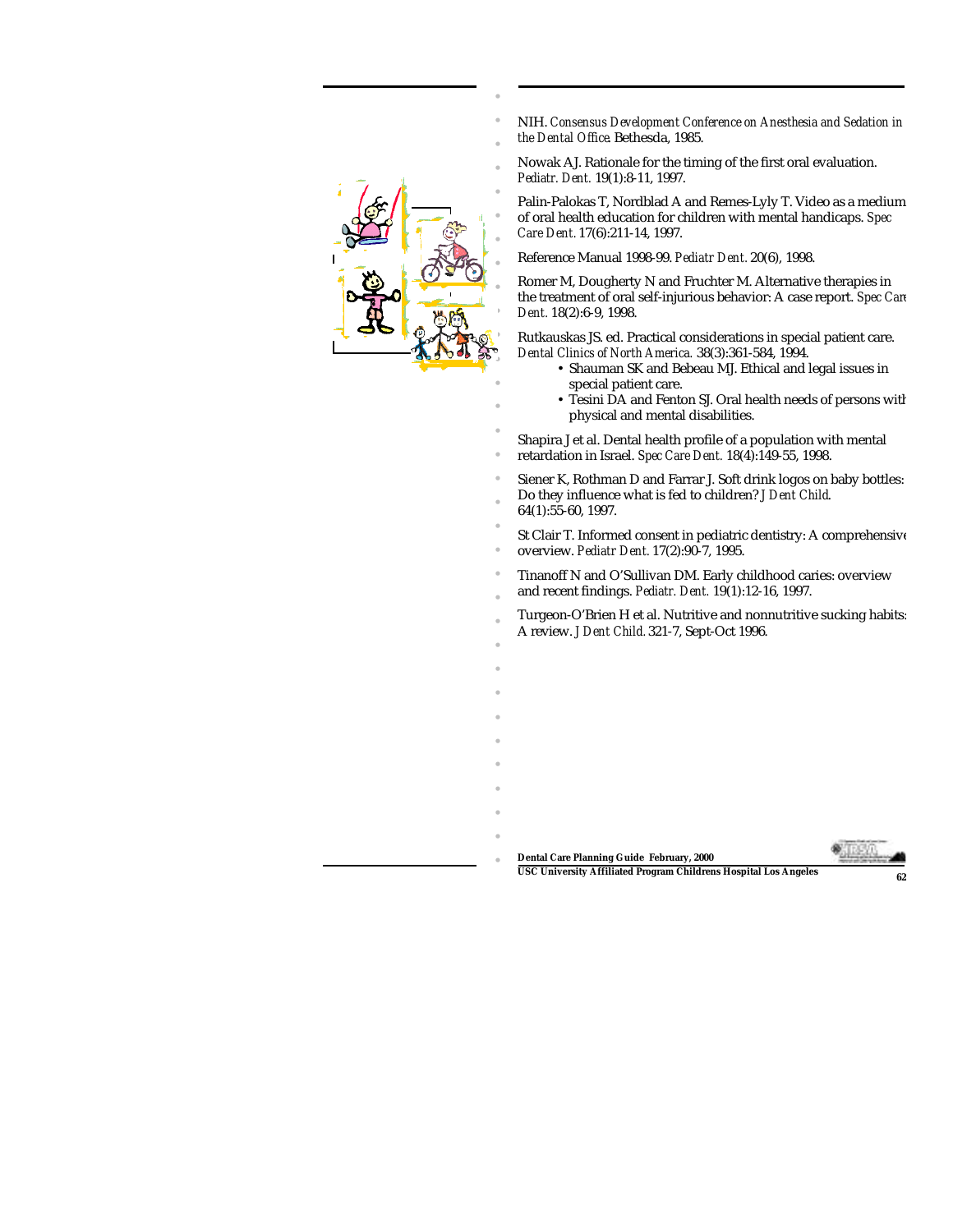### *California Children Services*

### *Counties*

*Alameda County* 1000 Broadway, Suite 5000 Oakland, CA 94607 510/628-7920

*Alpine County* P.O. Box 545 260 Laraime Street Markleeville, CA 96120 530/694-2146

*Amador County* 1003 Broadway, Suite 203 Jackson, CA 95642 209/223-6407

*Berkeley City* 2180 Milvia, 3rd Floor Berkeley, CA 94704 510/644-6822

*Butte County* 1370 Ridgewood Drive Suite 22 Chico, CA 95973 530/895-6546

*Calaveras County* Government Center 891 Mt. Ranch Road San Andreas, CA 95249 209/754-6460

*Colusa County CMS* 345 5th Street, Suite A Colusa, CA 95932 530/458-0300

*Contra Costa County* 597 Center Avenue Suite 110 Martinez, CA 94553 925/313-6100

*Del Norte County* 909 Highway 101 North Crescent City, CA 95531 707/464-7227

*El Dorado County* 1359 Johnson Boulevard, Suite 103 South Lake Tahoe, CA 96150 530/573-3157

*Fresno County Community Health Department* P.O. Box 11867 1221 Fulton Mall Fresno, CA 93775 209/445-3300

*Glenn County* 240 North Villa Avenue Willows, CA 95988 530/934-6588

*Humboldt County* 712 Fourth Street Eureka, CA 95501 707/445-6212

*Imperial County* 935 Broadway El Centro, CA 92243 760/339-4432

*Inyo County Health Center* 207-A West South Street Bishop, CA 93514 760/873-7868

*Kern County* 1700 Flower Street Bakersfield, CA 93305 805/868-0531

*Kings County* 330 Campus Drive Hanford, CA 93230 209/584-1401

*Lake County* 922 Bevins Court Lakeport, CA 95453 707/263-2241

*Lassen County* 545 Hospital Lane Susanville, CA 96130 530/251-8183

*Los Angeles County* 5555 Ferguson Drive, Suite 210 Commerce, CA 90022 800/288-4839

*Madera County* 14215 Road 28 Madera, CA 93638 209/675-7893

*Marin County* 555 Northgate Drive Suite B San Rafael, CA 94903 415/499-6877

**Dental Care Planning Guide February, 2000 USC University Affiliated Program Childrens Hospital Los Angeles**

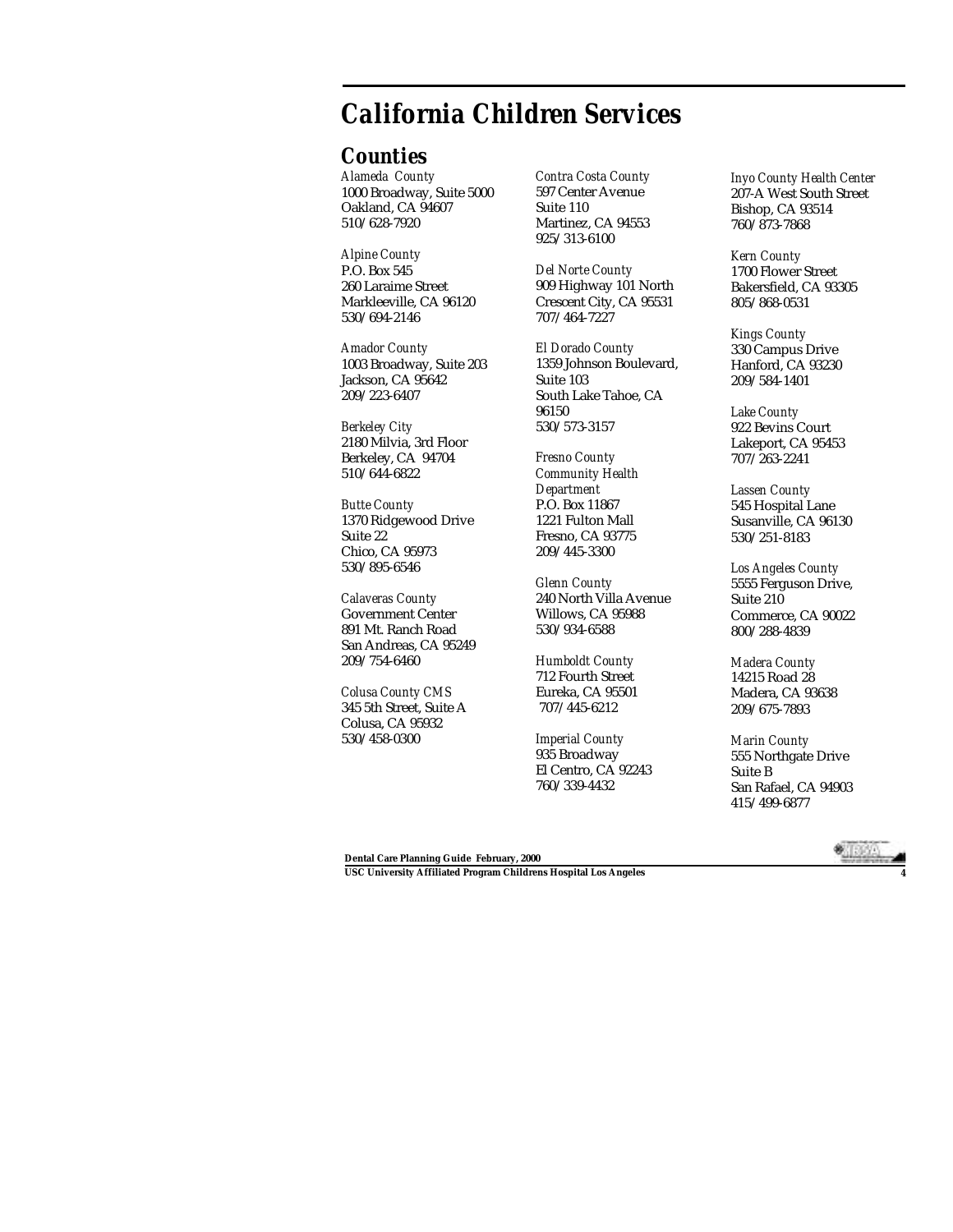*Mariposa County* 4988 Eleventh Street Mariposa, CA 95338 209/966-3689

*Mendocino County* **Courthouse** 890 North Bush Street Ukiah, CA 95482 707/463-4461

*Merced County* 240 East 15th Avenue Merced, CA 95340 209/385-7715

*Modoc County* 131-B West Henderson Street Alturas, CA 96101 530/233-6311

*Mono County* P.O. Box 3329 Mammoth Lakes, CA 93546 760/924-5410

*Monterey County* 1270 Natividad Road Salinas, CA 93906 831/755-5500

*Napa County* 2261 Elm Street Napa, CA 94559 707/253-4391

*Nevada County* HEW Complex 10433 Willow Valley Road, #B Nevada City, CA 95959 530/265-1450

*Orange County* P.O. Box 6099 1725 West 17th Street Santa Ana, CA 92706 714/834-8004

*Placer County* 11730 Enterprise Drive Auburn, CA 95603 530/889-6794

*Plumas County* P.O. Box 1340 1446 East Main Street Quincy, CA 95971 530/283-6330

*Riverside County* P.O. Box 7600 4065 County Circle Drive Room 204 Riverside, CA 92513 909/358-5401

*Sacramento County* 9616 Micron Avenue, #640 Sacramento, CA 95827 916/875-9900

*San Benito County* 439 Fourth Street Hollister, CA 95023 408/637-5367

*San Bernardino County* 320 North East Street, #400 San Bernardino, CA 92415 909/388-4150

*San Diego County* P.O. Box 85222 6255 Mission Gorge Road San Diego, CA 92186 619/560-3400

*San Francisco County* 680 Eighth Street, Suite 200 San Francisco, CA 94103 415/554-9952

*San Joaquin County* 511 East Magnolia, Third Floor Stockton, CA 95202 209/468-1792

*San Luis Obispo County* P.O. Box 1489 2156 Sierra Way San Luis Obispo, CA 93406 805/781-5529

*San Mateo County* P.O. Box 5894 225 West 37th Avenue San Mateo, CA 94403 650/573-2755

*Santa Barbara County* 315 Camino Del Remedio Santa Barbara, CA 93110 805/681-5360

*Santa Clara County* 720 Empey Way San Jose, CA 95128 408/299-5891

*Santa Cruz County* P.O. Box 962 Santa Cruz, CA 95061 12 West Beach Street Watsonville, CA 95076 831/763-8900

**Dental Care Planning Guide February, 2000 USC University Affiliated Program Childrens Hospital Los Angeles**

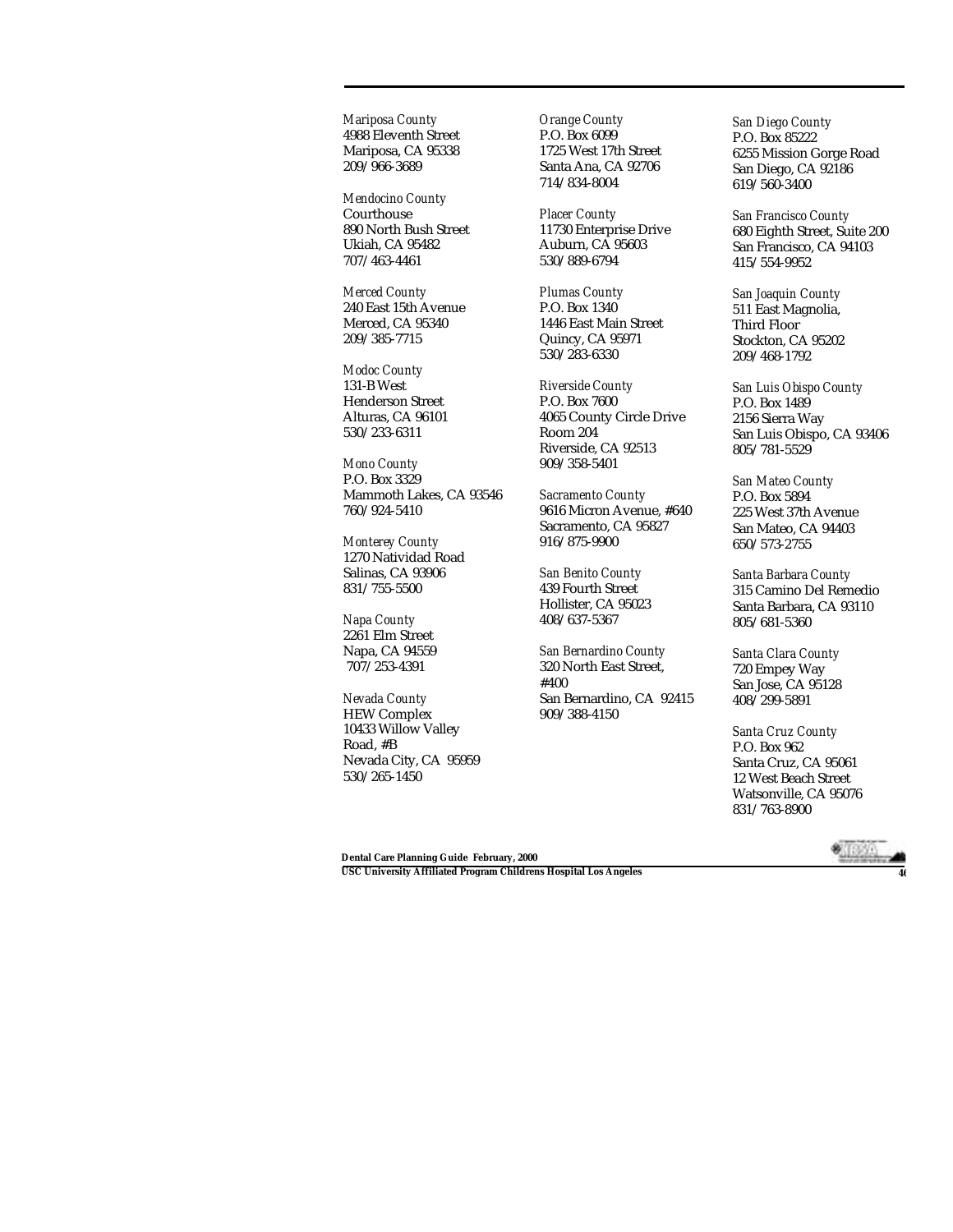*Shasta County* 3499 Hiatt Drive Redding, CA 96003 530/225-5760

*Sierra County* P.O. Box 7 202 Front Street Loyalton, CA 96118 530/993-6700

*Siskiyou County* 806 South Main Street Yreka, CA 96097 530/841-4040 Ext. 4064

*Solano County* 1735 Enterprise Drive Building 3 MS 3-110 P.O. Box 4090 Fairfield, CA 94533 707/421-7497

*Sonoma County* 370 Administration Drive Suite C Santa Rosa, CA 95403 707/565-4600

*Stanislaus County* P.O. Box 3088 Modesto, CA 95353 830 Scenic Drive Modesto, CA 95350 209/558-7515

*Sutter County* P.O. Box 1510 1445 Circle Drive Yuba City, CA 95992 530/822-7215

*Tehama County* 1860 Walnut Street Red Bluff, CA 96080 530/527-6824

*Trinity County* P.O. Box 1470 1 Industrial Parkway Weaverville, CA 96093 530/623-1358

*Tulare County* MCH Building 115 East Tulare Avenue Tulare, CA 93274 559/685-2533

*Tuolumne County* 20111 Cedar Road North Sonora, CA 95370 209/533-7404

*Ventura County* 2323 Knoll Drive Ventura, CA 93003 805/ 677-5240

*Yolo County* 10 Cottonwood Street Woodland, CA 95695 530/666-8640

*Yuba County* P.O. Box 429 6000 Lindhurst Avenue Marysville, CA 95901 530/741-6340

### *Regional Offices*

*Northern California Regional Office CMS* 185 Berry Street, Suite 255 Lobby  $6^{\degree}$ San Francisco, CA 94107 415/904-9699

*Southern California Regional Office CMS* 107 S. Broadway Room 6026 Los Angeles, CA 90012 213/897-3574

### *State Office*

*Children's Medical Services Branch* 714 "P" Street, Room 350 Sacramento, CA 95814 916/654-0499

**Dental Care Planning Guide February, 2000 USC University Affiliated Program Childrens Hospital Los Angeles**

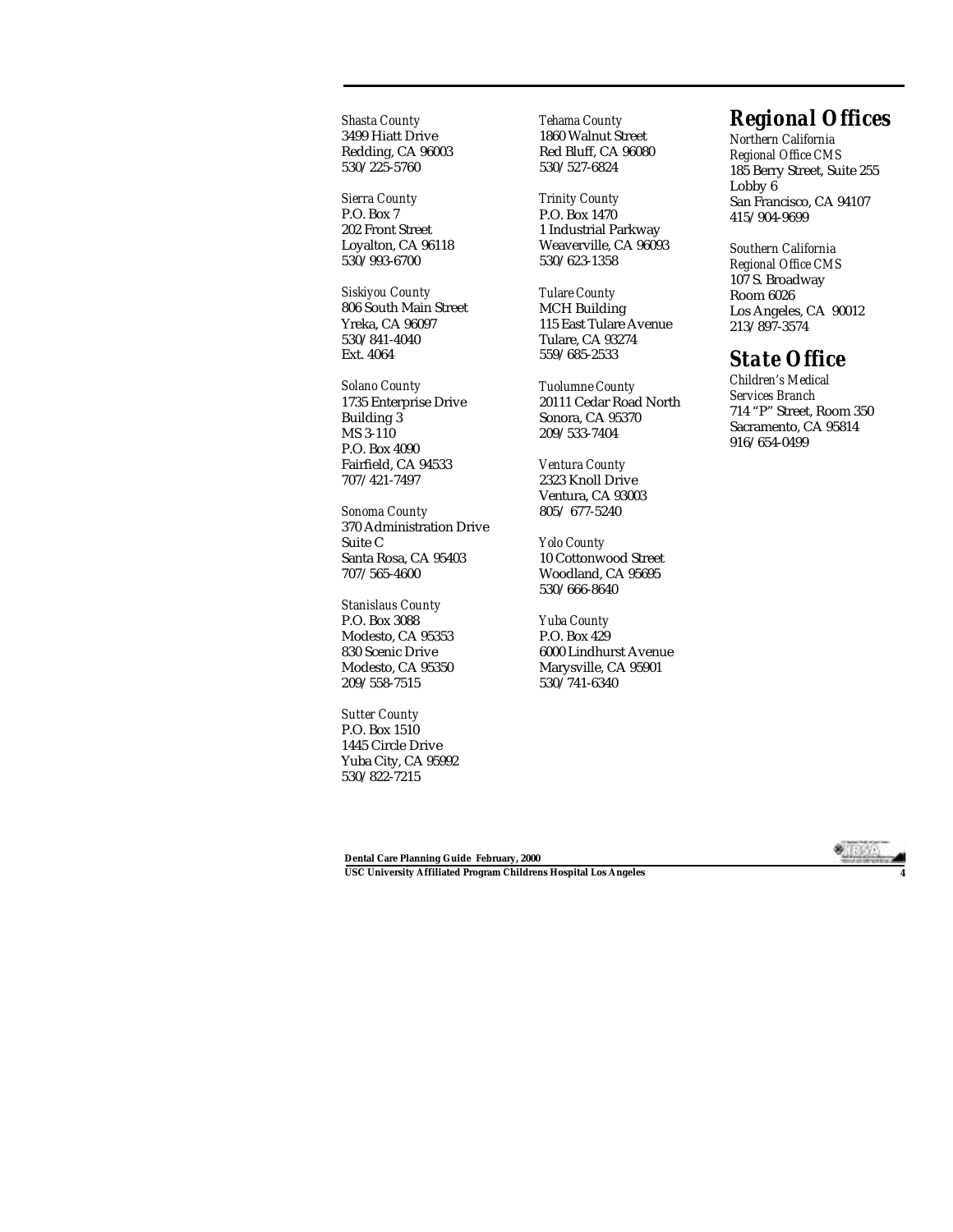### *California Family Resource Centers/Networks*

### *FRC/N Number 1*

*The Special Needs Connections* Humboldt Child Care Council 805 7th Street Eureka, CA 95501 707/444-8293 800/795-3554 Fax: 707/444-8298 Area Served: Humboldt County

*Del Norte Family Resource Center* 875 5th Street Crescent City, CA 95531 707/465-1131 Fax: 707/465-4230 Area Served: Del Norte County

*Lake County Family Resource Center* 125 Park Street Lakeport, CA 95453 707/262-0672 Fax: 707/928-4905 Area Served: Lake County

*Mendocino County Inland Family Resource Center* 2240 Eastside Road Ukiah, CA 95482 707/462-7566 Fax: 707/463-4898 Area Served: Mendocino County

*Parents Empowering Parents, Inc*. 123 West Spruce Street Fort Bragg, CA 95437 707/964-5228 Fax: 707/964-1889 Area Served: Mendocino County

### *FRC/N Number 2*

*Exceptional Family Support, Education and Advocacy Center of Northern California, Inc.* 6402 Skyway Paradise, CA 95969 530/876-8321 800/750-1101 Fax: 530/876-0346 Areas Served: Butte, Glenn, Shasta, Siskiyou, Tehama, and Trinity Counties

### *FRC/N Number 3*

*RAINBOW Regional Family Support Center* 336 Alexander Avenue Susanville, CA 96130 530/251-2417 800/537-TALK Fax: 530/257-2407 Areas Served: Lassen, Modoc, Plumas, and Sierra Counties

### *FRC/N Number 4*

*Sutter County Parent Network* 712 Bridge Street Yuba City, CA 95991 530/751-1925 Fax: same Area Served: Sutter County

*Yuba County Family Resource Network* Ella School 4850 Olivehurst Avenue Olivehurst, CA 95961 530/743-6063 Fax: 530/741-7806 Area Served: Yuba County

*Colusa County Family Resource Center* Special Education Annex 400-A Fremont Colusa, CA 95932 530/458-7535 Fax: 530/458-5764 Area Served: Colusa County

**Dental Care Planning Guide February, 2000 USC University Affiliated Program Childrens Hospital Los Angeles**

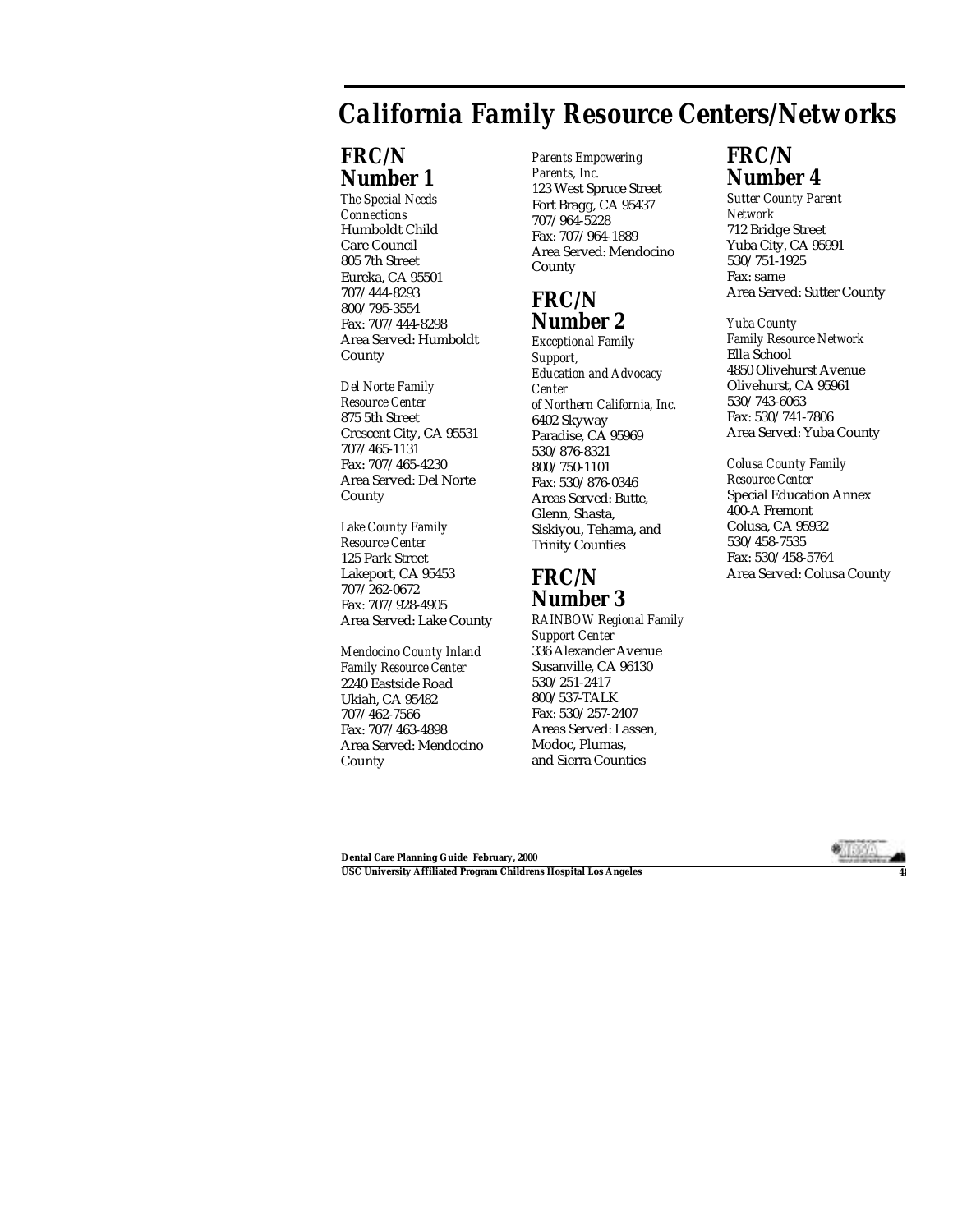*Family Support and Resource Network of the North Bay* MATRIX Parent Network and Resource Center 94 Galli Drive Suite C Novato, CA 94949 707/ 884-3535 (Marin) 707/552-2935 (Solano) 707/586-3314 (Sonoma) 800/578-2592 Fax: 415/884-3555 Areas Served: Napa, Solano, and Sonoma Counties

### *FRC/N Number 6*

*WarmLine Family Resource Center* 9175 Kiefer Boulevard Suite 136 Sacramento, CA 95826 916/631-7995 800/660-7995 Fax: 916/942-2157 Areas Served: Alpine, El Dorado, Nevada, Placer, Sacramento, and Yolo Counties

### *FRC/N Number 7*

*MATRIX Parent Network and Resource Center* 94 Galli Drive Suite C Novato, CA 94949 415/884-3535 800/578-2592 (415, 916, and 707 area codes) Fax: 415/884-3555 Area served: Marin County

### *FRC/N Number 8*

*CARE/Center for Access to Resources and Education* 1350 Arnold Drive Suite 203 Martinez, CA 94553 925/313-0999 800/281-3023 Fax: 925/370-8651 Areas served: Contra Costa County

### *FRC/N Number 9*

Family Resource Network 5250 Claremont Avenue Suite 235 Stockton, CA 95207 209/472-3674 Fax: 209/472-3673 Areas served: Amador, Calaveras, San Joaquin, Stanislaus, and Tuolumne **Counties** 

### *FRC/N Number 10*

*Support for Families of Children with Disabilities* 2601 Mission Street Suite 710 San Francisco, CA 94110 415/282-7494 Fax: 415/282-1226 Areas served: San Francisco County

### *FRC/N Number 11*

*Family Resource Network* 5232 Claremont Avenue Oakland, CA 94618 510/547-7322 Fax: 510/658-8354 Areas served: Alameda County

### *FRC/N Number 12*

*MORE for Infants and Families* 515 East Poplar Street San Mateo, CA 94401 650/259-0189 Fax: 650/259-0188 Areas served: San Mateo County

**Dental Care Planning Guide February, 2000 USC University Affiliated Program Childrens Hospital Los Angeles**

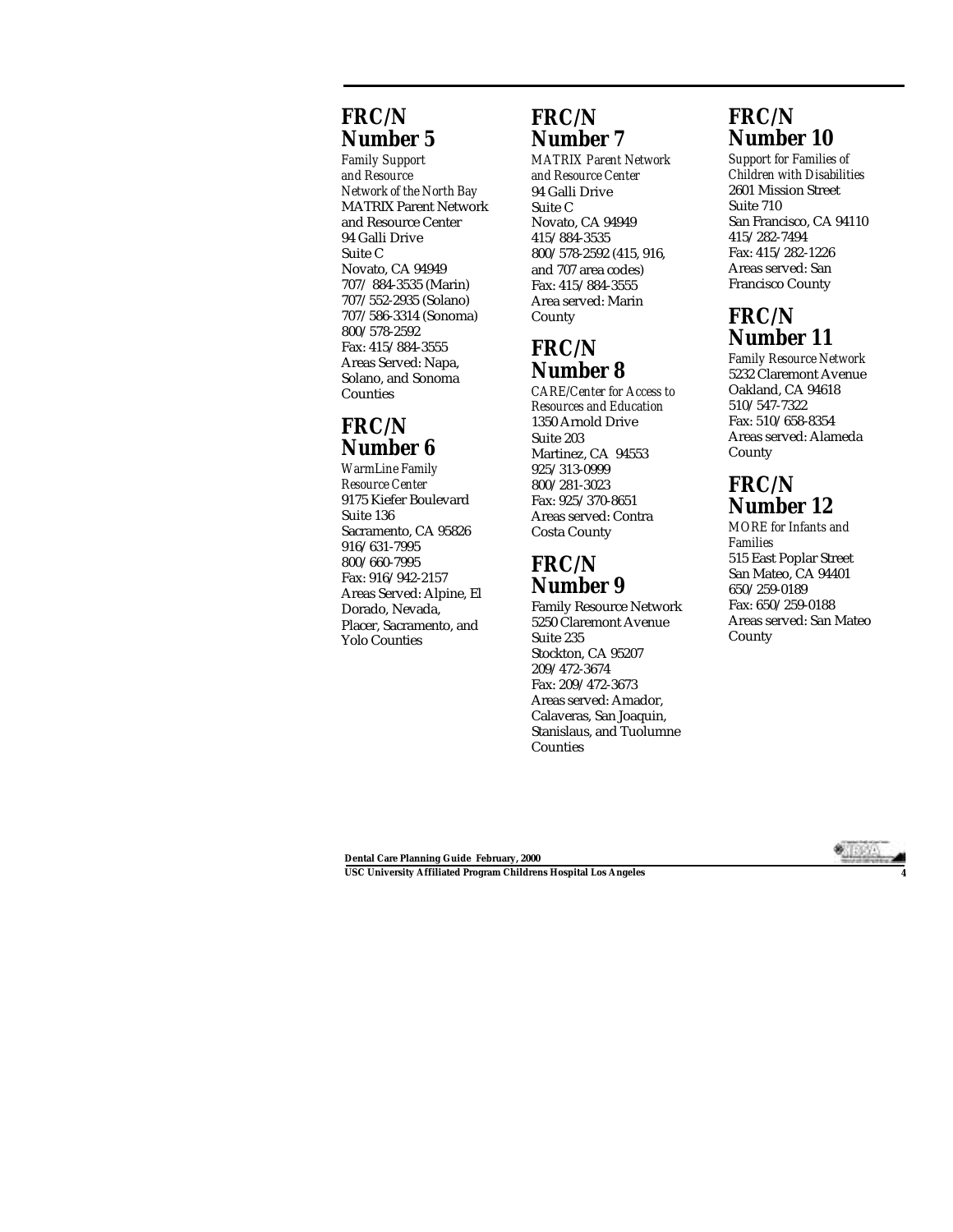*Parents Helping Parents* 3041 Olcott Street Santa Clara, CA 95054-3222 408/727-5775 Fax: 408/727-0182 Areas served: Santa Clara **County** 

### *FRC/N Number 14*

*CHALLENGED Parent Directed* Family Resource Center 632 West 13th Street Building H Merced, CA 95340 209/385-8454 Fax: 209/385-8483 Areas served: Merced County

*Madera County Early Start Family Resource Center* 117 West Dunham Madera, CA 93637 209/675-3063 Fax: 209/675-9568 Areas served: Madera County

*Mariposa Family Resource Center* P.O. Box 2117 Mariposa, CA 95338 209/966-3449 Fax: 209/966-6162 Areas served: Mariposa County

### *FRC/N Number 15*

*Special Connections Family Resource Center* 984 Bostwick Lane Santa Cruz, CA 95062 408/464-0669 Fax: 408/464-0779 Areas served: North Santa Cruz County

*Special Connections Family Resource Center* 280 Main Street Watsonville, CA 95076 408/761-6082 Fax: 408/728-8107 Areas served: South Santa Cruz County

*Special Connections Family Resource Center for San Benito County* 2300 Airline Highway Hollister, CA 95023 408/636-0646 Fax: none Areas served: San Benito **County** 

### *FRC/N Number 16*

*Clovis Family Resources Center* Early Start Portable Clovis Primary School 2155 East Barstow Clovis, CA 93611-6215 209/298-2011 Fax: 209/298-6333 Areas served: Fresno **County** 

*Exceptional Parents Unlimited* 4120 North First Street Fresno, CA 93726 209/229-2000 Fax: 209/229-2956 Areas served: Fresno and Kings Counties

*United Cerebral Palsy Association* 606 West Sixth Street Hanford, CA 93230 209/584-1551 Fax: 209/584-6757 Areas served: Fresno and Kings Counties

### *FRC/N Number 17*

*Eastern Sierra Infant Connections* P.O. Box 938 Big Pine, CA 93513 760/938-2633 800/237-6996 Fax: 760/938-2760 Areas served: Inyo and Mono Counties

### *FRC/N Number 18*

*Peaks & Valleys Family Resource Center* 1145 Acosta Street Salinas, CA 93905 408/424-2937 800/400-2937 (Monterey County only) Fax: 408/771-9132 Areas served: Monterey County

**Dental Care Planning Guide February, 2000 USC University Affiliated Program Childrens Hospital Los Angeles**

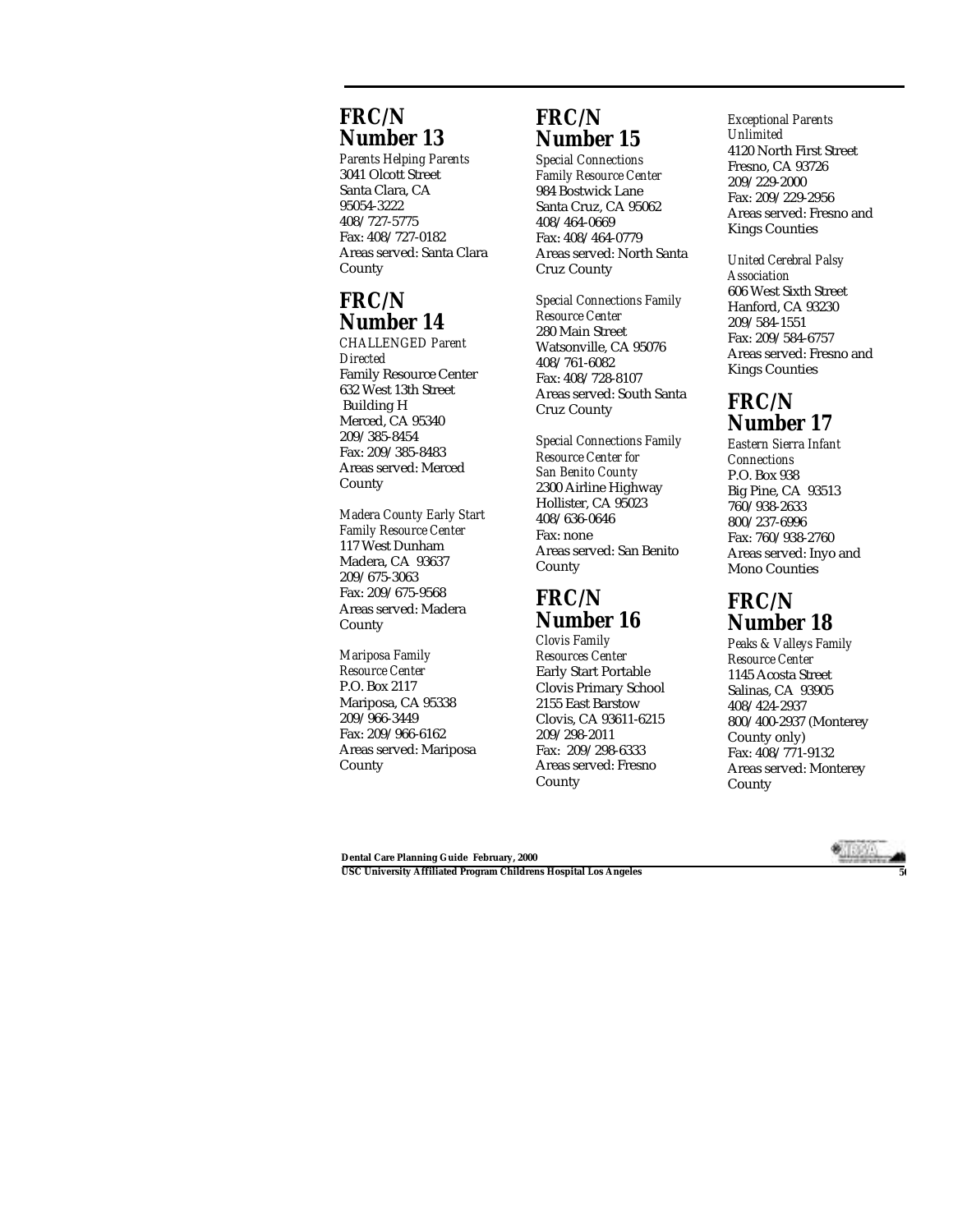*Parenting Network Inc.* 1900 East Mineral King Avenue Visalia, CA 93291 209/625-0384 Fax: 209/625-0386 Areas served: Tulare County

### *FRC/N Number 20*

*Family First* Alpha Resource Center of Santa Barbara County 4501 Catherdral Oaks Road Santa Barbara, CA 93110 805/683-2145 Fax: 805/967-3647 Areas served: Santa Barbara County

*Parents Helping Parents* 1160 Marsh Street Suite 202 San Luis Obispo, CA 93401 805/549-8148 Fax: 805/543-2045 Areas served: San Luis Obispo County

### *FRC/N Number 21*

*HEARTS Connection of Kern County* Family Resource Center 3200 North Sillect Avenue Bakersfield, CA 93308 805/327-8531 x257 Fax: 805/324-5060 Areas served: Kern **County** 

**Dental Care Planning Guide February, 2000 USC University Affiliated Program Childrens Hospital Los Angeles**

### *FRC/N Number 22*

*Rainbow Connection Resource Center* 500 Esplanade Drive Suite 500 Oxnard, CA 93030 805/485-9643 (English and Spanish) 805/485-9892 (Spanish) 800/332-3679 Fax: 805/988-9521 Area served: Ventura County

### *FRC/N Number 23*

*Harbor Family Resource Center Network: Carolyn Kordich FamilyResource Center* P.O. Box 216 Harbor City, CA 90710 310/325-7288 Fax: same Areas served: Carson, Harbor City, Harbor Gateway, Lomita, San Pedro and Wilmington

*Harbor Regional Center Family* Resource Center 21231 Hawthorne Boulevard Torrance, CA 90503 310/543-0691 Fax: 310/540-9538 Areas served: Carson, Hermosa Beach, Manhattan Beach, Palos Verdes, Redondo Beach, and Torrance

*Long Beach Family Resource Center* P.O. Box 5027 Los Alamitos, CA 90721 562/985-1152 Fax: 562/933-8430 Areas served: Lakewood, Long Beach, and Signal Hill

*Southeast Family Resource Center* 21409 South Elaine Avenue Room 29 Hawaiian Gardens, CA 90716 562/926-9838 Fax: 562/402-8528 Areas served: Artesia, Bellflower, Cerritos, Hawaiian Gardens, La Mirada, Lakewood, and Norwalk

### *FRC/N Number 24*

*Southwest Special Education Family Resource Center* 300 North Continental, Suite 510 El Segundo, CA 90245 310/606-0859 Fax: 310/606-0893 Areas served: El Segundo, Hawthorne, Hermosa Beach, Inglewood, Lawndale, Lennox, Manhattan Beach, Palos Verdes, Redondo Beach, Rolling Hills, and Torrance

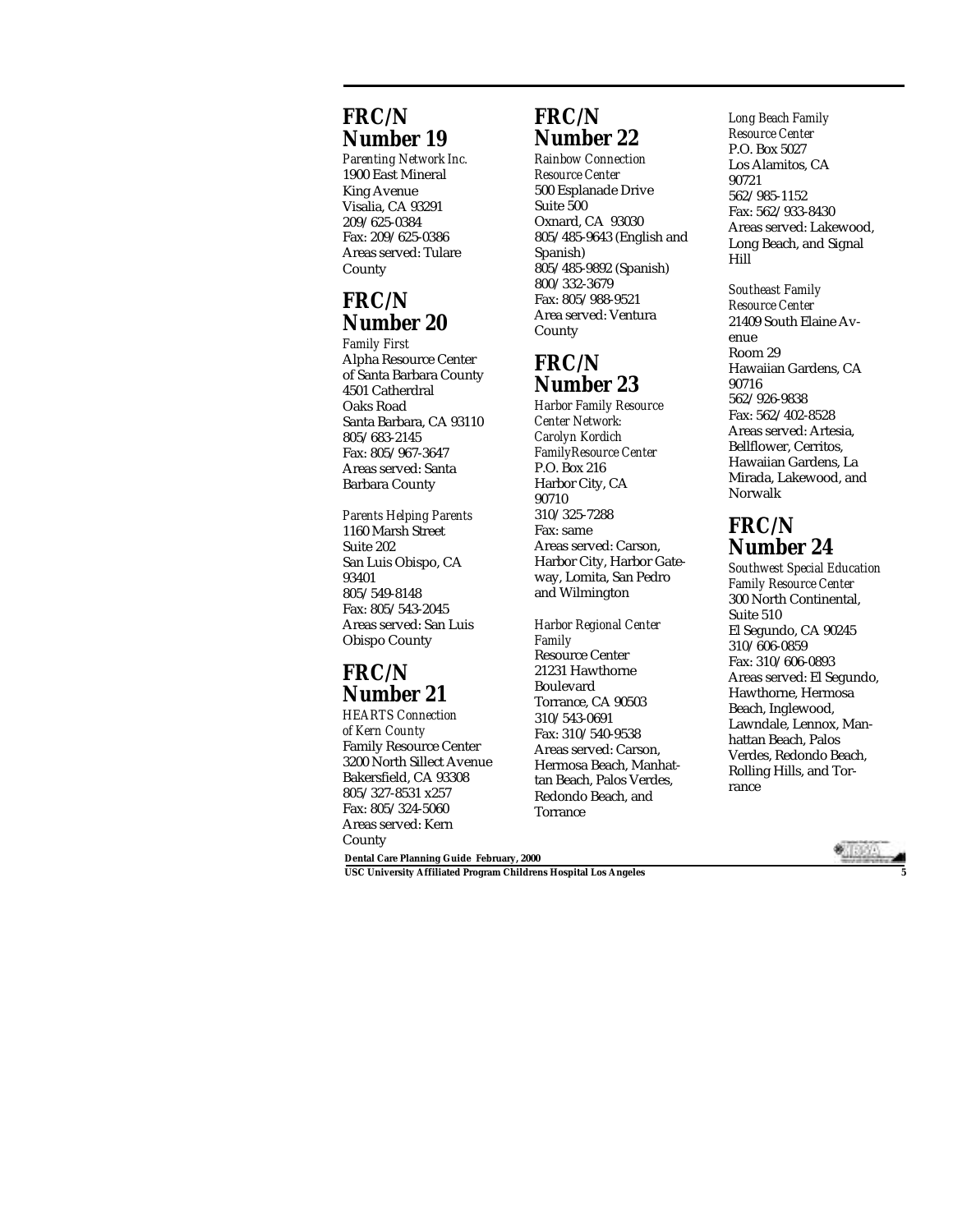*Westside Coastal Family Resource Center* 5901 Green Valley Circle Suite 320 Culver City, CA 90230 310/258-4063 Fax: 310/649-2033 Areas served: Beverly Hills, Brentwood, Culver City, Inglewood, Lawndale, Malibu, Santa Monica, Venice, West Los Angeles and Westchester

### *FRC/N Number 25*

*Frank D. Lanterman Regional Center/Koch-Young Family Resource Center* 3440 Wilshire Boulevard Suite 400 Los Angeles, CA 90010 213/383-1300 x418 800/546-3676 Fax: 213/427-2381 Areas served: Burbank, Central Los Angeles, Eagle Rock, Glendale, Hollywood/Wilshire, La Canada, La Crescenta, Los Feliz, and Pasadena

### *FRC/N Number 26*

*Loving Your Disabled Child Family Resource Center* 4715 Crenshaw Boulevard Los Angeles, CA 90043 213/299-2925 Fax: 213/299-4373 Areas served: Carson, Compton, Dominguez Hills, Lynwood, Paramount, South Central Los Angeles, Southeast Los Angeles, and Southwest Los Angeles

*South Central Los Angeles Resource Center (SCLARC)SCLARC-Cimmarron* 2225 West Adams Boulevard Los Angeles, CA 90018 213/734-1884 Fax: 213/731-3996

*SCLARC - Adams* 2160 West Adams Boulevard Los Angeles, CA 90018 213/730-2279 or 2272 Fax: 213/730-0793

*SCLARC - Gardena* 17800 South Main Street Suite 100 Gardena, CA 90248 310/715-2003 Fax: 310/538-0629 Areas served: Bell Gardens, Carson, Compton, Cudahy, Dominguez Hills, Downey, Firestone,

Florence, Huntington Park, Lynwood, Paramount, San Antonio, South Central Los Angeles, South Gate, Southeast Los Angeles, and Southwest Los Angeles

### *FRC/N Number 27*

*Families Caring for Families Family Resource Center* P.O. Box 368 Lancaster, CA 93584 805/949-1746 Fax: 805/948-7266 Areas served: Antelope Valley, San Fernando Valley, and Santa Clarita Valley (excluding Glendale and Burbank)

*Family Focus Resource Center* California State University, Northridge 18111 Nordhoff Street Room 3113 Northridge, CA 91330 818/677-5575 Fax: 818/677-5574 Areas served: San Fernando Valley and Santa Clarita Valley (excluding Glendale and Burbank)

**Dental Care Planning Guide February, 2000 USC University Affiliated Program Childrens Hospital Los Angeles**

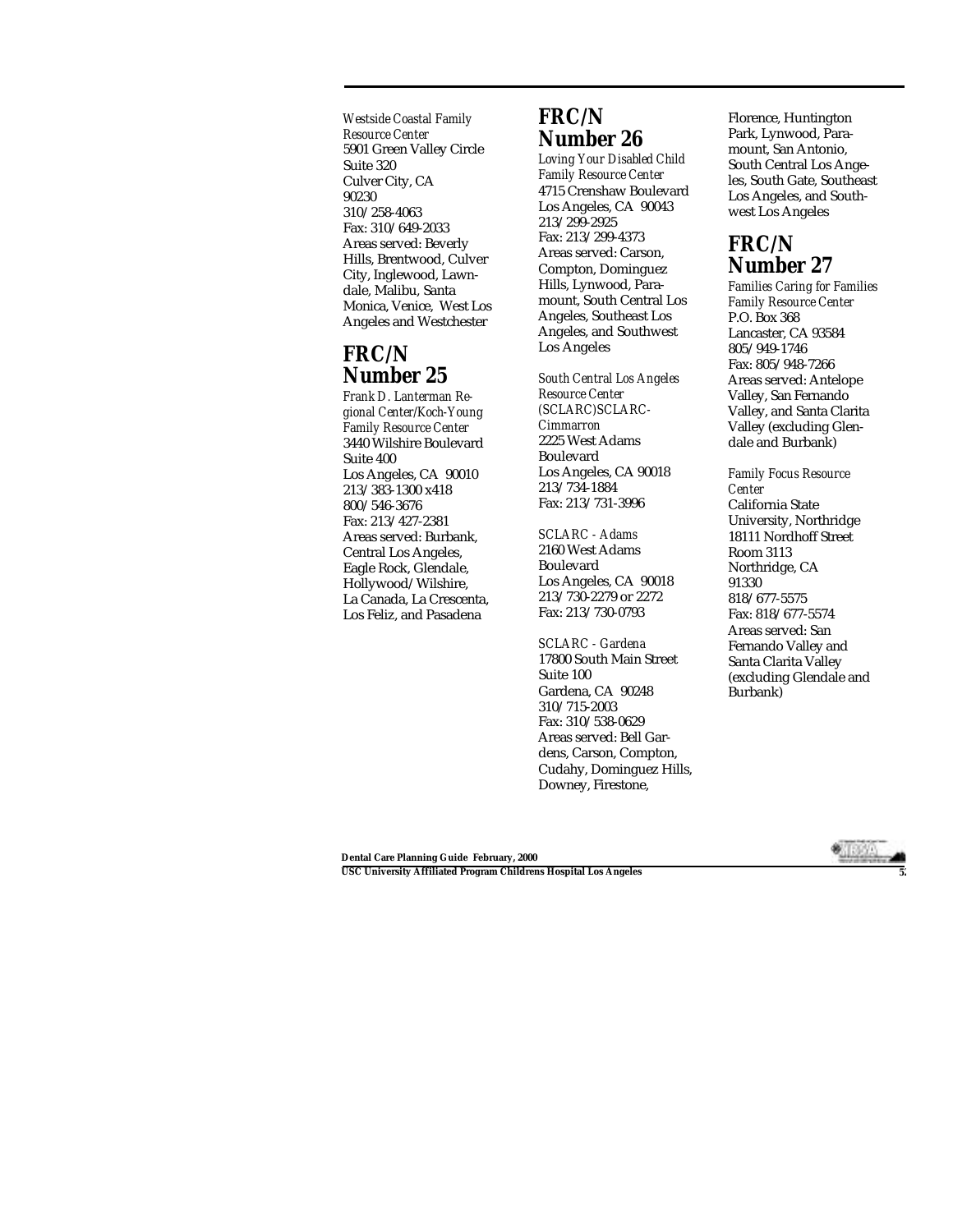*The Parents' Place* 1502 West Covina Parkway, Suite 101 West Covina, CA 91790 626/338-6621 626/856-8861 (Warmline) Fax: 626/337-2736 Areas served: Altadena, Arcadia, Azusa, Baldwin Park, Bradbury, City of Industry, Claremont, Covina, Diamond Bar, Duarte, El Monte, Glendora, Hacienda Heights, La Puente, La Verne, Monrovia, Pomona, Rowland Heights, San Dimas, Sierra Madre, South El Monte, Temple City, Valinda, Walnut, and West Covina

### *FRC/N Number 29*

*Partnership in Early Intervention Family Resource Centers* 1000 South Fremont Avenue, Suite 2017 Alhambra, CA 91803 626/300-9171 Fax: 626/300-9164 Areas served: Alhambra, Boyle Heights, City of Commerce, City Terrace, East Los Angeles, East Whittier, La Mirada, Lincoln Heights, Montebello, Monterey Park, Pico Rivera,

Rosemead, San Gabriel, San Marino, Santa Fe Springs, South Pasadena, Temple City, and Whittier

### *FRC/N Number 30*

*Early Start Family Resource Network* P.O. Box 6127 San Bernardino, CA 92412 909/890-3103 800/974-5553 Fax: 909/890-3371 Areas served: Riverside and San Bernardino **Counties** 

### *FRC/N Number 31*

*Comfort Connection Family Resource Center* 12361 Lewis Street, #101 Garden Grove, CA 92840 714/748-7491 Fax: 714/748-8149 Area served: Orange County

### *FRC/N Number 32*

*Exceptional Family Resource Center* 9245 Sky Park Court Suite 130 San Diego, CA 92123 619/268-8252 800/281-8252 (619 area code) Fax: 619/268-4275 Areas served: Imperial and San Diego Counties

**Dental Care Planning Guide February, 2000**



**5**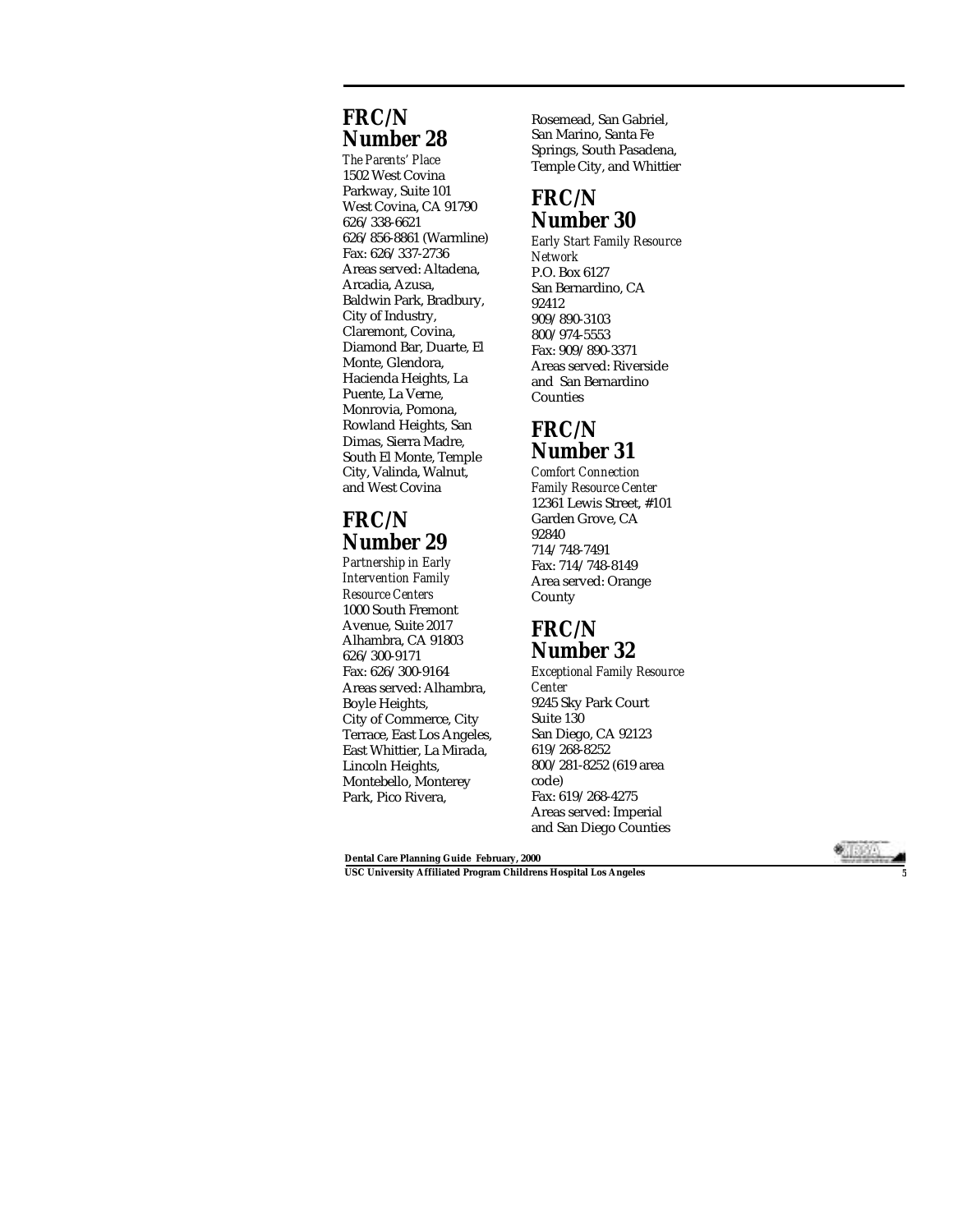### *California Regional Centers*

### *Alta California Regional*

*Center* 2031 Howe Avenue Suite 100 Sacramento, CA 95825 Director: James F. Huyck (916) 924-0400 FAX: (916) 929-1036 Area served: Alpine, Colusa, El Dorado, Nevada, Placer, Sacramento, Sierra, Sutter, Yolo, Yuba

### *Central Valley Regional*

*Center* 5168 No. Blythe Avenue Suite 101 Fresno, CA 93722 Director: David Riester (209) 276-4300 FAX: (209) 276-4360 Area served: Fresno, Kings, Madera, Mariposa, Merced, Tulare

### *Eastern Los Angeles*

*Regional Center* 1000 So. Fremont P.O. Box 7916 Alhambra, CA 91802 Director: Gloria Wong (626) 299-4700 FAX: (818) 281-1163 Area served: Alhambra, East Los Angeles, Northeast, Whittier

### *Far Northern Regional*

*Center* 1900 Churn Creek Road Suite 319 Redding, CA 96049 P.O. Box 492418 Redding, CA 96049 Director: Laura Larson (916) 222-4791 FAX: (916) 222-6063 Area served: Butte, Glenn, Lassen, Modoc, Plumas, Shasta, Siskiyou, Tehema, **Trinity** 

### *Frank D. Lanterman Regional Center* 3440 Wilshire Boulevard, Suite 400 Los Angeles, CA 90010 Director: Diane Campbell

Anand, MPH (213) 383-1300 FAX: (213) 383-6526 Area served: Central, Glendale, Hollywood-Wilshire, Pasadena

### *Golden Gate Regional*

*Center* 120 Howard Street 3rd Floor San Francisco, CA 94105 Director: J.F. Gaillard (415) 546-9222 FAX: (415) 546-9203 Area served: Marin, San Francisco, San Mateo

### *Harbor Regional Center* 21231 Hawthorne Boulevard Torrance, CA 90509 Director: Patricia Del Monico (310) 540-1711 FAX: (310) 540-9538 Area served: Bellflower, Harbor Long Beach, **Torrance**

### *Inland Regional Center*

674 Brier Drive P.O. Box 6127 San Bernardino, CA 92412 Director: Verlin Woolley (909) 890-3000 FAX: (909) 890-3001 Area served: Riverside, San Bernardino

### *Kern Regional Center*

3200 North Sillect Avenue P.O. Box 2536 Bakersfield, CA 93308 Director: Michael C. Clark, Ph.D. (805) 327-8531 FAX: (805) 324-5060 Area served: Inyo, Kern, Mono

### *North Bay Regional Center* 10 Executive Court Suite A P.O. Box 3360 Napa, CA 94558

Director: Nancy Gardner

(707) 256-1100 FAX: (707) 256-1112 Area served: Napa, Solano, Sonoma

**Dental Care Planning Guide February, 2000 USC University Affiliated Program Childrens Hospital Los Angeles**